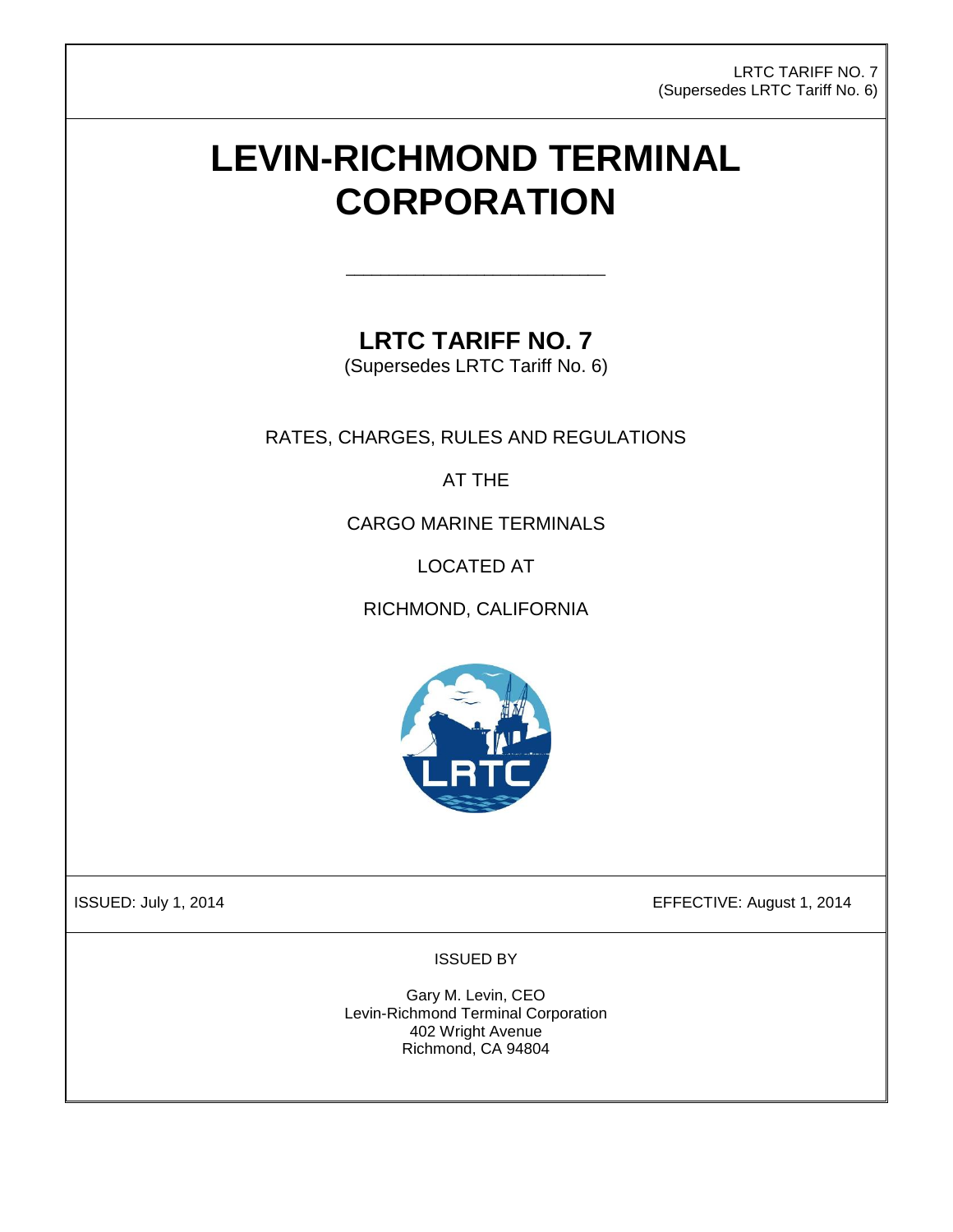| Levin-Richmond Terminal Corporation<br>402 Wright Avenue<br>Richmond, CA 94804<br>Phone: (510) 232-4422    Fax: (510) 236-0129 |                                                  |                                                                    | Original Page i |
|--------------------------------------------------------------------------------------------------------------------------------|--------------------------------------------------|--------------------------------------------------------------------|-----------------|
| www.levinterminal.com                                                                                                          |                                                  | Effective: August 1, 2014<br>Issued: July 1, 2014                  |                 |
|                                                                                                                                |                                                  | <b>TABLE OF CONTENTS</b>                                           |                 |
|                                                                                                                                |                                                  |                                                                    |                 |
| <b>ITEM</b>                                                                                                                    | <b>TABLE OF CONTENTS</b>                         |                                                                    | <b>PAGE</b>     |
|                                                                                                                                | <b>SECTION 1 - GENERAL RULES</b>                 |                                                                    |                 |
| 10                                                                                                                             | <b>CANCELLATION NOTICE</b>                       |                                                                    | 1               |
| 20                                                                                                                             | <b>EXPLANATORY STATEMENTS</b>                    |                                                                    | 1               |
| 30                                                                                                                             | <b>STAFF</b>                                     |                                                                    | $\overline{2}$  |
| 40                                                                                                                             | APPLICATION OF TARIFF                            |                                                                    | $\overline{2}$  |
| 50                                                                                                                             | UNITS OF WEIGHTS AND MEASURES                    |                                                                    | 3               |
| 60                                                                                                                             | EXPLANATION OF ABBREVIATIONS AND REFERENCE MARKS |                                                                    | 4               |
| 70                                                                                                                             | DEFINITION OF TECHNICAL TERMS                    |                                                                    | 5               |
| 100                                                                                                                            | APPLICATION OF RATES, RULES AND REGULATIONS      |                                                                    | 8               |
| 105                                                                                                                            | <b>MINIMUM CHARGE</b>                            |                                                                    | 8               |
| 110                                                                                                                            | PAYMENT OF CHARGES                               |                                                                    | 9               |
| 115                                                                                                                            | DAMAGE TO PROPERTY                               |                                                                    | 9               |
| 120                                                                                                                            | HAZARDOUS MATERIALS AND/OR DANGEROUS CARGOES     |                                                                    | 10              |
| 121                                                                                                                            | DISCHARGE AND DUMPING PROHIBITED                 |                                                                    | 11              |
| 122                                                                                                                            | INTERNATIONAL SAFETY MANAGEMENT CODE             |                                                                    | 11              |
| 123                                                                                                                            | <b>FACILITIES REQUIREMENTS</b>                   |                                                                    | 11              |
| 125                                                                                                                            | <b>MARINE INSURANCE</b>                          |                                                                    | 12              |
| 126                                                                                                                            | <b>HOT WORK PROHIBITED</b>                       |                                                                    | 13              |
| 128                                                                                                                            | <b>RIGHT OF REFUSAL</b>                          |                                                                    | 14              |
| 129                                                                                                                            | <b>UP PROCEDURES</b>                             | TECHNICAL ADVICE: HANDLING AND PACKAGING, CHEMICAL HAZARDS, CLEAN- | 14              |
| 130                                                                                                                            |                                                  | VARIANCES FROM TERMINAL REGULATIONS APPLYING TO DANGEROUS CARGO    | 15              |
| 135                                                                                                                            | ACCIDENT REPORTING REQUIREMENTS                  |                                                                    | 15              |
| 140                                                                                                                            | NO CARGO INSURANCE BY LRTC                       |                                                                    | 16              |
| 145                                                                                                                            | NON-LIABILITY FOR LOSS OR DAMAGE                 |                                                                    | 16              |
| 150                                                                                                                            | <b>FAILURE TO LOAD GOODS</b>                     | NON-LIABILITY FOR SHIPPER'S FAILURE TO RESERVE SPACE OR CARRIER'S  | 17              |
| 155                                                                                                                            | WHARF CLEANUP OR REMOVAL OF RESIDUAL CARGO       |                                                                    | 17              |
| 160                                                                                                                            | SHIPPER'S REQUESTS AND COMPLAINTS                |                                                                    | 18              |
| 165                                                                                                                            | ACCESS TO SHIPPING DOCUMENTS                     |                                                                    | 18              |
| 170                                                                                                                            | <b>RIGHT TO REFUSE FREIGHT</b>                   |                                                                    | 18              |
| 175                                                                                                                            | <b>INDEMNITY</b>                                 |                                                                    | 19              |
| 180                                                                                                                            | COMPLIANCE WITH GOVERNMENT REGULATIONS           |                                                                    | 20              |
| 185                                                                                                                            | <b>MARINE SECURITY</b>                           |                                                                    | 20              |
|                                                                                                                                |                                                  |                                                                    |                 |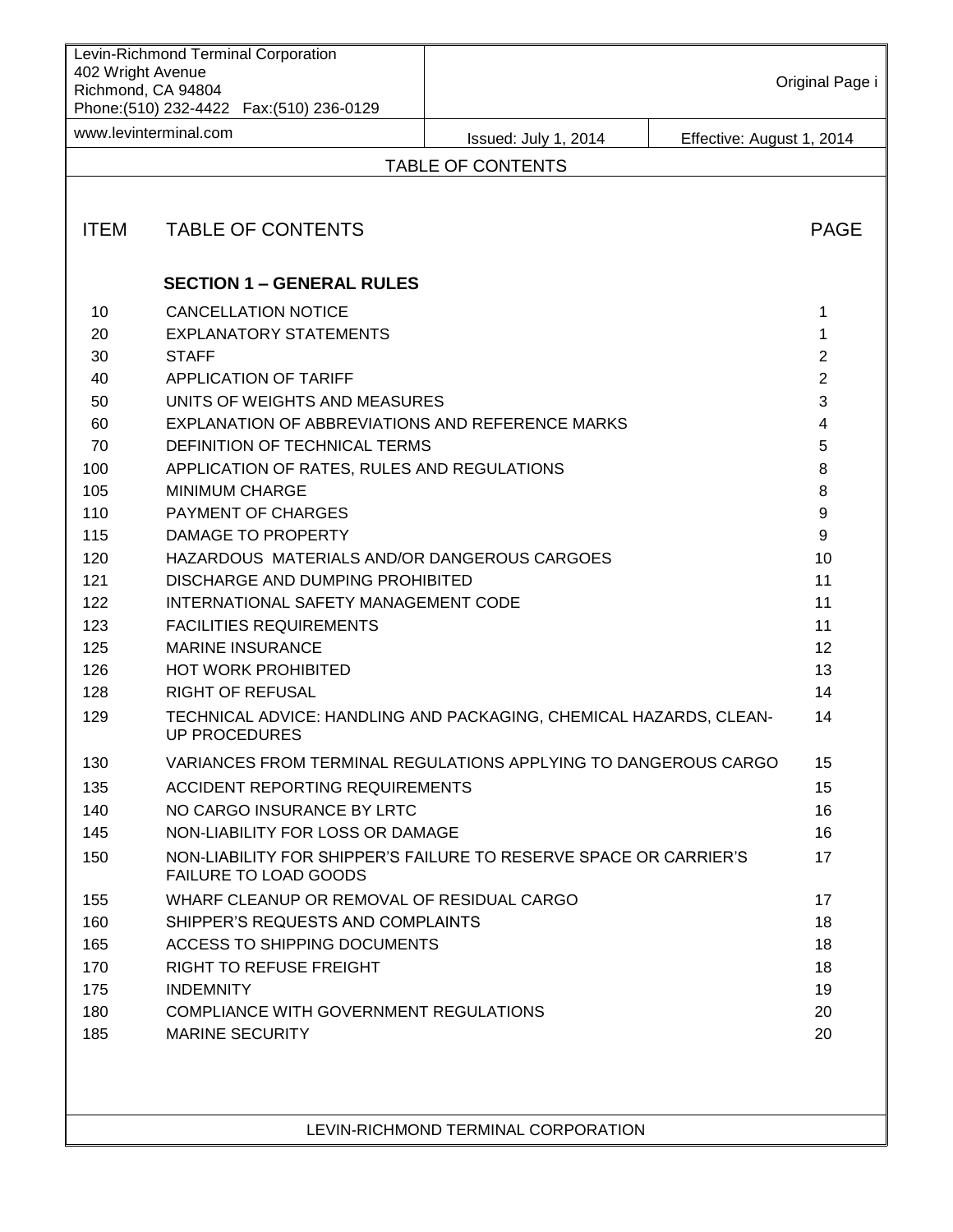| Levin-Richmond Terminal Corporation<br>402 Wright Avenue<br>Richmond, CA 94804<br>Phone: (510) 232-4422    Fax: (510) 236-0129 |                                                       |                          | Original Page ii          |  |  |
|--------------------------------------------------------------------------------------------------------------------------------|-------------------------------------------------------|--------------------------|---------------------------|--|--|
| www.levinterminal.com                                                                                                          |                                                       | Issued: July 1, 2014     | Effective: August 1, 2014 |  |  |
|                                                                                                                                |                                                       | <b>TABLE OF CONTENTS</b> |                           |  |  |
|                                                                                                                                |                                                       |                          |                           |  |  |
| <b>ITEM</b>                                                                                                                    | <b>TABLE OF CONTENTS</b>                              |                          | <b>PAGE</b>               |  |  |
|                                                                                                                                | SECTION II - VESSEL BERTHING, DOCKAGE AND WHARFAGE    |                          |                           |  |  |
| 200                                                                                                                            | <b>BERTHING ARRANGEMENTS</b>                          |                          | 21                        |  |  |
| 210                                                                                                                            | APPLICATION OF DOCKAGE RATES AND CHARGES<br>22        |                          |                           |  |  |
| 220                                                                                                                            | 22<br>DOCKAGE PERIOD                                  |                          |                           |  |  |
| 230                                                                                                                            | <b>BASIS FOR COMPUTING DOCKAGE CHARGES</b>            |                          |                           |  |  |
| 240                                                                                                                            | <b>DOCKAGE RATES</b>                                  |                          |                           |  |  |
| 260                                                                                                                            | <b>WHARFAGE</b><br>24                                 |                          |                           |  |  |
|                                                                                                                                | <b>SECTION III - MISCELLANEOUS CHARGES</b>            |                          |                           |  |  |
| 300                                                                                                                            | MOORING, TAKING, RELEASING, AND SHIFTING OF LINES     |                          | 25                        |  |  |
| 310                                                                                                                            | SUPPLYING FRESH WATER TO VESSELS                      |                          | 26                        |  |  |
| 320                                                                                                                            | EQUIPMENT FURNISHED WITH TERMINAL OPERATING PERSONNEL |                          | 27                        |  |  |
| 330                                                                                                                            | PERSONNEL - HOURLY RATES                              |                          | 28                        |  |  |
| 340                                                                                                                            | <b>CARGO STORAGE</b>                                  |                          | 29                        |  |  |
| 350                                                                                                                            | <b>WEIGHING ON TRUCK SCALES</b>                       |                          | 29                        |  |  |
| 360                                                                                                                            | <b>DISPOSAL FEES</b>                                  |                          | 30                        |  |  |
| 370                                                                                                                            | <b>TERMINAL SECURITY FEES</b>                         |                          | 30                        |  |  |
| 380                                                                                                                            | <b>LOADING VESSEL'S STORES</b>                        |                          | 31                        |  |  |

## LEVIN-RICHMOND TERMINAL CORPORATION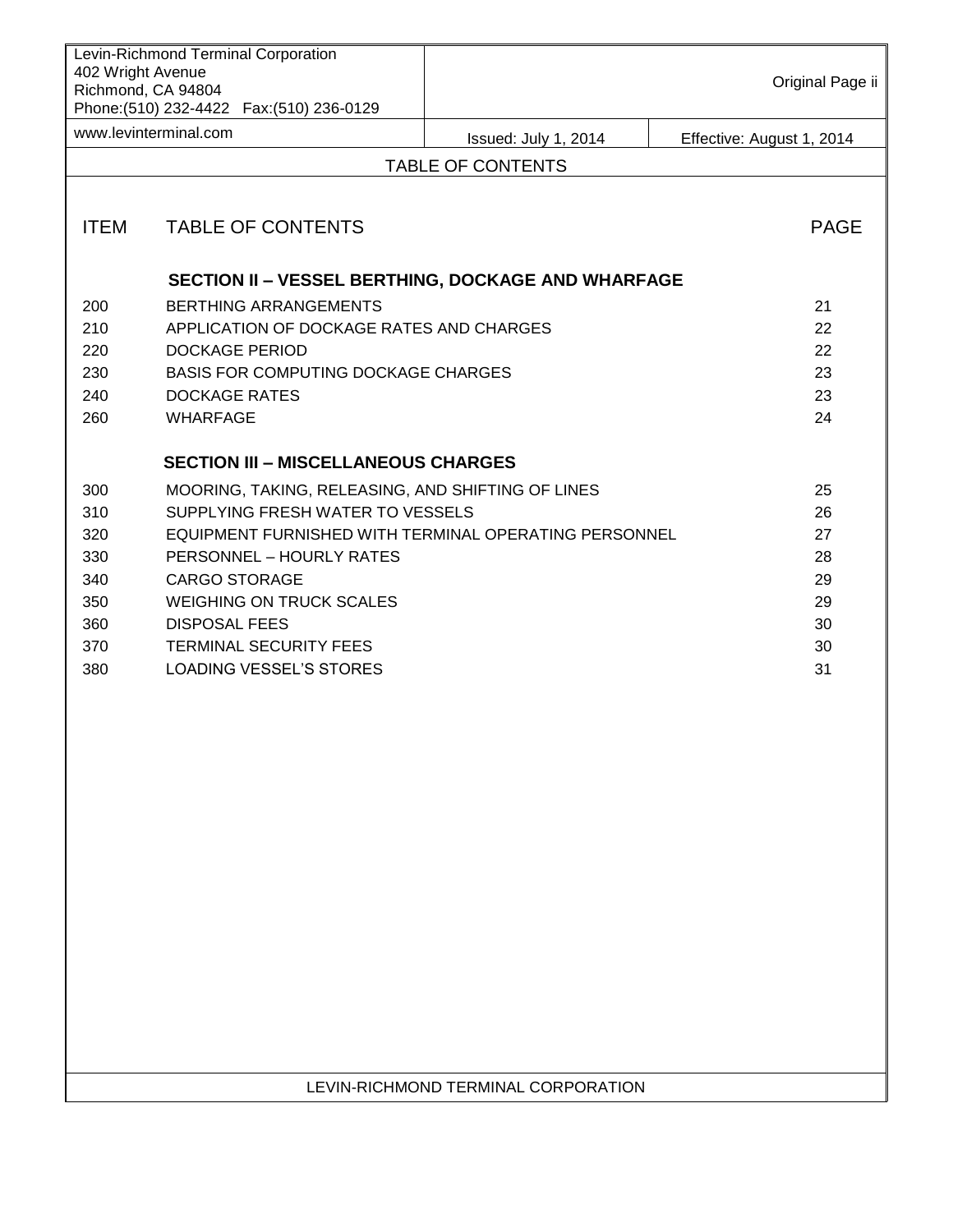| Levin-Richmond Terminal Corporation<br>402 Wright Avenue<br>Richmond, CA 94804<br>Phone: (510) 232-4422  Fax: (510) 236-0129                                                                                                                 |                                     | Original Page 1           |
|----------------------------------------------------------------------------------------------------------------------------------------------------------------------------------------------------------------------------------------------|-------------------------------------|---------------------------|
| www.levinterminal.com                                                                                                                                                                                                                        | Issued: July 1, 2014                | Effective: August 1, 2014 |
|                                                                                                                                                                                                                                              | Section I - GENERAL RULES           |                           |
| <b>CANCELLATION NOTICE</b>                                                                                                                                                                                                                   |                                     | <b>ITEM: 10</b>           |
| Levin-Richmond Terminal Corporation ("LRTC") Tariff No. 7 supersedes Levin-Richmond Terminal<br>Corporation Tariff No. 6 in its entirety.                                                                                                    |                                     |                           |
| Provisions formerly shown in Levin-Richmond Terminal Corporation Tariff No. 6 and not brought<br>forward in Levin-Richmond Terminal Corporation Tariff No. 7 are hereby cancelled.                                                           |                                     |                           |
| <b>EXPLANATORY STATEMENTS</b>                                                                                                                                                                                                                |                                     | <b>ITEM: 20</b>           |
| The LEVIN-RICHMOND TERMINAL CORPORATION "LRTC" operates as a Bulk Cargo terminal<br>("Terminal"). The location of the property comprising the Terminal wherein the provisions of this<br>tariff apply is as follows:                         |                                     |                           |
| The general boundaries of the Terminal are:                                                                                                                                                                                                  |                                     |                           |
| Cutting Blvd. on the North; South 4th Street on the East; approximately 195.27 feet of Wright<br>Avenue on the North; Plains Marketing L.P. on the East; Santa Fe Channel on the South, and<br>the West bank of Lauritzen Canal on the West. |                                     |                           |
| The wharf section line along Santa Fe Channel is designated as Berth "A" and the wharf<br>section line along Lauritzen Canal is designated as Berth "B" and Berth "C".                                                                       |                                     |                           |
| The office of the LEVIN RICHMOND TERMINAL CORPORATION "LRTC" is located within the<br>property described above at the following address: 402 Wright Avenue, Richmond, California<br>94804.                                                   |                                     |                           |
| The official designation of the Terminal is "Port of Richmond, Terminal RCH21 & RCH20"<br>commonly known as 402 Wright Avenue, Richmond, CA 94804.                                                                                           |                                     |                           |
|                                                                                                                                                                                                                                              | LEVIN-RICHMOND TERMINAL CORPORATION |                           |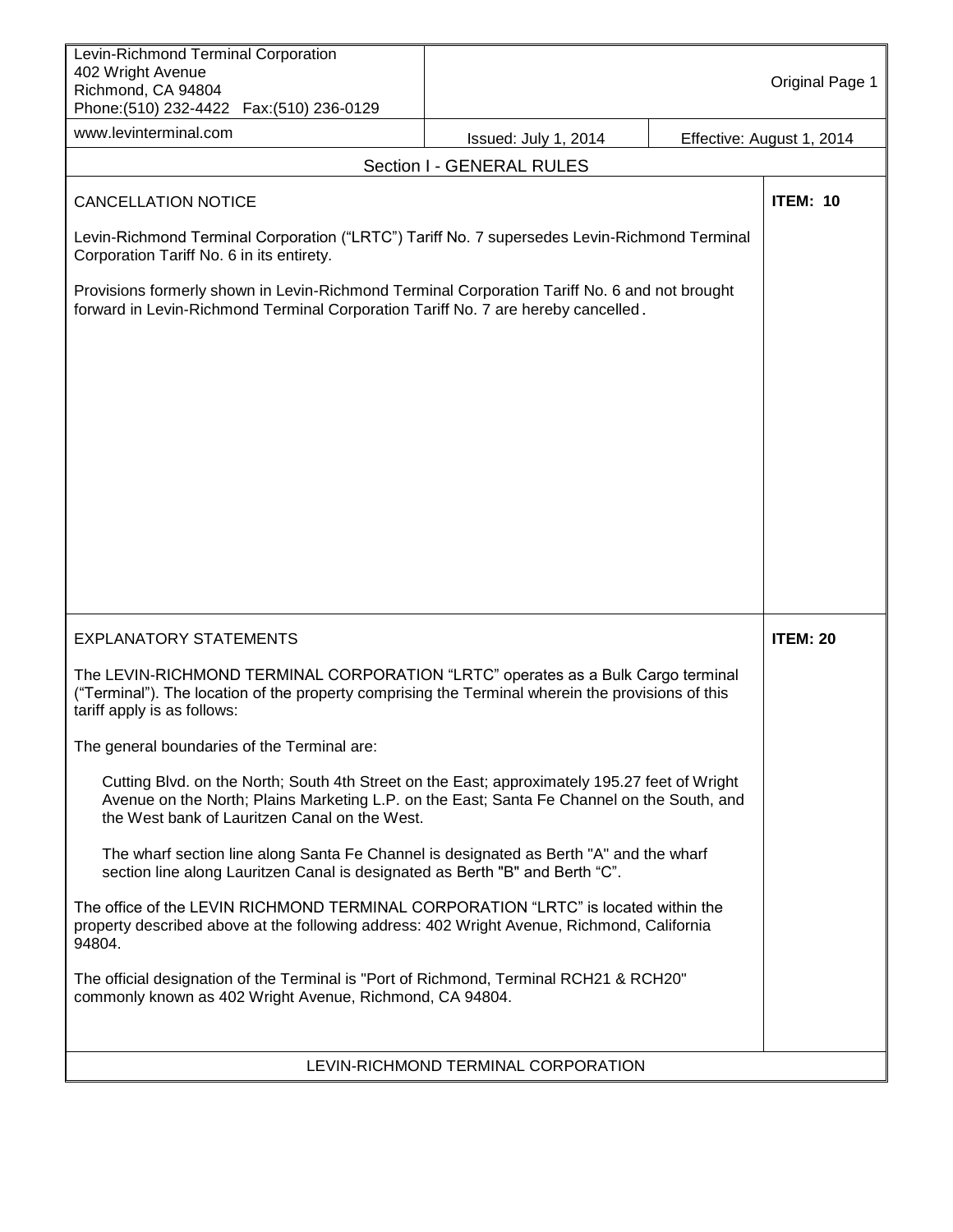| Levin-Richmond Terminal Corporation<br>402 Wright Avenue<br>Richmond, CA 94804<br>Phone: (510) 232-4422    Fax: (510) 236-0129                                                                                                                                                                                                                                                                                                                                                                                                                                                                                                                                                                                 |                                                                                                                                                                                       | Original Page 2           |
|----------------------------------------------------------------------------------------------------------------------------------------------------------------------------------------------------------------------------------------------------------------------------------------------------------------------------------------------------------------------------------------------------------------------------------------------------------------------------------------------------------------------------------------------------------------------------------------------------------------------------------------------------------------------------------------------------------------|---------------------------------------------------------------------------------------------------------------------------------------------------------------------------------------|---------------------------|
| www.levinterminal.com                                                                                                                                                                                                                                                                                                                                                                                                                                                                                                                                                                                                                                                                                          | Issued: July 1, 2014                                                                                                                                                                  | Effective: August 1, 2014 |
|                                                                                                                                                                                                                                                                                                                                                                                                                                                                                                                                                                                                                                                                                                                | Section I - GENERAL RULES                                                                                                                                                             |                           |
| <b>STAFF</b>                                                                                                                                                                                                                                                                                                                                                                                                                                                                                                                                                                                                                                                                                                   |                                                                                                                                                                                       | <b>ITEM: 30</b>           |
| The management staff responsible for the Terminal's operations are:                                                                                                                                                                                                                                                                                                                                                                                                                                                                                                                                                                                                                                            |                                                                                                                                                                                       |                           |
| Gary M. Levin<br>Barbara O' Neill<br>Pat O' Driscoll<br>Jim Holland<br><b>Noe Barrios</b>                                                                                                                                                                                                                                                                                                                                                                                                                                                                                                                                                                                                                      | President & Chief Executive Officer<br><b>Director of Marketing</b><br><b>Director of Operations</b><br>Director of Facilities & Equipment<br>Superintendent - Facilities & Equipment |                           |
| <b>APPLICATION OF THIS TARIFF</b>                                                                                                                                                                                                                                                                                                                                                                                                                                                                                                                                                                                                                                                                              |                                                                                                                                                                                       | <b>ITEM: 40</b>           |
| (A) This Tariff applies at the Terminal and to all its properties and facilities engaged in the<br>commerce of handling inbound and outbound cargo; including receiving, storing and<br>distributing cargo in maritime transportation.<br>(B) Use of the properties and facilities described in (A), above, constitutes acceptance of this Tariff<br>and all applicable rules, regulations and charges with respect to the Tariff. Where Customers<br>and/or other Users of such properties and/or facilities have entered into written contracts or<br>agreements with LRTC, the terms of such contracts or agreements shall prevail over this Tariff<br>to the extent they are inconsistent with the Tariff. |                                                                                                                                                                                       |                           |
|                                                                                                                                                                                                                                                                                                                                                                                                                                                                                                                                                                                                                                                                                                                | LEVIN-RICHMOND TERMINAL CORPORATION                                                                                                                                                   |                           |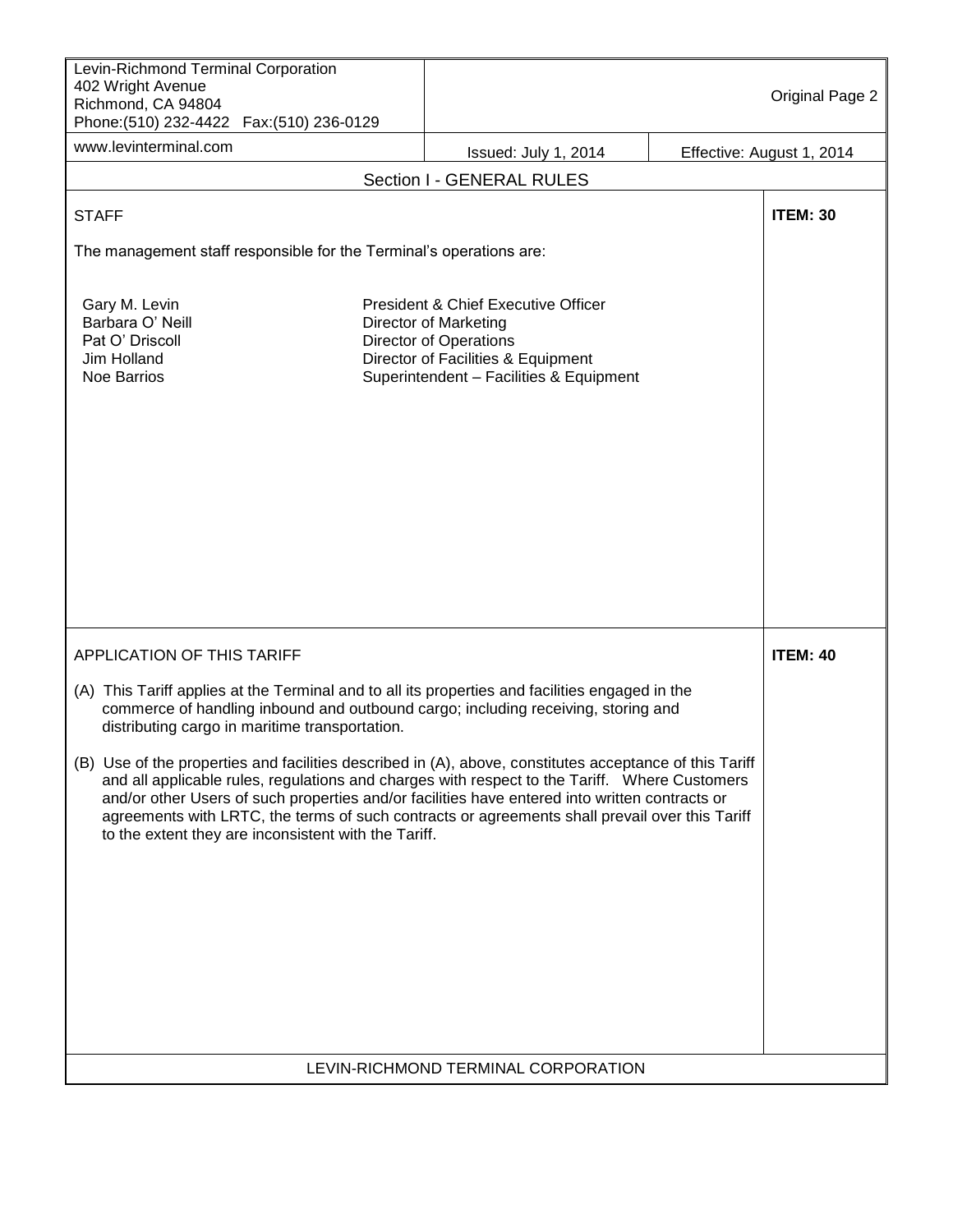| Levin-Richmond Terminal Corporation<br>402 Wright Avenue<br>Richmond, CA 94804<br>Phone: (510) 232-4422    Fax: (510) 236-0129                                                                                                                                                                                                                                                                                                                                                                                                                                                                                                                                                                           |                                                                                                                       |                                                                                                                                                                                                          | Original Page 3           |
|----------------------------------------------------------------------------------------------------------------------------------------------------------------------------------------------------------------------------------------------------------------------------------------------------------------------------------------------------------------------------------------------------------------------------------------------------------------------------------------------------------------------------------------------------------------------------------------------------------------------------------------------------------------------------------------------------------|-----------------------------------------------------------------------------------------------------------------------|----------------------------------------------------------------------------------------------------------------------------------------------------------------------------------------------------------|---------------------------|
| www.levinterminal.com                                                                                                                                                                                                                                                                                                                                                                                                                                                                                                                                                                                                                                                                                    |                                                                                                                       | Issued: July 1, 2014                                                                                                                                                                                     | Effective: August 1, 2014 |
|                                                                                                                                                                                                                                                                                                                                                                                                                                                                                                                                                                                                                                                                                                          |                                                                                                                       | Section I - GENERAL RULES                                                                                                                                                                                |                           |
| UNITS OF WEIGHT AND MEASURE                                                                                                                                                                                                                                                                                                                                                                                                                                                                                                                                                                                                                                                                              |                                                                                                                       |                                                                                                                                                                                                          | <b>ITEM: 50</b>           |
| Customary international (metric) and U.S. units of weight and measure governing the<br>determination of rates and charges assessed under this Tariff are as follows:                                                                                                                                                                                                                                                                                                                                                                                                                                                                                                                                     |                                                                                                                       |                                                                                                                                                                                                          |                           |
| 1 Acre<br>1 Kilogram<br>1,000 Kilograms<br>1 Metric Ton (Tonne)<br>1 Short Ton<br>1 Foot<br>1 Cubic Foot<br>1 Cubic Meter<br>1 Bushel Grain (US) 60 pounds<br>1 Barrel (US) 42 gallons                                                                                                                                                                                                                                                                                                                                                                                                                                                                                                                   | 43,560<br>000002.2046<br>2,204.62<br>1,000<br>2,000<br>00000.3048<br>00000.0283<br>00035.315<br>00027.216<br>00159.09 | <b>Square Feet</b><br>Pounds<br>Pounds<br>Kilograms<br>Pounds<br>Meter<br><b>Cubic Meters</b><br><b>Cubic Feet</b><br>Kilograms<br>Liters                                                                |                           |
| <b>METRIC CONVERSION GUIDE</b>                                                                                                                                                                                                                                                                                                                                                                                                                                                                                                                                                                                                                                                                           |                                                                                                                       |                                                                                                                                                                                                          |                           |
| <b>TO</b><br><b>TO CHANGE</b>                                                                                                                                                                                                                                                                                                                                                                                                                                                                                                                                                                                                                                                                            |                                                                                                                       | <b>MULTIPLY BY</b>                                                                                                                                                                                       |                           |
| <b>Cubic Feet</b><br><b>Cubic Meters</b><br><b>Cubic Meters</b><br><b>Cubic Feet</b><br><b>Cubic Meters</b><br><b>Cubic Yards</b><br><b>Cubic Yards</b><br><b>Cubic Meters</b><br>Feet<br><b>Meters</b><br>Gallons (US)<br>Liters<br>Gallons (US)<br>Tons<br>Kilograms<br>Pounds<br>Meters<br>Feet<br>Yards<br>Meters<br><b>Metric Tons</b><br>Long Tons<br><b>Metric Tons</b><br><b>Short Tons</b><br><b>Miles</b><br>Kilometers<br>Pounds<br>Kilograms<br><b>Square Feet</b><br><b>Square Meters</b><br><b>Square Feet</b><br><b>Square Meters</b><br><b>Square Yards</b><br><b>Square Meters</b><br>Tons (Long)<br><b>Metric Tons</b><br><b>Metric Tons</b><br>Tons (Short)<br>Yards<br><b>Meters</b> |                                                                                                                       | 0.0283<br>35.3145<br>1.3079<br>0.7646<br>0.3048<br>3.7853<br>0.003784<br>2.2046<br>3.2808<br>1.0936<br>0.9842<br>1.1023<br>1.6093<br>0.4536<br>0.0929<br>10.7639<br>0.8631<br>1.0160<br>0.9072<br>0.9144 |                           |
|                                                                                                                                                                                                                                                                                                                                                                                                                                                                                                                                                                                                                                                                                                          |                                                                                                                       | LEVIN-RICHMOND TERMINAL CORPORATION                                                                                                                                                                      |                           |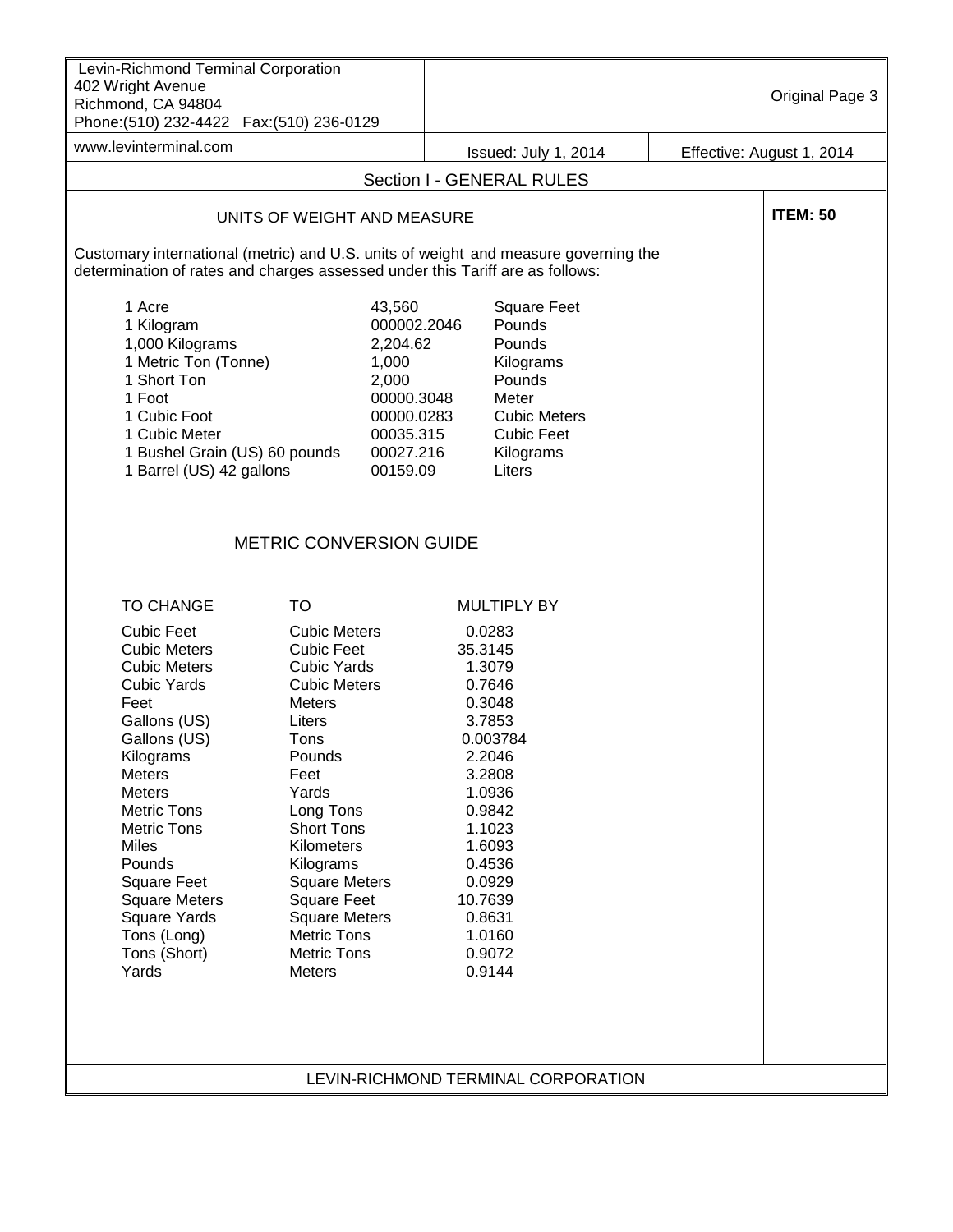| Levin-Richmond Terminal Corporation<br>402 Wright Avenue<br>Richmond, CA 94804<br>Phone: (510) 232-4422    Fax: (510) 236-0129 |                      |                                                         |  | Original Page 4           |
|--------------------------------------------------------------------------------------------------------------------------------|----------------------|---------------------------------------------------------|--|---------------------------|
| www.levinterminal.com                                                                                                          |                      | Issued: July 1, 2014                                    |  | Effective: August 1, 2014 |
|                                                                                                                                |                      | Section I - GENERAL RULES                               |  |                           |
|                                                                                                                                |                      | <b>EXPLANATION OF ABBREVIATIONS AND REFERENCE MARKS</b> |  | <b>ITEM: 60</b>           |
| A.M.                                                                                                                           |                      | Ante Meridiem (before Noon)                             |  |                           |
| <b>DOT</b>                                                                                                                     |                      | U.S. Department of Transportation                       |  |                           |
| e.g.                                                                                                                           | For example          |                                                         |  |                           |
| <b>ETA</b>                                                                                                                     |                      | <b>Estimated Time of Arrival</b>                        |  |                           |
| Etc.                                                                                                                           | And so forth         |                                                         |  |                           |
| Hr                                                                                                                             | Hour                 |                                                         |  |                           |
| i.e.                                                                                                                           | That is              |                                                         |  |                           |
| <b>IMO</b>                                                                                                                     |                      | International Maritime Organization                     |  |                           |
| <b>LOA</b>                                                                                                                     | Length Overall       |                                                         |  |                           |
| Lb                                                                                                                             | Pound                |                                                         |  |                           |
| MT                                                                                                                             | Metric Ton           |                                                         |  |                           |
| No                                                                                                                             | Number               |                                                         |  |                           |
| N.O.S.                                                                                                                         |                      | Not Otherwise Specified                                 |  |                           |
| O/T                                                                                                                            | Overtime             |                                                         |  |                           |
| P.M.                                                                                                                           |                      | Post Meridiem (after Noon)                              |  |                           |
| S/T                                                                                                                            | <b>Straight Time</b> |                                                         |  |                           |
| Tariff                                                                                                                         | This Tariff No. 7    |                                                         |  |                           |
| Terminal                                                                                                                       |                      | Bulk Cargo Terminal described in Item 20                |  |                           |
| <b>LRTC</b>                                                                                                                    |                      |                                                         |  |                           |
|                                                                                                                                | <b>United States</b> | Levin-Richmond Terminal Corporation                     |  |                           |
| <b>U.S.</b>                                                                                                                    |                      |                                                         |  |                           |
| \$                                                                                                                             | $U.S.$ dollars $(s)$ |                                                         |  |                           |
| $\%$                                                                                                                           | Percent              |                                                         |  |                           |
| (i)                                                                                                                            | Denotes increase     |                                                         |  |                           |
| (a)                                                                                                                            | Denotes addition     |                                                         |  |                           |
|                                                                                                                                |                      |                                                         |  |                           |
|                                                                                                                                |                      |                                                         |  |                           |
|                                                                                                                                |                      |                                                         |  |                           |
|                                                                                                                                |                      |                                                         |  |                           |
|                                                                                                                                |                      |                                                         |  |                           |
|                                                                                                                                |                      |                                                         |  |                           |
|                                                                                                                                |                      |                                                         |  |                           |
|                                                                                                                                |                      |                                                         |  |                           |
|                                                                                                                                |                      |                                                         |  |                           |
|                                                                                                                                |                      |                                                         |  |                           |
|                                                                                                                                |                      |                                                         |  |                           |
|                                                                                                                                |                      |                                                         |  |                           |
|                                                                                                                                |                      |                                                         |  |                           |
|                                                                                                                                |                      | LEVIN-RICHMOND TERMINAL CORPORATION                     |  |                           |
|                                                                                                                                |                      |                                                         |  |                           |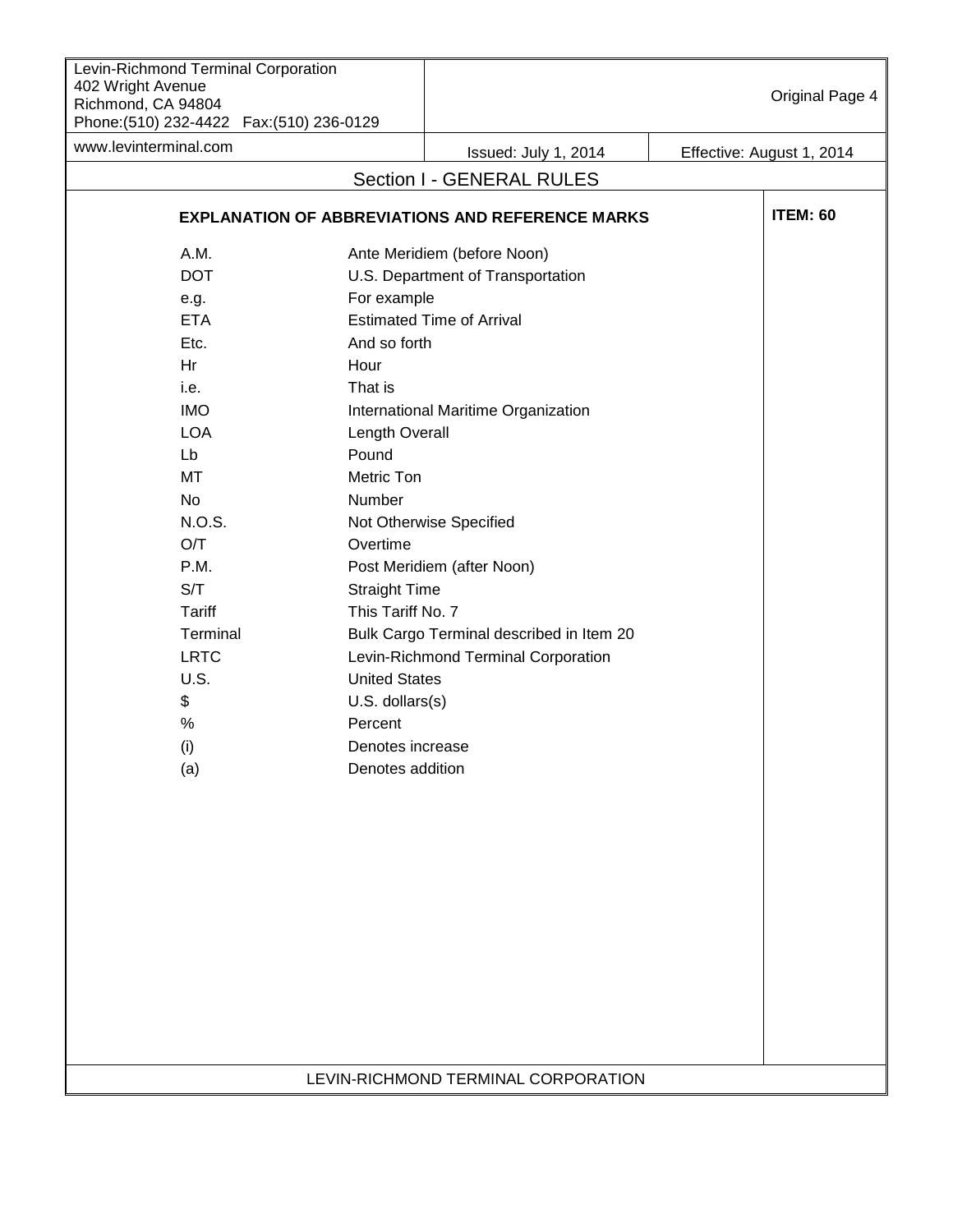| Levin-Richmond Terminal Corporation<br>402 Wright Avenue<br>Richmond, CA 94804<br>Phone: (510) 232-4422    Fax: (510) 236-0129                                                                                                                                                                                                                                                                                                                                                                                                                                                                                                                   |                                     |                           | Original Page 5 |  |
|--------------------------------------------------------------------------------------------------------------------------------------------------------------------------------------------------------------------------------------------------------------------------------------------------------------------------------------------------------------------------------------------------------------------------------------------------------------------------------------------------------------------------------------------------------------------------------------------------------------------------------------------------|-------------------------------------|---------------------------|-----------------|--|
| www.levinterminal.com                                                                                                                                                                                                                                                                                                                                                                                                                                                                                                                                                                                                                            | Issued: July 1, 2014                | Effective: August 1, 2014 |                 |  |
|                                                                                                                                                                                                                                                                                                                                                                                                                                                                                                                                                                                                                                                  | Section I - GENERAL RULES           |                           |                 |  |
| DEFINITION OF TECHNICAL TERMS                                                                                                                                                                                                                                                                                                                                                                                                                                                                                                                                                                                                                    |                                     |                           | <b>ITEM: 70</b> |  |
| <b>APPLICATION FOR BERTHING DATE:</b> Form submitted by LRTC's Customers to nominate a<br>vessel and laydays for acceptance by LRTC. Also referred to as "berthing application".                                                                                                                                                                                                                                                                                                                                                                                                                                                                 |                                     |                           |                 |  |
| <b>BULK CARGO OR CARGO IN BULK: Commodities which, by nature of their unsegregated</b><br>mass, are usually handled by shovels, scoops, buckets, forks, magnets or mechanical<br>conveyors, and which are loaded or unloaded and carried without wrappers or containers and<br>received and delivered by carriers without transportation mark or count.                                                                                                                                                                                                                                                                                          |                                     |                           |                 |  |
| CARGO: Merchandise, freight, material, mail, live animals, fuel, vessel's stores and supplies<br>and any and all property not specifically described, unless otherwise specifically provided in<br>individual items in this Tariff.                                                                                                                                                                                                                                                                                                                                                                                                              |                                     |                           |                 |  |
| <b>CUSTOMER:</b> A person or party, including corporations and other entities, who use the<br>Terminal and/or services of LRTC as shippers.                                                                                                                                                                                                                                                                                                                                                                                                                                                                                                      |                                     |                           |                 |  |
| <b>DIRECT:</b> Continuous operation between barge, car or truck and vessel when performed by<br>vessel's stevedores.                                                                                                                                                                                                                                                                                                                                                                                                                                                                                                                             |                                     |                           |                 |  |
| <b>DOS:</b> Declaration of Security.                                                                                                                                                                                                                                                                                                                                                                                                                                                                                                                                                                                                             |                                     |                           |                 |  |
| <b>DOCKAGE:</b> Charge assessed against a vessel for berthing at a wharf, pier, or bulkhead<br>structure, or bank, or for mooring to a vessel so berthed.                                                                                                                                                                                                                                                                                                                                                                                                                                                                                        |                                     |                           |                 |  |
| FREE TIME: Specified period during which cargo may occupy Terminal space assigned to it,<br>free of wharf demurrage or terminal storage charges.                                                                                                                                                                                                                                                                                                                                                                                                                                                                                                 |                                     |                           |                 |  |
| <b>GENDER REFERENCE:</b> Except as otherwise specified in this Tariff, references to the male<br>gender shall be considered to apply to the female gender, and vice versa.                                                                                                                                                                                                                                                                                                                                                                                                                                                                       |                                     |                           |                 |  |
| HAZARDOUS CONDITION: Any condition that could adversely affect the safety of the vessel,<br>the Terminal facility or shore area or environmental quality of the Terminal's waters. This<br>condition includes but is not limited to fire, explosion, leakage or damage of the vessel or<br>dangerous or hazardous cargoes transported by the vessel.                                                                                                                                                                                                                                                                                             |                                     |                           |                 |  |
| HAZARDOUS MATERIALS AND/OR DANGEROUS CARGOES: For the purpose of this Tariff,<br>Hazardous Materials and/or Dangerous Cargoes are defined as Cargoes which have been<br>designated by the U.S. Department of Transportation (DOT), the International Maritime<br>Organization (IMO), the City of Richmond Fire Chief, Director of Operations or any other<br>federal, state or municipal regulatory agency, as Hazardous Materials and/or Dangerous Goods<br>or Cargoes capable of posing a risk to health, safety or property when transported or stored, or<br>which qualify as hazardous and/or dangerous by reason of their characteristics. |                                     |                           |                 |  |
|                                                                                                                                                                                                                                                                                                                                                                                                                                                                                                                                                                                                                                                  | LEVIN-RICHMOND TERMINAL CORPORATION |                           |                 |  |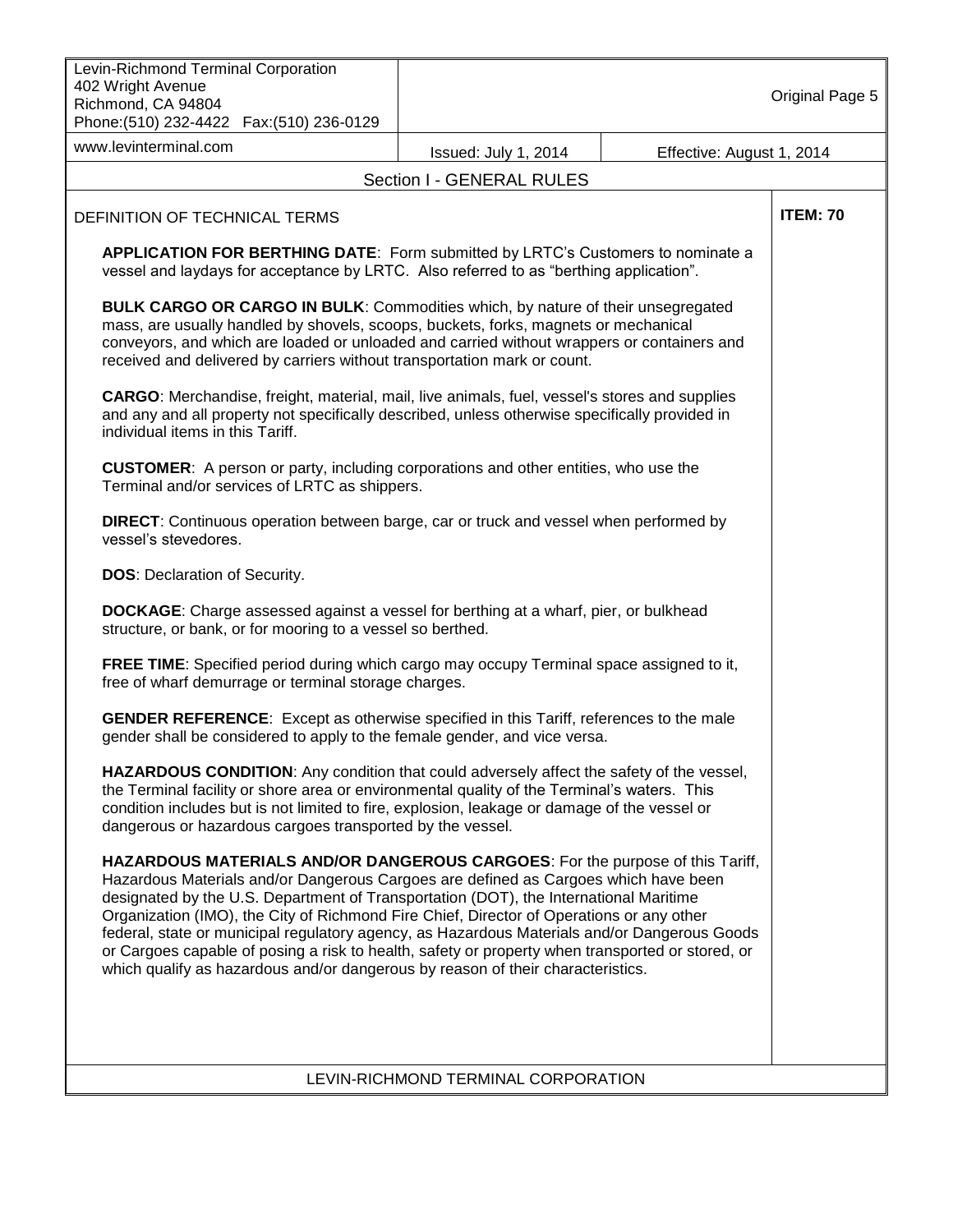| Levin-Richmond Terminal Corporation                                                                                                                                                                                                                                                                      |                                                       |                                     |                              |  |                           |
|----------------------------------------------------------------------------------------------------------------------------------------------------------------------------------------------------------------------------------------------------------------------------------------------------------|-------------------------------------------------------|-------------------------------------|------------------------------|--|---------------------------|
| 402 Wright Avenue<br>Richmond, CA 94804<br>Phone: (510) 232-4422    Fax: (510) 236-0129                                                                                                                                                                                                                  |                                                       |                                     |                              |  | Original Page 6           |
| www.levinterminal.com                                                                                                                                                                                                                                                                                    |                                                       | Issued: July 1, 2014                |                              |  | Effective: August 1, 2014 |
|                                                                                                                                                                                                                                                                                                          |                                                       | Section I - GENERAL RULES           |                              |  |                           |
| (continuation of DEFINITION OF TECHNICAL TERMS)                                                                                                                                                                                                                                                          |                                                       |                                     |                              |  | <b>ITEM: 70</b>           |
| <b>HOLIDAYS:</b> Shall include the following:                                                                                                                                                                                                                                                            |                                                       |                                     |                              |  | (CONTINUED)               |
| New Year's Eve*<br><b>Memorial Day</b><br>Thanksgiving Day*<br>Christmas Eve Day*                                                                                                                                                                                                                        | New Year's Day*<br>Independence Day<br>Christmas Day* | Day After Thanksgiving Day          | President's Day<br>Labor Day |  |                           |
| and any other legal holiday(s) that may be proclaimed by State or Federal authority.                                                                                                                                                                                                                     |                                                       |                                     |                              |  |                           |
| * indicates "No Work Days" when no work shall be performed.                                                                                                                                                                                                                                              |                                                       |                                     |                              |  |                           |
| NOTE: When any holiday falls on Sunday, the Monday following will be observed as a holiday.                                                                                                                                                                                                              |                                                       |                                     |                              |  |                           |
| HOT WORK: Any operation involving oxyacetylene or electric welding, burning, cutting or<br>other heat producing activities.                                                                                                                                                                              |                                                       |                                     |                              |  |                           |
| <b>INBOUND CARGO:</b> Cargo that has been discharged from a vessel.                                                                                                                                                                                                                                      |                                                       |                                     |                              |  |                           |
| LAYDAYS: Number of days prior to and following vessel's nominated ETA, when vessel is<br>scheduled to arrive at Terminal berths. Vessels arriving within accepted laydays can<br>commence "time to count" upon the expiration of "turn time" per written agreement between<br>Terminal and customer.     |                                                       |                                     |                              |  |                           |
| LIGHTER: Barges or any other type of vessel which have neither power nor steering<br>equipment.                                                                                                                                                                                                          |                                                       |                                     |                              |  |                           |
| <b>LRTC:</b> Levin Richmond Terminal Corporation.                                                                                                                                                                                                                                                        |                                                       |                                     |                              |  |                           |
| <b>MARSEC: Maritime Security</b>                                                                                                                                                                                                                                                                         |                                                       |                                     |                              |  |                           |
| <b>MARSEC Level 1</b> means the level for which minimum appropriate security measures shall<br>be maintained at all times.                                                                                                                                                                               |                                                       |                                     |                              |  |                           |
| <b>MARSEC Level 2</b> means the level for which appropriate additional protective security<br>measures shall be maintained for a period of time as a result of heightened risk of a<br>transportation security incident.                                                                                 |                                                       |                                     |                              |  |                           |
| <b>MARSEC Level 3</b> means the level for which further specific protective security measures<br>shall be maintained for a limited period of time when a transportation security incident is<br>probable, imminent, or has occurred, although it may not be possible to identify the specific<br>target. |                                                       |                                     |                              |  |                           |
|                                                                                                                                                                                                                                                                                                          |                                                       |                                     |                              |  |                           |
|                                                                                                                                                                                                                                                                                                          |                                                       |                                     |                              |  |                           |
|                                                                                                                                                                                                                                                                                                          |                                                       | LEVIN-RICHMOND TERMINAL CORPORATION |                              |  |                           |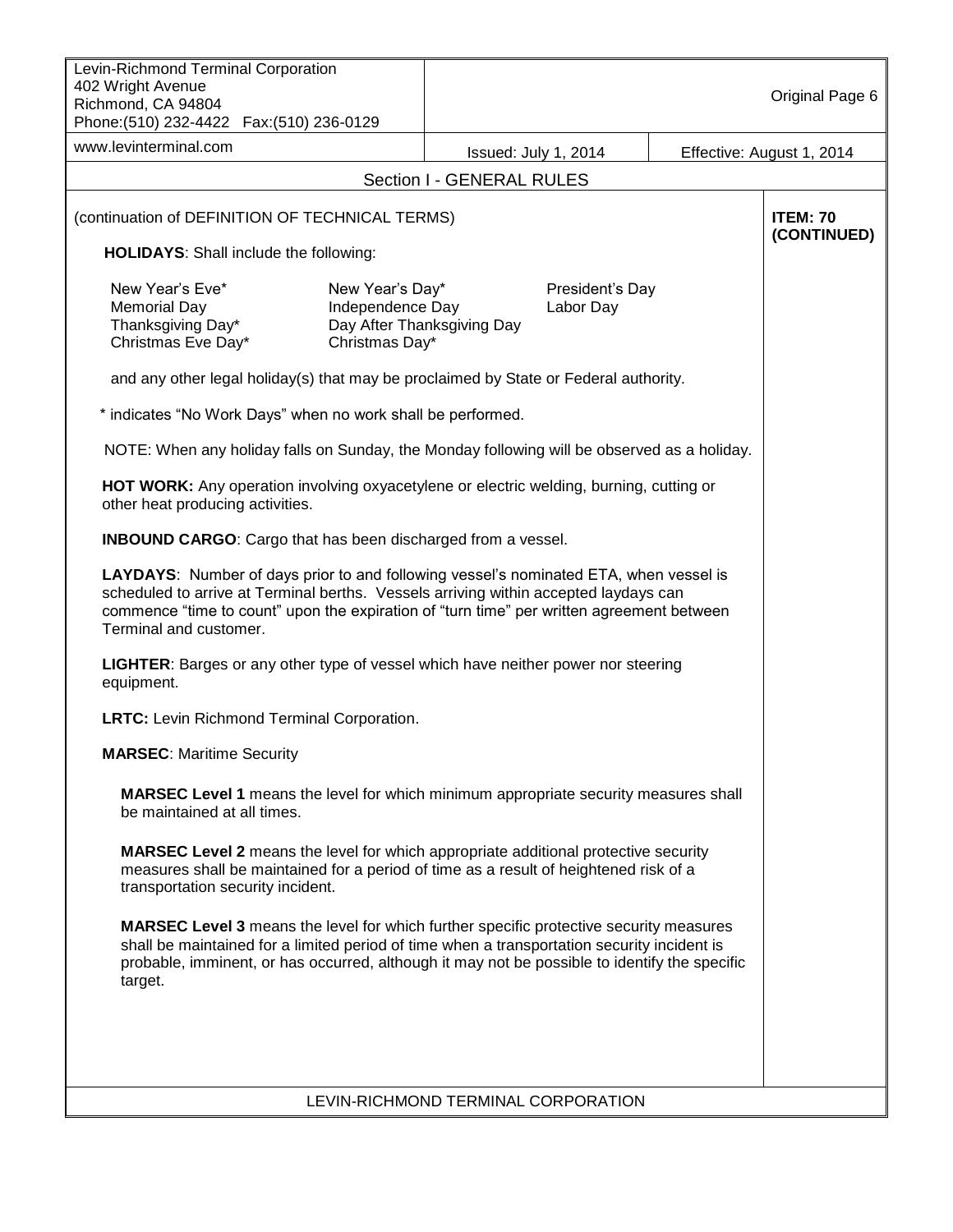| 402 Wright Avenue<br>Richmond, CA 94804<br>Phone: (510) 232-4422  Fax: (510) 236-0129                                                                                                                                                                                                                                                                                                                                                                                                                                                                                                                                                                                                                                                                                                                                                                                                                                                                                                                                                                                                                                                                                                                                                                                                                                                                                                                                                                                                                                                                                                                                                                                                                                                                                                                       | Original Page 7                |
|-------------------------------------------------------------------------------------------------------------------------------------------------------------------------------------------------------------------------------------------------------------------------------------------------------------------------------------------------------------------------------------------------------------------------------------------------------------------------------------------------------------------------------------------------------------------------------------------------------------------------------------------------------------------------------------------------------------------------------------------------------------------------------------------------------------------------------------------------------------------------------------------------------------------------------------------------------------------------------------------------------------------------------------------------------------------------------------------------------------------------------------------------------------------------------------------------------------------------------------------------------------------------------------------------------------------------------------------------------------------------------------------------------------------------------------------------------------------------------------------------------------------------------------------------------------------------------------------------------------------------------------------------------------------------------------------------------------------------------------------------------------------------------------------------------------|--------------------------------|
| www.levinterminal.com<br>Issued: July 1, 2014                                                                                                                                                                                                                                                                                                                                                                                                                                                                                                                                                                                                                                                                                                                                                                                                                                                                                                                                                                                                                                                                                                                                                                                                                                                                                                                                                                                                                                                                                                                                                                                                                                                                                                                                                               | Effective: August 1, 2014      |
| Section I - GENERAL RULES                                                                                                                                                                                                                                                                                                                                                                                                                                                                                                                                                                                                                                                                                                                                                                                                                                                                                                                                                                                                                                                                                                                                                                                                                                                                                                                                                                                                                                                                                                                                                                                                                                                                                                                                                                                   |                                |
| (continuation of DEFINITION OF TECHNICAL TERMS)<br><b>OCEAN TERMINAL:</b> Refers to the wharf designed to accommodate ocean-going vessels and<br>their facilities subject to this Tariff adjacent thereto, operated by LRTC.<br><b>OUTBOUND CARGO:</b> Cargo which is being or is loaded to a vessel.<br><b>PLACE OF REST:</b> That area at the Terminal which is assigned for the receipt of Inbound<br>Cargo from a vessel and from which Inbound Cargo may be delivered to the consignee and<br>that area which is assigned for the receipt of Outbound Cargo from shippers for vessel<br>loading.<br>TARIFF: This Tariff No. 7.<br><b>TERMINAL:</b> Includes all wharves, docks or other terminal structures and facilities operated by<br>Levin Richmond Terminal at Richmond, California.<br><b>TERMINAL STORAGE:</b> Service of providing Bulk Cargo stockpiling, warehouse or other<br>Terminal facilities for the storing of Inbound or Outbound Cargo after the expiration of Free<br>Time, including wharf storage, shipside storage, closed or covered storage, open or ground<br>storage after storage arrangements have been made.<br><b>USER:</b> A person or party, including corporations and other entities, who are users of the<br>Terminal and/or services of LRTC, and includes Customers.<br><b>WHARFAGE:</b> Charge for use of wharves or wharf premises and does not include charges for<br>any other service or use of facilities.<br>WHARFAGE AREA: Any pier, wharf, bulkhead, bulkhead wharf, quay wharf, seawall, seawall<br>structure, embankment, thoroughfare and other Terminal areas, alongside of which vessels<br>may lie or which are suitable for and are to be used in the loading, unloading, assembling,<br>distribution or handling of Inbound or Outbound Cargo. | <b>ITEM: 70</b><br>(CONTINUED) |
|                                                                                                                                                                                                                                                                                                                                                                                                                                                                                                                                                                                                                                                                                                                                                                                                                                                                                                                                                                                                                                                                                                                                                                                                                                                                                                                                                                                                                                                                                                                                                                                                                                                                                                                                                                                                             |                                |
| LEVIN-RICHMOND TERMINAL CORPORATION                                                                                                                                                                                                                                                                                                                                                                                                                                                                                                                                                                                                                                                                                                                                                                                                                                                                                                                                                                                                                                                                                                                                                                                                                                                                                                                                                                                                                                                                                                                                                                                                                                                                                                                                                                         |                                |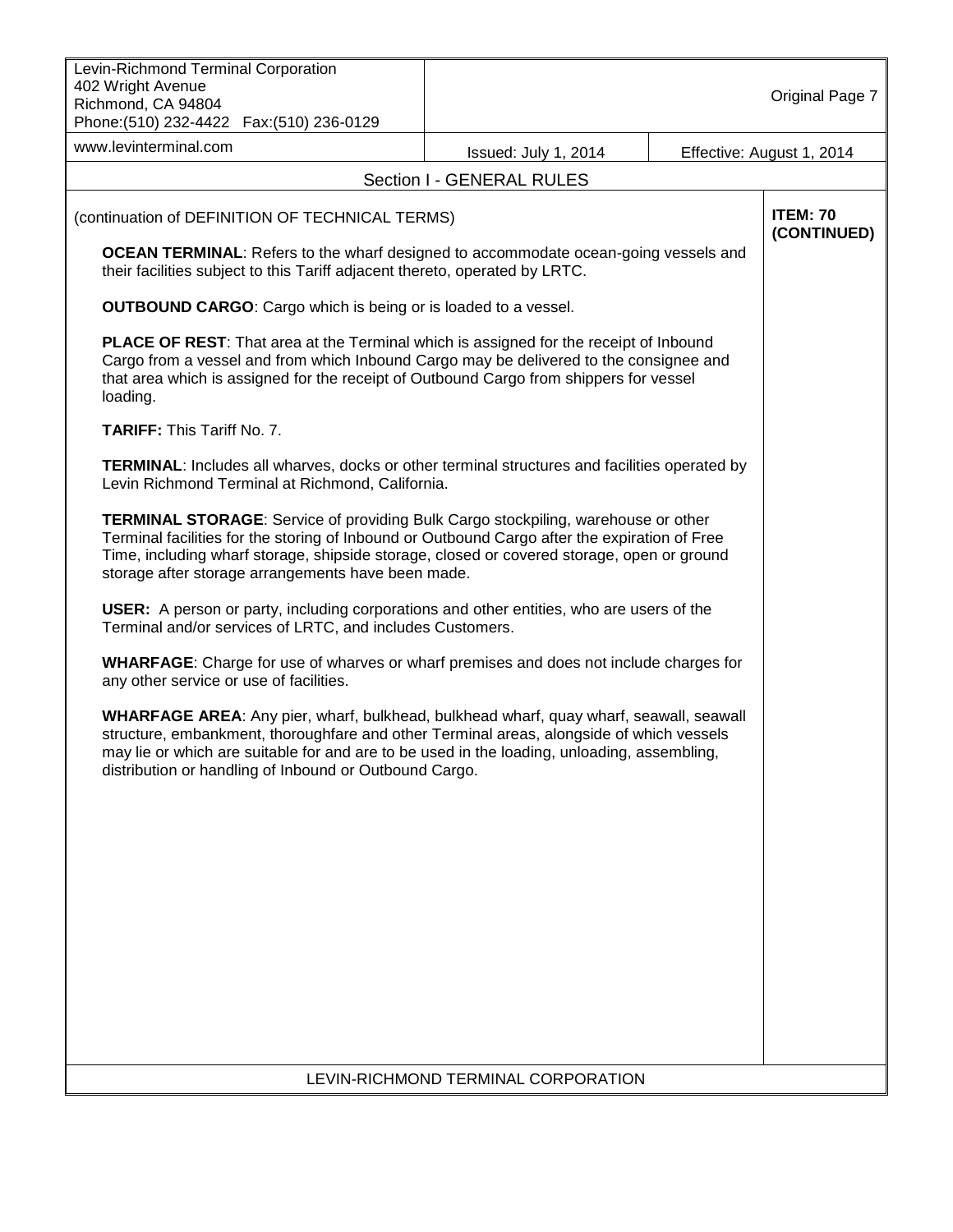| Levin-Richmond Terminal Corporation<br>402 Wright Avenue<br>Richmond, CA 94804<br>Phone: (510) 232-4422  Fax: (510) 236-0129                                                                                                               |                                     |  | Original Page 8           |  |
|--------------------------------------------------------------------------------------------------------------------------------------------------------------------------------------------------------------------------------------------|-------------------------------------|--|---------------------------|--|
| www.levinterminal.com                                                                                                                                                                                                                      | Issued: July 1, 2014                |  | Effective: August 1, 2014 |  |
|                                                                                                                                                                                                                                            | Section I - GENERAL RULES           |  |                           |  |
| APPLICATION OF RATES, CHARGES, RULES AND REGULATIONS                                                                                                                                                                                       |                                     |  | <b>ITEM: 100</b>          |  |
| (A) Except as otherwise provided, the applicable rates, charges, rules and regulations under this<br>Tariff shall be those in effect at the time the charge is incurred.                                                                   |                                     |  |                           |  |
| (B) The rates, charges, rules and regulations for all charges shall be as follows:                                                                                                                                                         |                                     |  |                           |  |
| INBOUND CARGO: The rates, charges, rules and regulations in effect on the date of<br>commencement of discharge of cargo from the vessel.                                                                                                   |                                     |  |                           |  |
| OUTBOUND CARGO: The rates, charges, rules and regulations in effect on the date of<br>commencement of loading cargo on the vessel.                                                                                                         |                                     |  |                           |  |
| (C) The rates, charges, rules and regulations contained in this Tariff apply to all vessels docking at<br>the wharves of the Terminal.                                                                                                     |                                     |  |                           |  |
| (D) Use of the Terminal and/or delivery of cargo to the Terminal shall constitute acceptance of this<br>Tariff and the terms and conditions set forth herein, unless otherwise provided by written<br>agreement between LRTC and customer. |                                     |  |                           |  |
| <b>MINIMUM CHARGE</b>                                                                                                                                                                                                                      | <b>ITEM: 105</b>                    |  |                           |  |
| Except as otherwise expressly provided in this Tariff, the minimum charge for any use of the<br>Terminal or any service or combination of services, under this Tariff, shall be One Thousand<br>Dollars (\$1,000).                         |                                     |  |                           |  |
|                                                                                                                                                                                                                                            |                                     |  |                           |  |
|                                                                                                                                                                                                                                            |                                     |  |                           |  |
|                                                                                                                                                                                                                                            |                                     |  |                           |  |
|                                                                                                                                                                                                                                            |                                     |  |                           |  |
|                                                                                                                                                                                                                                            |                                     |  |                           |  |
|                                                                                                                                                                                                                                            |                                     |  |                           |  |
|                                                                                                                                                                                                                                            | LEVIN-RICHMOND TERMINAL CORPORATION |  |                           |  |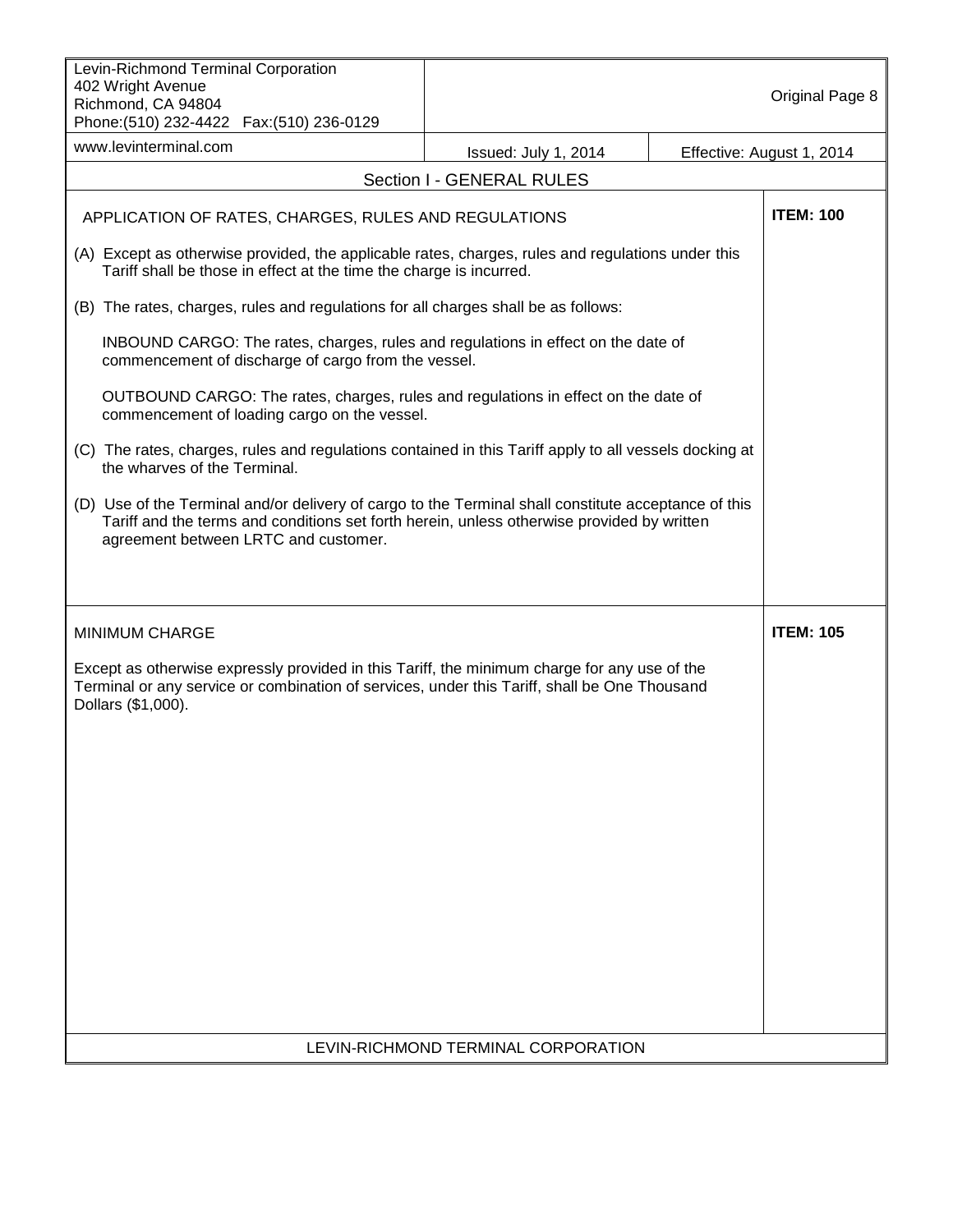| Levin-Richmond Terminal Corporation<br>402 Wright Avenue<br>Richmond, CA 94804<br>Phone: (510) 232-4422  Fax: (510) 236-0129                                                                                                                                                                                                                                                                                                                                                                                                                                                                                                                                                                                                                                                                                                                                                                                                                                                                                                                                                                                                                                                                                                                                                |                                     |  | Original Page 9           |
|-----------------------------------------------------------------------------------------------------------------------------------------------------------------------------------------------------------------------------------------------------------------------------------------------------------------------------------------------------------------------------------------------------------------------------------------------------------------------------------------------------------------------------------------------------------------------------------------------------------------------------------------------------------------------------------------------------------------------------------------------------------------------------------------------------------------------------------------------------------------------------------------------------------------------------------------------------------------------------------------------------------------------------------------------------------------------------------------------------------------------------------------------------------------------------------------------------------------------------------------------------------------------------|-------------------------------------|--|---------------------------|
| www.levinterminal.com                                                                                                                                                                                                                                                                                                                                                                                                                                                                                                                                                                                                                                                                                                                                                                                                                                                                                                                                                                                                                                                                                                                                                                                                                                                       | Issued: July 1, 2014                |  | Effective: August 1, 2014 |
|                                                                                                                                                                                                                                                                                                                                                                                                                                                                                                                                                                                                                                                                                                                                                                                                                                                                                                                                                                                                                                                                                                                                                                                                                                                                             | Section I - GENERAL RULES           |  |                           |
| PAYMENT OF CHARGES                                                                                                                                                                                                                                                                                                                                                                                                                                                                                                                                                                                                                                                                                                                                                                                                                                                                                                                                                                                                                                                                                                                                                                                                                                                          |                                     |  | <b>ITEM: 110</b>          |
| (A) All charges for services rendered by LRTC or for the use of the Terminal are due and payable<br>as they accrue by the vessel, its owners, agents, or masters or by the owner, shipper or<br>consignee of Cargo before Cargo leaves the custody of LRTC. LRTC reserves the right to<br>require payment of charges in advance, as follows:                                                                                                                                                                                                                                                                                                                                                                                                                                                                                                                                                                                                                                                                                                                                                                                                                                                                                                                                |                                     |  |                           |
| (1) By the vessel, its owners, agents, or masters before vessel commences loading or<br>discharging operations.                                                                                                                                                                                                                                                                                                                                                                                                                                                                                                                                                                                                                                                                                                                                                                                                                                                                                                                                                                                                                                                                                                                                                             |                                     |  |                           |
| (2) By the owner, shipper or consignee before Cargo leaves the custody of the Terminal.                                                                                                                                                                                                                                                                                                                                                                                                                                                                                                                                                                                                                                                                                                                                                                                                                                                                                                                                                                                                                                                                                                                                                                                     |                                     |  |                           |
| (3) When Cargo is accepted for wharf storage by LRTC, and in the opinion of LRTC, has a<br>value less than the amount of charges, which will be incurred with respect to such Cargo in<br>utilizing the facilities of the Terminal.                                                                                                                                                                                                                                                                                                                                                                                                                                                                                                                                                                                                                                                                                                                                                                                                                                                                                                                                                                                                                                         |                                     |  |                           |
| (B) Vessels, their owners, agents, masters, and owners, shippers or consignees of Cargo docking<br>at, or using the facilities covered by this Tariff, agree to be responsible, jointly and severally,<br>for the payment of charges assessed in accordance with this Tariff. The rates, charges, rules<br>and regulations named in the Tariff will apply irrespective of the provisions of any third party<br>bills of lading, charter party, agreement, contract, or any other conflicting provision (except by<br>written agreement between the Terminal and Customer or other User).                                                                                                                                                                                                                                                                                                                                                                                                                                                                                                                                                                                                                                                                                    |                                     |  |                           |
| (C) In any action, for the recovery of any amount due LRTC, if LRTC prevails in the action, it shall<br>be entitled to recover in addition to the amount due, the expenses in pursuing such action,<br>including reasonable attorneys' fees, plus interest at 18% per annum from the date due on all<br>unpaid amounts.                                                                                                                                                                                                                                                                                                                                                                                                                                                                                                                                                                                                                                                                                                                                                                                                                                                                                                                                                     |                                     |  |                           |
| <b>DAMAGE TO PROPERTY</b>                                                                                                                                                                                                                                                                                                                                                                                                                                                                                                                                                                                                                                                                                                                                                                                                                                                                                                                                                                                                                                                                                                                                                                                                                                                   |                                     |  | <b>ITEM: 115</b>          |
| (A) Every person and every vessel responsible for any damage or destruction to the Terminal or<br>its facilities or to any real or personal property of any kind or character owned by LRTC shall<br>be held liable for and charged with the cost and expense of the replacement or repair of the<br>property so damaged or destroyed. The expense of repairing said damage including all<br>surveys shall be charged against the person or vessel, or both, responsible therefore.                                                                                                                                                                                                                                                                                                                                                                                                                                                                                                                                                                                                                                                                                                                                                                                         |                                     |  |                           |
| In the event any damage is done to the Terminal or its facilities or to any wharf, wharf<br>(B)<br>premises, facility, or other property owned by LRTC, the person or persons causing,<br>responsible for, or in any way connected with such damage, and the person or persons to<br>whom the wharf, wharf premises, facility or other property have been assigned, or by whom it<br>is being used and the master, owner, operator, or agent of any vessel, vehicle, or other<br>instrumentality involved in such damage, shall promptly give a full report thereof to the Director<br>of Operations. Such report shall include the date and hour the damage occurred, the name<br>and address, or if unknown, a description of witnesses and other persons, vessels or<br>instrumentalities involved in the damage, as well as all other pertinent facts and information<br>that may be available. No such person or party shall refuse, neglect or fail to make or give any<br>such report in the form and manner aforesaid. In addition to the general penalties prescribed<br>in this Tariff, any such person or party who so refuses, neglects or fails, may be refused the<br>use of any wharf or other facility until LRTC has been fully reimbursed for any damage. |                                     |  |                           |
|                                                                                                                                                                                                                                                                                                                                                                                                                                                                                                                                                                                                                                                                                                                                                                                                                                                                                                                                                                                                                                                                                                                                                                                                                                                                             | LEVIN-RICHMOND TERMINAL CORPORATION |  |                           |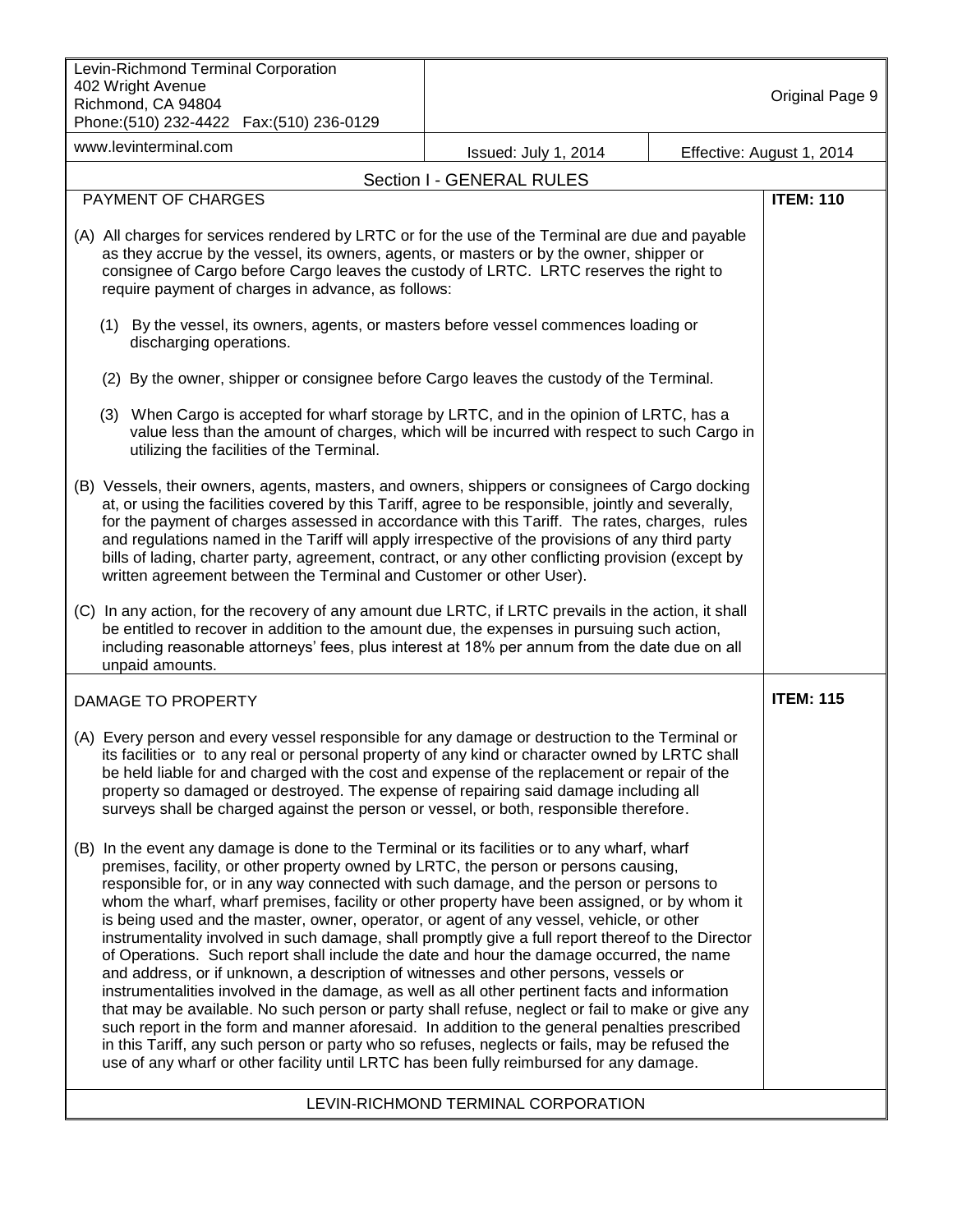| Levin-Richmond Terminal Corporation<br>402 Wright Avenue<br>Richmond, CA 94804<br>Phone: (510) 232-4422    Fax: (510) 236-0129                                                                                                                                                                           |                                     | Original Page 10          |
|----------------------------------------------------------------------------------------------------------------------------------------------------------------------------------------------------------------------------------------------------------------------------------------------------------|-------------------------------------|---------------------------|
| www.levinterminal.com                                                                                                                                                                                                                                                                                    | Issued: July 1, 2014                | Effective: August 1, 2014 |
|                                                                                                                                                                                                                                                                                                          | Section I - GENERAL RULES           |                           |
| HAZARDOUS MATERIALS AND/OR DANGEROUS CARGOES                                                                                                                                                                                                                                                             |                                     | <b>ITEM: 120</b>          |
| LRTC will not provide facilities or services at the Terminal for Hazardous Materials and/or<br>Dangerous Cargoes. No hazardous materials shall be permitted at the Terminal except for stores<br>which shall be handled, stored, stowed, and transported only in compliance with all applicable<br>laws. |                                     |                           |
|                                                                                                                                                                                                                                                                                                          |                                     |                           |
|                                                                                                                                                                                                                                                                                                          | LEVIN-RICHMOND TERMINAL CORPORATION |                           |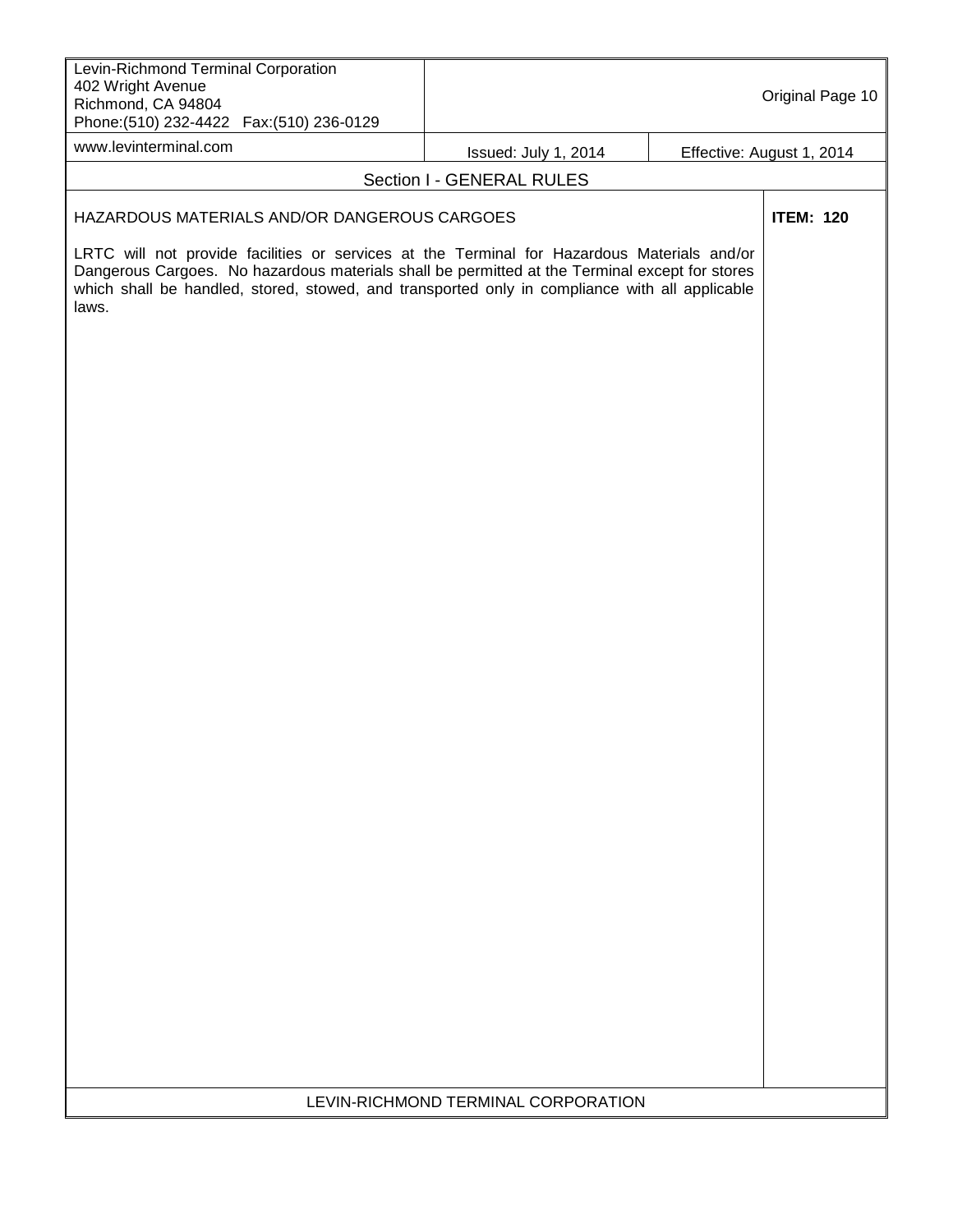| Levin-Richmond Terminal Corporation<br>402 Wright Avenue<br>Richmond, CA 94804<br>Phone: (510) 232-4422    Fax: (510) 236-0129                                                                                                                               |                                     | Original Page 11          |
|--------------------------------------------------------------------------------------------------------------------------------------------------------------------------------------------------------------------------------------------------------------|-------------------------------------|---------------------------|
| www.levinterminal.com                                                                                                                                                                                                                                        | Issued: July 1, 2014                | Effective: August 1, 2014 |
|                                                                                                                                                                                                                                                              | Section I - GENERAL RULES           |                           |
| DISCHARGE AND DUMPING PROHIBITED                                                                                                                                                                                                                             |                                     | <b>ITEM: 121</b>          |
| (A) No person, firm, association, corporation, vessel, or any other entity or party shall discharge,<br>pump into, dump, or in any way or manner allow or cause oil, other pollutants or any discharge<br>to escape into the waters of the Port of Richmond. |                                     |                           |
| (B) No substance or object that will sink or form an obstruction to navigation or become a<br>nuisance shall be deposited into or upon the waters of the Port of Richmond.                                                                                   |                                     |                           |
| (C) Vessels requiring discharge of oily waste shall contract directly with a licensed contractor to<br>receive, haul and dispose of oily waste. Such contractor shall obtain and maintain a current<br>"Certificate of Adequacy" issued by the Coast Guard.  |                                     |                           |
| (D) Any licensed oily waste contractor is required to present such current "Certificate of<br>Adequacy" upon request, to Coast Guard, City of Richmond Fire Department and/or LRTC's<br>staff.                                                               |                                     |                           |
|                                                                                                                                                                                                                                                              |                                     |                           |
|                                                                                                                                                                                                                                                              |                                     |                           |
|                                                                                                                                                                                                                                                              |                                     |                           |
| INTERNATIONAL SAFETY MANAGEMENT CODE                                                                                                                                                                                                                         |                                     | <b>ITEM: 122</b>          |
| All vessels must comply with the International Safety Management Code (ISM) governing safety<br>and anti-pollution standards and the U.S. Coast Guard regulations at 33 CFR 96 (1998), or any<br>other applicable laws and regulations.                      |                                     |                           |
|                                                                                                                                                                                                                                                              |                                     |                           |
|                                                                                                                                                                                                                                                              |                                     |                           |
| <b>FACILITIES REQUIREMENTS</b>                                                                                                                                                                                                                               |                                     | <b>ITEM: 123</b>          |
| All Users are responsible to ensure adequate operational and safety requirements in compliance<br>with this Tariff and all applicable federal, state and municipal laws and regulations.                                                                     |                                     |                           |
|                                                                                                                                                                                                                                                              |                                     |                           |
|                                                                                                                                                                                                                                                              |                                     |                           |
|                                                                                                                                                                                                                                                              | LEVIN-RICHMOND TERMINAL CORPORATION |                           |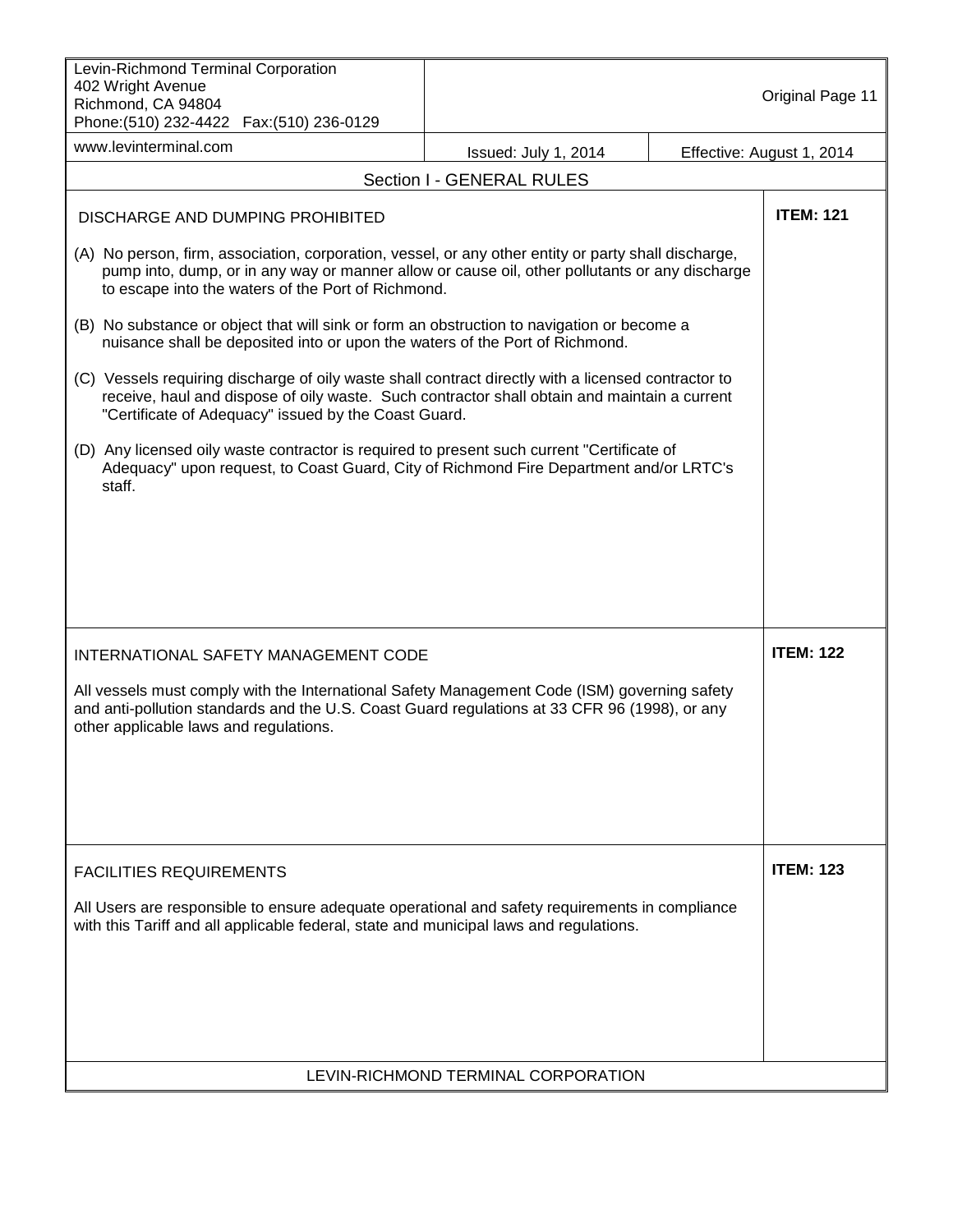| Levin-Richmond Terminal Corporation<br>402 Wright Avenue<br>Richmond, CA 94804<br>Phone: (510) 232-4422  Fax: (510) 236-0129                  |                                              | Original Page 12          |
|-----------------------------------------------------------------------------------------------------------------------------------------------|----------------------------------------------|---------------------------|
| www.levinterminal.com                                                                                                                         | Issued: July 1, 2014                         | Effective: August 1, 2014 |
|                                                                                                                                               | Section I - GENERAL RULES                    |                           |
| <b>MARINE INSURANCE</b><br>All vessel owners must have protection and indemnity insurance (P & I) covering the liability of<br>vessel owners. |                                              | <b>ITEM: 125</b>          |
|                                                                                                                                               |                                              |                           |
|                                                                                                                                               |                                              |                           |
|                                                                                                                                               | <b>I EVINI DIOUMOND TEDMINAL CORRODATION</b> |                           |

LEVIN-RICHMOND TERMINAL CORPORATION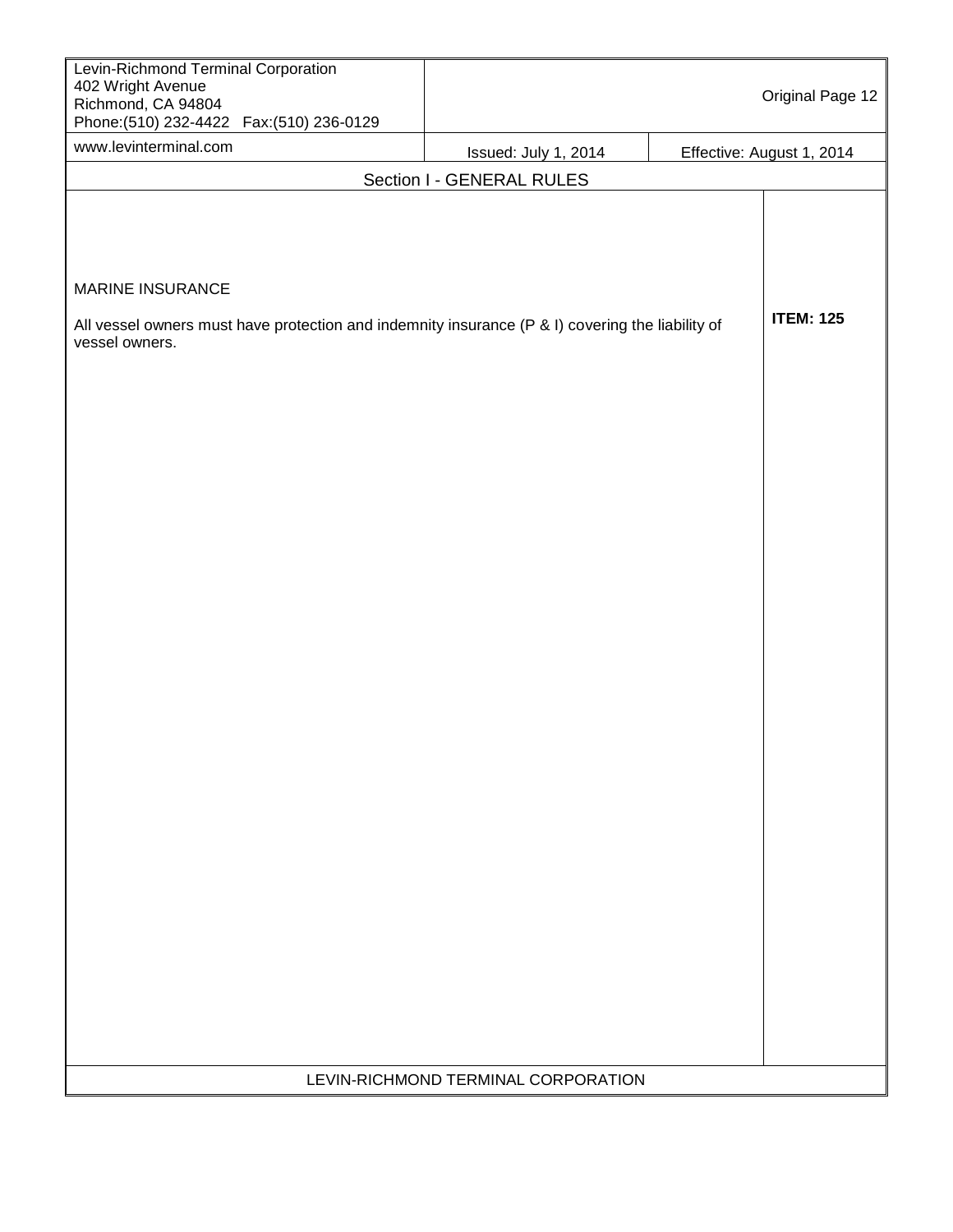| Levin-Richmond Terminal Corporation<br>402 Wright Avenue<br>Richmond, CA 94804<br>Phone: (510) 232-4422    Fax: (510) 236-0129                                                                                                                                                                                                                       |                                     | Original Page 13          |
|------------------------------------------------------------------------------------------------------------------------------------------------------------------------------------------------------------------------------------------------------------------------------------------------------------------------------------------------------|-------------------------------------|---------------------------|
| www.levinterminal.com                                                                                                                                                                                                                                                                                                                                | Issued: July 1, 2014                | Effective: August 1, 2014 |
|                                                                                                                                                                                                                                                                                                                                                      | Section I - GENERAL RULES           |                           |
| HOT WORK PROHIBITED                                                                                                                                                                                                                                                                                                                                  |                                     | <b>ITEM: 126</b>          |
| (A) Hot Work is any operation involving oxyacetylene or electric welding, burning, cutting or other<br>heat producing activities.                                                                                                                                                                                                                    |                                     |                           |
| (B) No Hot Work shall be conducted on any waterfront facility or vessel moored thereto in the<br>Terminal area unless a properly executed and valid Richmond Fire Department Welding and<br>Hot-Work Permit is on file at the Terminal and advance notification has been given to the<br>Director of Operations and the City of Richmond Fire Chief. |                                     |                           |
|                                                                                                                                                                                                                                                                                                                                                      |                                     |                           |
|                                                                                                                                                                                                                                                                                                                                                      |                                     |                           |
|                                                                                                                                                                                                                                                                                                                                                      |                                     |                           |
|                                                                                                                                                                                                                                                                                                                                                      |                                     |                           |
|                                                                                                                                                                                                                                                                                                                                                      | LEVIN-RICHMOND TERMINAL CORPORATION |                           |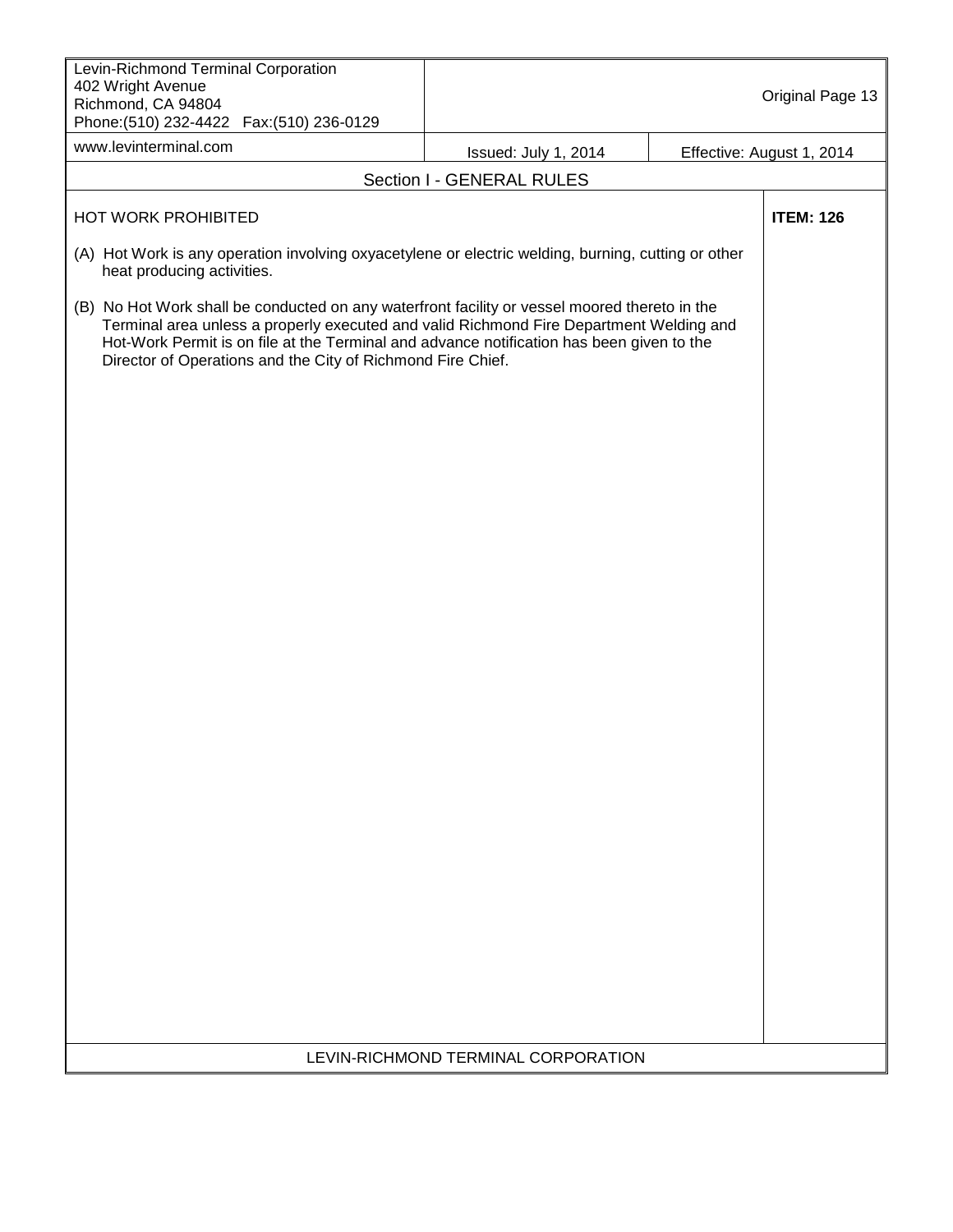| Levin-Richmond Terminal Corporation<br>402 Wright Avenue<br>Richmond, CA 94804<br>Phone: (510) 232-4422  Fax: (510) 236-0129                                                                                                                                                                                                                                                                                                                                                                                                                                                                                                                                                                                                                                                                                                                                                                             |                                     | Original Page 14          |
|----------------------------------------------------------------------------------------------------------------------------------------------------------------------------------------------------------------------------------------------------------------------------------------------------------------------------------------------------------------------------------------------------------------------------------------------------------------------------------------------------------------------------------------------------------------------------------------------------------------------------------------------------------------------------------------------------------------------------------------------------------------------------------------------------------------------------------------------------------------------------------------------------------|-------------------------------------|---------------------------|
| www.levinterminal.com                                                                                                                                                                                                                                                                                                                                                                                                                                                                                                                                                                                                                                                                                                                                                                                                                                                                                    | Issued: July 1, 2014                | Effective: August 1, 2014 |
|                                                                                                                                                                                                                                                                                                                                                                                                                                                                                                                                                                                                                                                                                                                                                                                                                                                                                                          | Section I - GENERAL RULES           |                           |
| RIGHT OF REFUSAL                                                                                                                                                                                                                                                                                                                                                                                                                                                                                                                                                                                                                                                                                                                                                                                                                                                                                         |                                     | <b>ITEM: 128</b>          |
| ((A) For the purpose of this paragraph (A), the Director of Operation's authority shall not be<br>delegated except in accordance with the express written authorization of LRTC. The Director<br>of Operations is hereby authorized and empowered to refuse permission to any vessel<br>carrying explosives, hazardous or other dangerous cargo to berth at any dock, wharf, bulkhead<br>area or alongside any transit shed, or to any person, firm, association, corporation, vessel or<br>other entity or party transporting explosives, hazardous or dangerous cargo to, or storing such<br>materials at any dock, wharf, bulkhead area or in any transit shed within or at the Terminal, if<br>in his sole judgment, such berthing or use in or at the Terminal would be dangerous or<br>hazardous.<br>(B) The Director of Operations may, at any time, cause any dangerous cargoes to be removed at |                                     |                           |
| the expense of the vessel, cargo owner or consignee.                                                                                                                                                                                                                                                                                                                                                                                                                                                                                                                                                                                                                                                                                                                                                                                                                                                     |                                     |                           |
| TECHNICAL ADVICE: HANDLING AND PACKAGING, CHEMICAL HAZARDS, CLEAN-UP<br><b>PROCEDURES</b>                                                                                                                                                                                                                                                                                                                                                                                                                                                                                                                                                                                                                                                                                                                                                                                                                |                                     | <b>ITEM: 129</b>          |
| Questions concerning procedures for handling or packaging, chemical hazards and clean-up<br>procedures may be referred to the following industry sponsored organizations:                                                                                                                                                                                                                                                                                                                                                                                                                                                                                                                                                                                                                                                                                                                                |                                     |                           |
| (1) For information on handling and packaging of dangerous material:                                                                                                                                                                                                                                                                                                                                                                                                                                                                                                                                                                                                                                                                                                                                                                                                                                     |                                     |                           |
| U.S. Department of Transportation, Hazardous Material Transportation Bureau<br>(202) 366-4481/800-467-4922                                                                                                                                                                                                                                                                                                                                                                                                                                                                                                                                                                                                                                                                                                                                                                                               |                                     |                           |
| (2) For information on chemical hazard and clean-up procedures:                                                                                                                                                                                                                                                                                                                                                                                                                                                                                                                                                                                                                                                                                                                                                                                                                                          |                                     |                           |
| <b>CHEMTREC</b><br>(800) 424-9300                                                                                                                                                                                                                                                                                                                                                                                                                                                                                                                                                                                                                                                                                                                                                                                                                                                                        |                                     |                           |
| or                                                                                                                                                                                                                                                                                                                                                                                                                                                                                                                                                                                                                                                                                                                                                                                                                                                                                                       |                                     |                           |
| Contra Costa County, Department of Environmental Health<br>(925) 925-335-3232 or 925-692-2500                                                                                                                                                                                                                                                                                                                                                                                                                                                                                                                                                                                                                                                                                                                                                                                                            |                                     |                           |
| (3) NRC Environmental - 800-337-7455                                                                                                                                                                                                                                                                                                                                                                                                                                                                                                                                                                                                                                                                                                                                                                                                                                                                     |                                     |                           |
|                                                                                                                                                                                                                                                                                                                                                                                                                                                                                                                                                                                                                                                                                                                                                                                                                                                                                                          | LEVIN-RICHMOND TERMINAL CORPORATION |                           |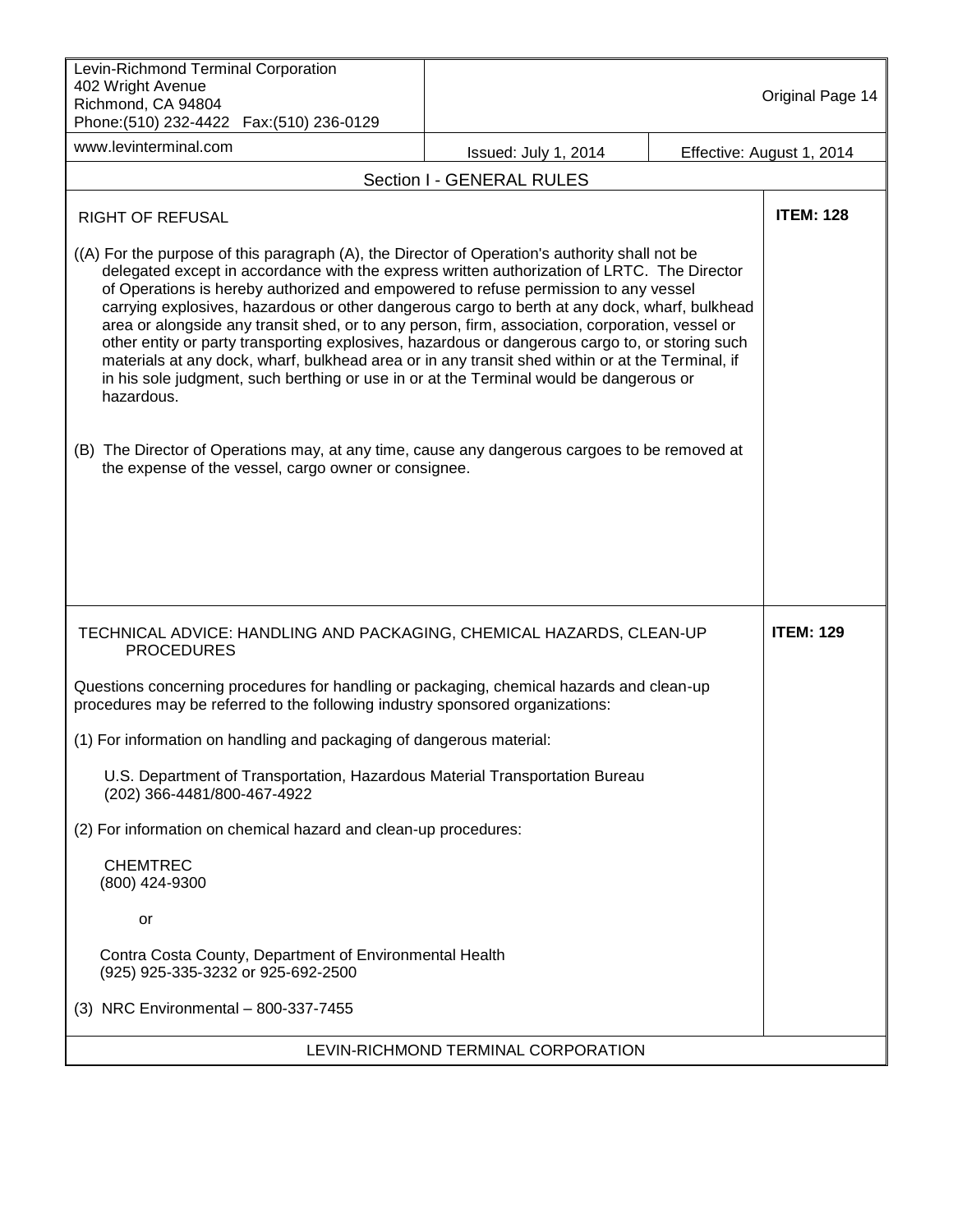| Levin-Richmond Terminal Corporation<br>402 Wright Avenue<br>Richmond, CA 94804<br>Phone: (510) 232-4422    Fax: (510) 236-0129                                                                                                                                                                                                                                                                          |                                     | Original Page 15          |
|---------------------------------------------------------------------------------------------------------------------------------------------------------------------------------------------------------------------------------------------------------------------------------------------------------------------------------------------------------------------------------------------------------|-------------------------------------|---------------------------|
| www.levinterminal.com                                                                                                                                                                                                                                                                                                                                                                                   | Issued: July 1, 2014                | Effective: August 1, 2014 |
|                                                                                                                                                                                                                                                                                                                                                                                                         | Section I - GENERAL RULES           |                           |
| VARIANCES FROM TERMINAL REGULATIONS APPLYING TO DANGEROUS OR<br><b>HAZARDOUS CARGOES</b><br>Request for variances of any requirements outlined in this Tariff pertaining to the handling of<br>dangerous or hazardous cargoes shall be directed to the Director of Operations.                                                                                                                          |                                     | <b>ITEM: 130</b>          |
| <b>ACCIDENT REPORTING REQUIREMENTS</b>                                                                                                                                                                                                                                                                                                                                                                  |                                     | <b>ITEM: 135</b>          |
| (A) All accidents involving dangerous spills of corrosives, explosives or other flammable or<br>dangerous cargoes must be reported immediately to:                                                                                                                                                                                                                                                      |                                     |                           |
| (1) National Response Center<br>(800) 424-8802                                                                                                                                                                                                                                                                                                                                                          |                                     |                           |
| (2) United States Coast Guard Captain of the Port, San Francisco Bay                                                                                                                                                                                                                                                                                                                                    | (510) 437-3073                      |                           |
| (3) City of Richmond Fire Department, Dispatcher                                                                                                                                                                                                                                                                                                                                                        | (510) 233-5223                      |                           |
| (4) Levin Richmond Terminal Corporation                                                                                                                                                                                                                                                                                                                                                                 | (510) 232-4422                      |                           |
| Director of Operations<br>$(510)$ 307-4018<br>Superintendent<br>(510) 307-4025<br>(510) 307-4021<br><b>Security Office</b>                                                                                                                                                                                                                                                                              |                                     |                           |
| (5) CHEMTREC (Chemical Hazards)                                                                                                                                                                                                                                                                                                                                                                         | (800) 424-9300                      |                           |
| (B) As soon as any supervisory person in charge of a vessel or LRTC has knowledge of any<br>discharge of oil or a hazardous substance from that vessel or facility or accidental release of<br>dangerous cargo, shall report the same immediately to:                                                                                                                                                   |                                     |                           |
| (1) National Response Center<br>(800) 424-8802                                                                                                                                                                                                                                                                                                                                                          |                                     |                           |
| (2) United States Coast Guard Captain of the Port, San Francisco Bay                                                                                                                                                                                                                                                                                                                                    | $(510)$ 437-3073                    |                           |
| (3) City of Richmond Fire Department, Dispatcher                                                                                                                                                                                                                                                                                                                                                        | $(510)$ 233-5223                    |                           |
| (4) Levin Richmond Terminal Corporation                                                                                                                                                                                                                                                                                                                                                                 | (510) 232-4422                      |                           |
| Director of Operations<br>$(510)$ 307-4018<br>Superintendent<br>(510) 307-4025                                                                                                                                                                                                                                                                                                                          |                                     |                           |
| <b>Security Office</b><br>(510) 307-4021<br>$\bullet$                                                                                                                                                                                                                                                                                                                                                   |                                     |                           |
| (C) Vessels enroute to the Terminal which have a hazardous condition shall not proceed into the<br>Terminal area until notifying the Director of Operations and the City of Richmond Fire Chief<br>about the nature of the hazardous condition present. Vessels with hazardous conditions shall<br>follow the directions outlined by the Director of Operations and the City of Richmond Fire<br>Chief. |                                     |                           |
|                                                                                                                                                                                                                                                                                                                                                                                                         | LEVIN-RICHMOND TERMINAL CORPORATION |                           |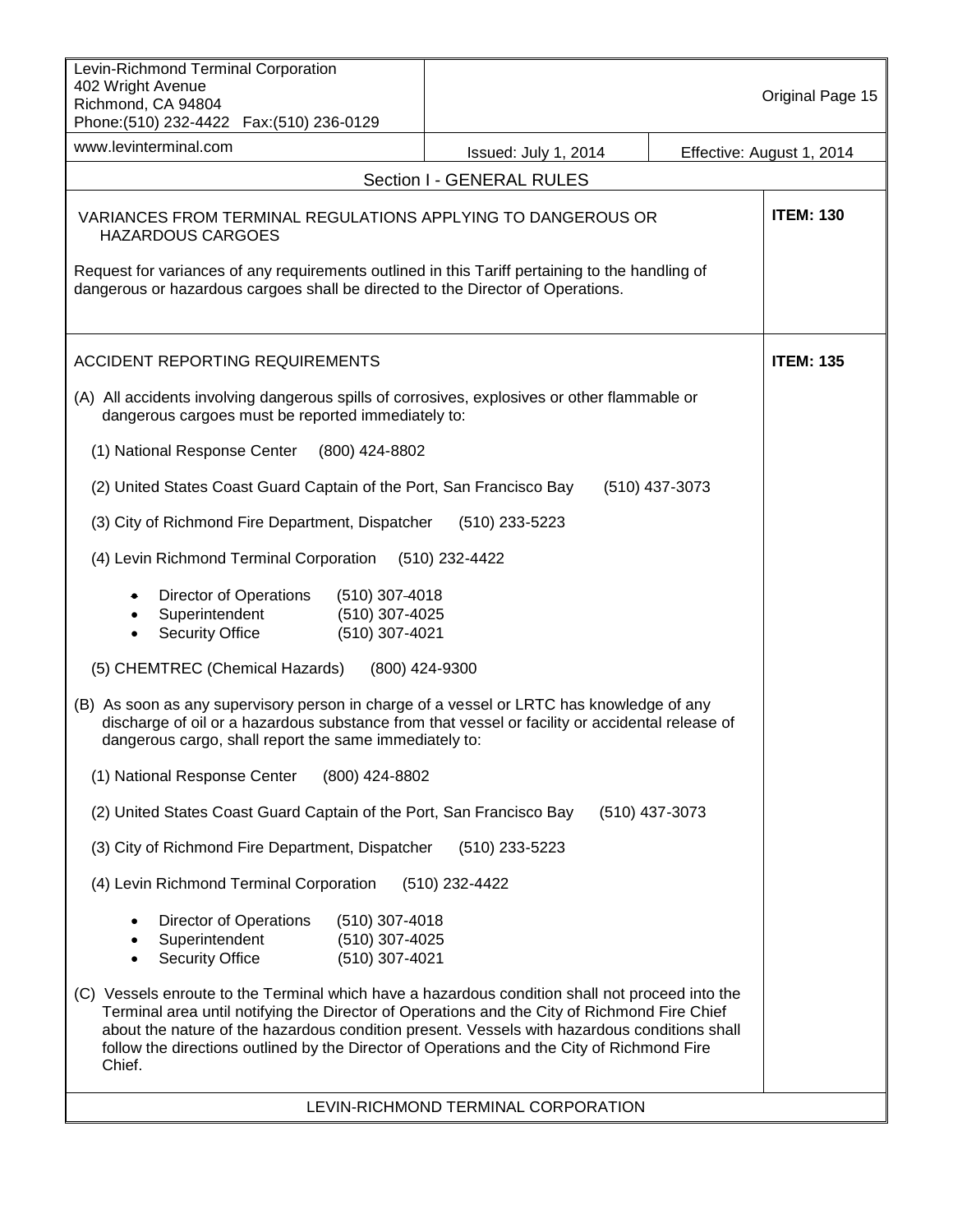| Levin-Richmond Terminal Corporation<br>402 Wright Avenue<br>Richmond, CA 94804<br>Phone: (510) 232-4422  Fax: (510) 236-0129                                                                                                                                                                                                                                                                                                                                                                                                                                                                                                                                                                                                                                                                                                                                                                                                                                                                                                                                                                                                                                                                                                                                                                                                                                                                                                               |                                     | Original Page 16          |
|--------------------------------------------------------------------------------------------------------------------------------------------------------------------------------------------------------------------------------------------------------------------------------------------------------------------------------------------------------------------------------------------------------------------------------------------------------------------------------------------------------------------------------------------------------------------------------------------------------------------------------------------------------------------------------------------------------------------------------------------------------------------------------------------------------------------------------------------------------------------------------------------------------------------------------------------------------------------------------------------------------------------------------------------------------------------------------------------------------------------------------------------------------------------------------------------------------------------------------------------------------------------------------------------------------------------------------------------------------------------------------------------------------------------------------------------|-------------------------------------|---------------------------|
| www.levinterminal.com                                                                                                                                                                                                                                                                                                                                                                                                                                                                                                                                                                                                                                                                                                                                                                                                                                                                                                                                                                                                                                                                                                                                                                                                                                                                                                                                                                                                                      | Issued: July 1, 2014                | Effective: August 1, 2014 |
|                                                                                                                                                                                                                                                                                                                                                                                                                                                                                                                                                                                                                                                                                                                                                                                                                                                                                                                                                                                                                                                                                                                                                                                                                                                                                                                                                                                                                                            | Section I - GENERAL RULES           |                           |
| NO CARGO INSURANCE BY LRTC<br>LRTC does not provide property or cargo insurance coverage of any kind to any other persons,<br>including those using the Terminal property, facilities, and/or services. Rates under this Tariff do<br>not include the cost of any such insurance. Rates have been determined on the basis of the<br>applicability of Items 140, 145 and 150 and all other provisions under this Tariff limiting the liability<br>of the Terminal. Such rates would be higher if Items 140, 145, 150 and the other provisions under<br>this Tariff limiting the liability of LRTC were not applicable.                                                                                                                                                                                                                                                                                                                                                                                                                                                                                                                                                                                                                                                                                                                                                                                                                      |                                     | <b>ITEM: 140</b>          |
|                                                                                                                                                                                                                                                                                                                                                                                                                                                                                                                                                                                                                                                                                                                                                                                                                                                                                                                                                                                                                                                                                                                                                                                                                                                                                                                                                                                                                                            |                                     |                           |
| NON-LIABILITY FOR LOSS OR DAMAGE                                                                                                                                                                                                                                                                                                                                                                                                                                                                                                                                                                                                                                                                                                                                                                                                                                                                                                                                                                                                                                                                                                                                                                                                                                                                                                                                                                                                           |                                     | <b>ITEM: 145</b>          |
| (A) LRTC will not be responsible or liable for loss, damage, expenses or delays caused by fire or<br>extinguishment thereof; explosion, frost, heating, leakage, evaporation, natural shrinkage,<br>seepage, wastage or decay, pilferage, animals, rats, mice or other rodents, insects, moths and<br>weevils, leakage or discharge from fire protection systems, collapse of wharves, piers or other<br>structure, breakdown of plant, machinery or equipment, floats, logs, or piling required in<br>breasting vessels away from wharves or piers, dampness, floods, combinations, riots or<br>sabotage, labor disturbances, including lockouts, picketing and strikes of any persons in its<br>employ or in the service of others or for any consequences arising therefrom, labor shortage,<br>insurrection, or war, insufficient notification, the elements, violation, and/or infraction of law as<br>imposed by any governmental regulatory body or agency, and any causes unavoidable or<br>beyond control and without the negligence of LRTC, its directors, officers, agents, or<br>employees. In particular but without limitation, LRTC will not be responsible for damage by<br>elements to goods or property.<br>(B) In instances in which LRTC's negligence causes or contributes to the cause of any liability as<br>set forth in this item or any other item in this Tariff, the obligation to exculpate or indemnify and |                                     |                           |
| hold harmless LRTC pursuant to this Tariff shall be limited to that portion of the liability on a<br>percentage basis, which is not attributable to LRTC's negligence.                                                                                                                                                                                                                                                                                                                                                                                                                                                                                                                                                                                                                                                                                                                                                                                                                                                                                                                                                                                                                                                                                                                                                                                                                                                                     |                                     |                           |
|                                                                                                                                                                                                                                                                                                                                                                                                                                                                                                                                                                                                                                                                                                                                                                                                                                                                                                                                                                                                                                                                                                                                                                                                                                                                                                                                                                                                                                            | LEVIN-RICHMOND TERMINAL CORPORATION |                           |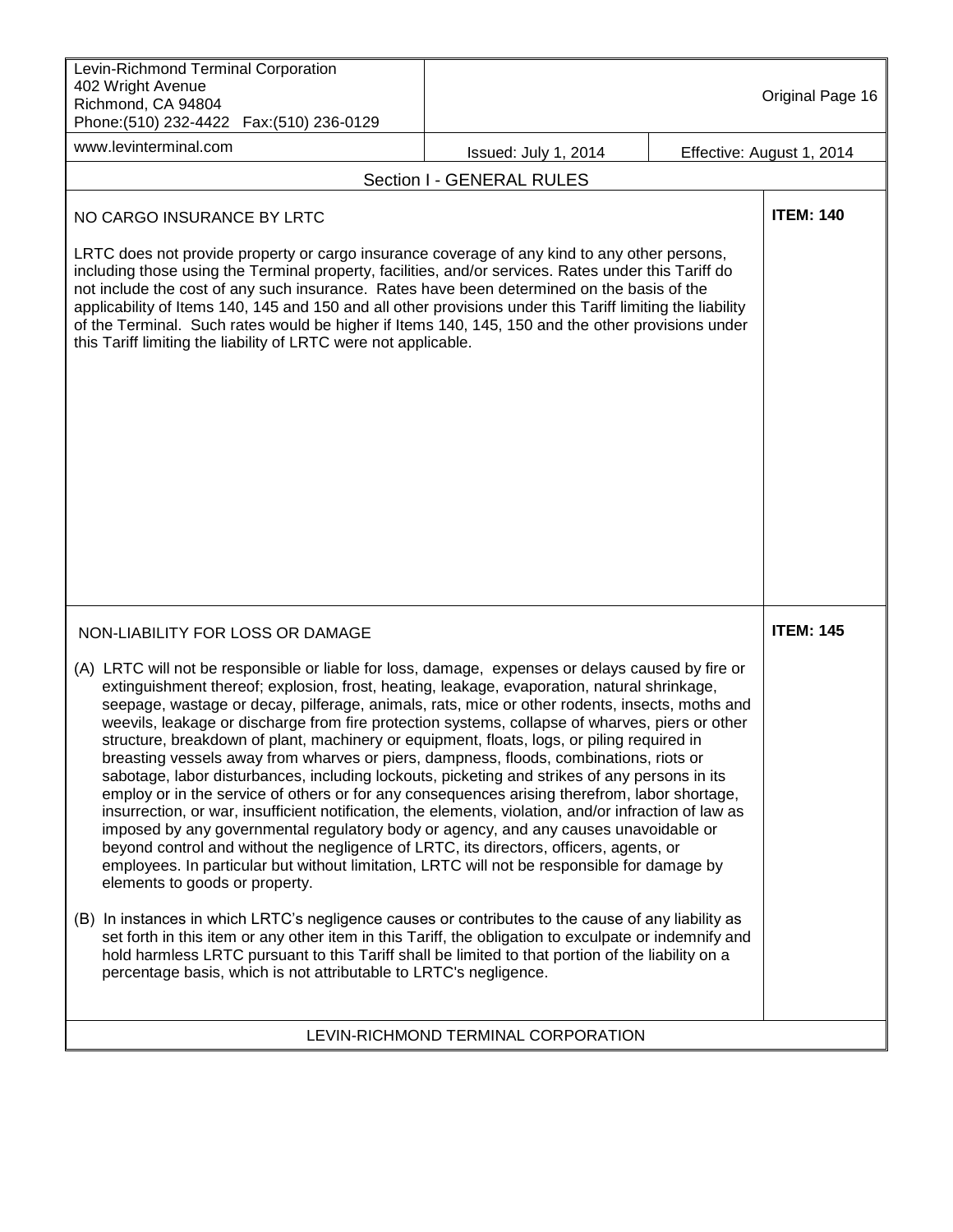| Levin-Richmond Terminal Corporation<br>402 Wright Avenue<br>Richmond, CA 94804<br>Phone: (510) 232-4422  Fax: (510) 236-0129                                                                                                                                                                                                                                                                                                                                                                                                                      |                                     | Original Page 17          |
|---------------------------------------------------------------------------------------------------------------------------------------------------------------------------------------------------------------------------------------------------------------------------------------------------------------------------------------------------------------------------------------------------------------------------------------------------------------------------------------------------------------------------------------------------|-------------------------------------|---------------------------|
| www.levinterminal.com                                                                                                                                                                                                                                                                                                                                                                                                                                                                                                                             | Issued: July 1, 2014                | Effective: August 1, 2014 |
|                                                                                                                                                                                                                                                                                                                                                                                                                                                                                                                                                   | Section I - GENERAL RULES           |                           |
| NON-LIABILITY FOR SHIPPER'S FAILURE TO RESERVE SPACE OR CARRIER'S<br><b>FAILURE TO LOAD GOODS</b><br>LRTC shall not be liable for loss, damage expenses or delay arising from failure of the shipper to<br>arrange for space on the transporting vessel, or from the failure of any carrier to load and transport<br>cargo on the particular date or vessel nominated by the shipper or owner of such Cargo. In the<br>event of such failure, such Cargo shall be held subject to all of the applicable charges and<br>provisions of this Tariff. |                                     | <b>ITEM: 150</b>          |
| WHARF CLEANUP OR REMOVAL OF RESIDUAL CARGO<br>The Shipper/Receiver will be responsible for the cleanup of cargo from the dock(s) within 24 hours<br>after completion of loading or discharging of Cargo and within 24 hours after stockpiled Cargo has<br>been removed from the dock. Failure to comply will serve as authority for LRTC to arrange to clean<br>residue for the account of Shipper/Receiver and to invoice on a cost basis, plus a markup of 50%.                                                                                 | LEVIN-RICHMOND TERMINAL CORPORATION | <b>ITEM: 155</b>          |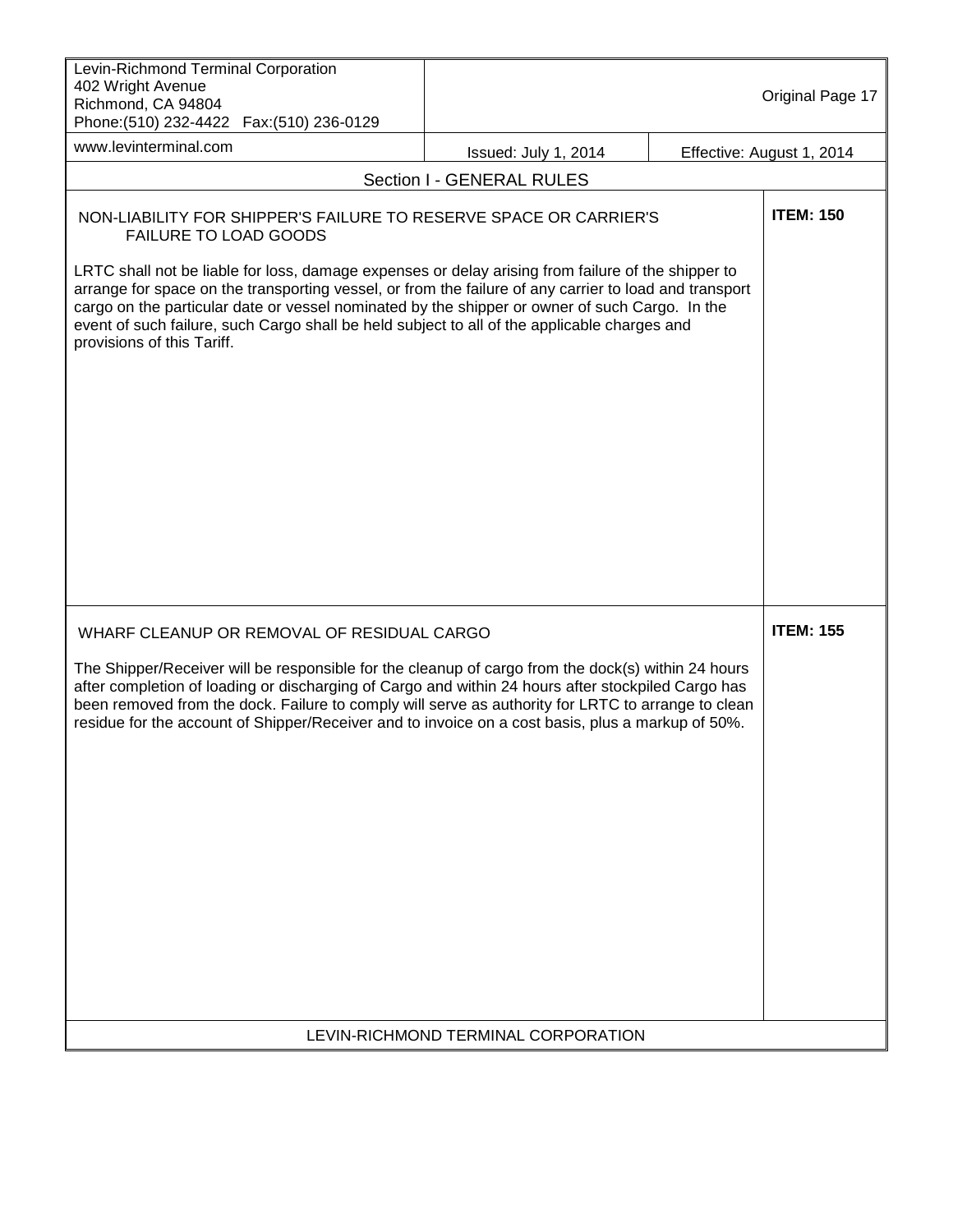| Levin-Richmond Terminal Corporation<br>402 Wright Avenue<br>Richmond, CA 94804<br>Phone: (510) 232-4422  Fax: (510) 236-0129                                                                                                                                                                                                                                                                                                                                                                                                                                                                                              |                                     | Original Page 18          |
|---------------------------------------------------------------------------------------------------------------------------------------------------------------------------------------------------------------------------------------------------------------------------------------------------------------------------------------------------------------------------------------------------------------------------------------------------------------------------------------------------------------------------------------------------------------------------------------------------------------------------|-------------------------------------|---------------------------|
| www.levinterminal.com                                                                                                                                                                                                                                                                                                                                                                                                                                                                                                                                                                                                     | Issued: July 1, 2014                | Effective: August 1, 2014 |
|                                                                                                                                                                                                                                                                                                                                                                                                                                                                                                                                                                                                                           | Section I - GENERAL RULES           |                           |
| SHIPPER'S REQUESTS AND COMPLAINTS                                                                                                                                                                                                                                                                                                                                                                                                                                                                                                                                                                                         |                                     | <b>ITEM: 160</b>          |
| Requests or complaints from shipper on matters relating to the rates, rules and regulations<br>contained in this Tariff must be made to LRTC at the address shown below.                                                                                                                                                                                                                                                                                                                                                                                                                                                  |                                     |                           |
| LEVIN RICHMOND TERMINAL CORPORATION<br>402 Wright Avenue<br>RICHMOND, CA 94804                                                                                                                                                                                                                                                                                                                                                                                                                                                                                                                                            |                                     |                           |
| <b>ATTENTION: Director of Marketing</b>                                                                                                                                                                                                                                                                                                                                                                                                                                                                                                                                                                                   |                                     |                           |
| Phone: (510) 307-4009<br>Email: marketing@levinterminal.com                                                                                                                                                                                                                                                                                                                                                                                                                                                                                                                                                               |                                     |                           |
| <b>ACCESS TO SHIPPING DOCUMENTS</b>                                                                                                                                                                                                                                                                                                                                                                                                                                                                                                                                                                                       |                                     | <b>ITEM: 165</b>          |
| Vessel agents, owners and masters, will be required to make shipping documents available to<br>LRTC for the purpose of obtaining the necessary data to permit correct assessment of charges.                                                                                                                                                                                                                                                                                                                                                                                                                              |                                     |                           |
| <b>RIGHT TO REFUSE FREIGHT</b>                                                                                                                                                                                                                                                                                                                                                                                                                                                                                                                                                                                            |                                     | <b>ITEM: 170</b>          |
| LRTC reserves the right without responsibility or liability for storage, loss, damage, and/or<br>expenses of any kind whatsoever to refuse to accept, receive, unload or to permit vessel to<br>discharge, all Cargo for which prior arrangements for space, receiving, unloading or handling have<br>not been made by shipper, consignee or carrier. Further, LRTC hereby gives notice that it refuses<br>to accept any Cargo, the handling of which would result in a violation of any applicable<br>governmental law or regulation including (without limitation) any law or regulation concerning the<br>environment. |                                     |                           |
|                                                                                                                                                                                                                                                                                                                                                                                                                                                                                                                                                                                                                           | LEVIN-RICHMOND TERMINAL CORPORATION |                           |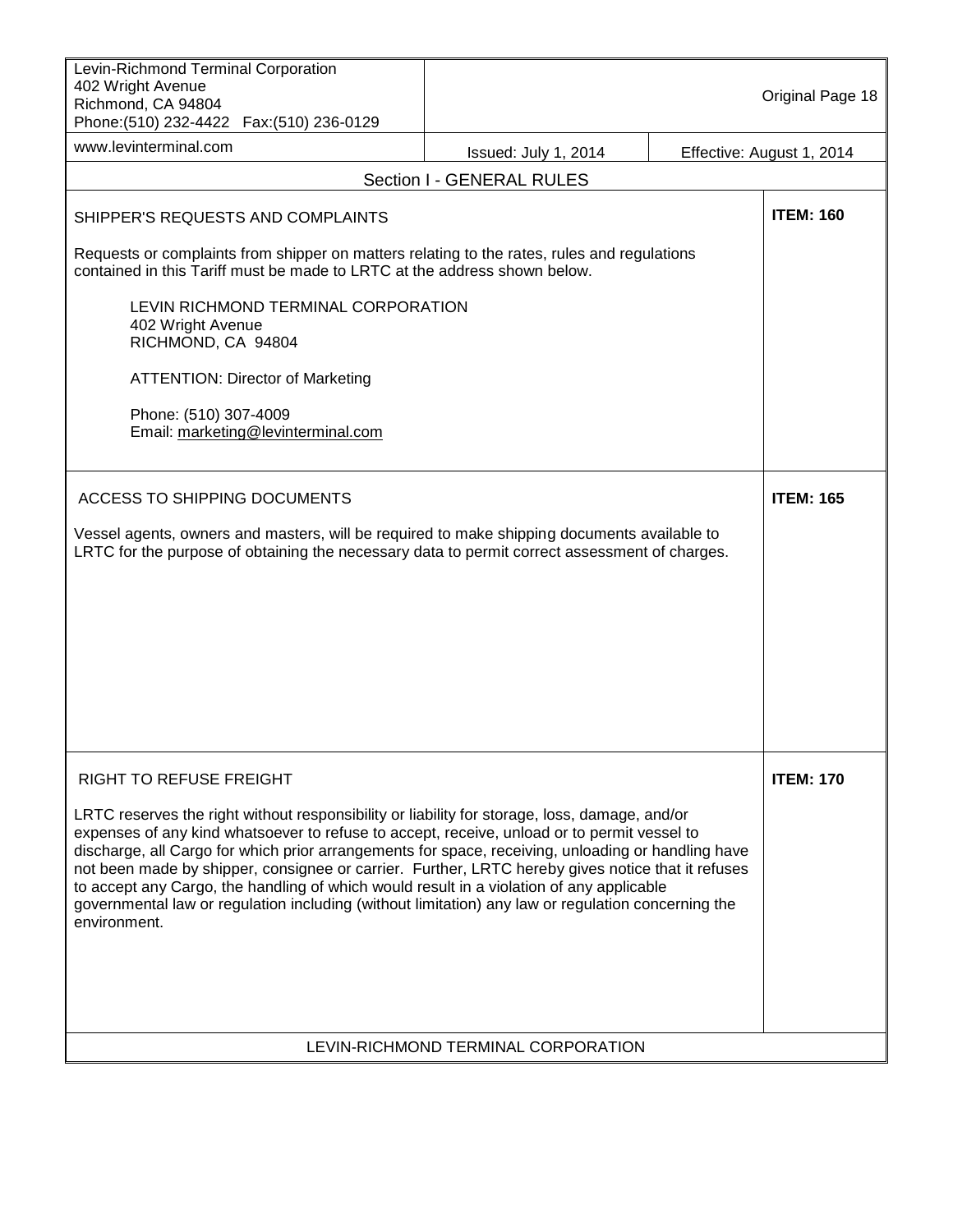| Levin-Richmond Terminal Corporation<br>402 Wright Avenue<br>Richmond, CA 94804<br>Phone: (510) 232-4422    Fax: (510) 236-0129                                                                                                                                                                                                                                                                                                                                                                                                                                                                      |                                     |  | Original Page 19          |
|-----------------------------------------------------------------------------------------------------------------------------------------------------------------------------------------------------------------------------------------------------------------------------------------------------------------------------------------------------------------------------------------------------------------------------------------------------------------------------------------------------------------------------------------------------------------------------------------------------|-------------------------------------|--|---------------------------|
| www.levinterminal.com                                                                                                                                                                                                                                                                                                                                                                                                                                                                                                                                                                               | Issued: July 1, 2014                |  | Effective: August 1, 2014 |
|                                                                                                                                                                                                                                                                                                                                                                                                                                                                                                                                                                                                     | Section I - GENERAL RULES           |  |                           |
| <b>INDEMNITY</b>                                                                                                                                                                                                                                                                                                                                                                                                                                                                                                                                                                                    |                                     |  | <b>ITEM: 175</b>          |
| (A) Users shall at all times, defend, indemnify, protect and hold harmless LRTC, related companies<br>and any and all of the members of the board, officers, agents, representatives, and employees of<br>LRTC and related companies from any and all judgments rendered, claims, and legal actions,<br>including attorneys' fees and other expenses incurred in defending against legal actions, claims<br>and liability for death of, or injury to persons, damage to property or civil fines and penalties that<br>may, in whole or in part, arise from or be caused, directly or indirectly by: |                                     |  |                           |
| (1) Any dangerous, hazardous, unsafe, defective or other condition of, in or on the premises,<br>of any nature whatsoever, which may exist by reason of any act, omission, neglect, or any<br>use or occupation of the Terminal facilities or services by Users of the Terminal facilities<br>or services or their officers, agents, customers, employees, tenants, sub-tenants,<br>contractors, subcontractors, licensees or invitees;                                                                                                                                                             |                                     |  |                           |
| (2) Any operation conducted upon or any use or occupation of the Terminal facilities by User,<br>its officers, agents, customers, employees, tenants, sub-tenants, contractors,<br>subcontractors, licensees or invitees under or pursuant to the provisions of an agreement<br>or otherwise;                                                                                                                                                                                                                                                                                                       |                                     |  |                           |
| (3) Any failure of user, its officers, agents, customers, employees, tenants, sub-tenants,<br>contractors, subcontractors, licensees or invitees to comply with any of the terms or<br>conditions of the operating agreement or contract or any applicable federal, state, regional,<br>or municipal law, ordinance, rule or regulation; or                                                                                                                                                                                                                                                         |                                     |  |                           |
| (B) Users also agree to indemnify LRTC and related companies and pay for all damages or loss<br>suffered by LRTC and related companies but not limited to damage to or loss of LRTC's property,<br>to the extent not insured by LRTC and loss of LRTC's revenue from any source, caused by or<br>arising out of the conditions, operations, use, occupation, acts, omissions or negligence referred to<br>in this Tariff. The term "persons" as used in this Tariff shall include but not be limited to officers and<br>employees of User.                                                          |                                     |  |                           |
| (C) User and User's insurance carrier waives all rights of subrogation for loss or damage to<br>contents of works, structures and improvements on the premises.                                                                                                                                                                                                                                                                                                                                                                                                                                     |                                     |  |                           |
| (D) In instances in which LRTC's negligence causes or contributes to the cause of any liability as<br>set forth in this Item 175, the obligation to exculpate or indemnify and hold harmless LRTC, related<br>companies and any and all members of the board, officers, agents, representatives, and<br>employees of LRTC and related companies hereunder shall be limited to that portion of the liability<br>on a percentage basis, which is not attributable to LRTC's negligence.                                                                                                               |                                     |  |                           |
|                                                                                                                                                                                                                                                                                                                                                                                                                                                                                                                                                                                                     |                                     |  |                           |
|                                                                                                                                                                                                                                                                                                                                                                                                                                                                                                                                                                                                     | LEVIN-RICHMOND TERMINAL CORPORATION |  |                           |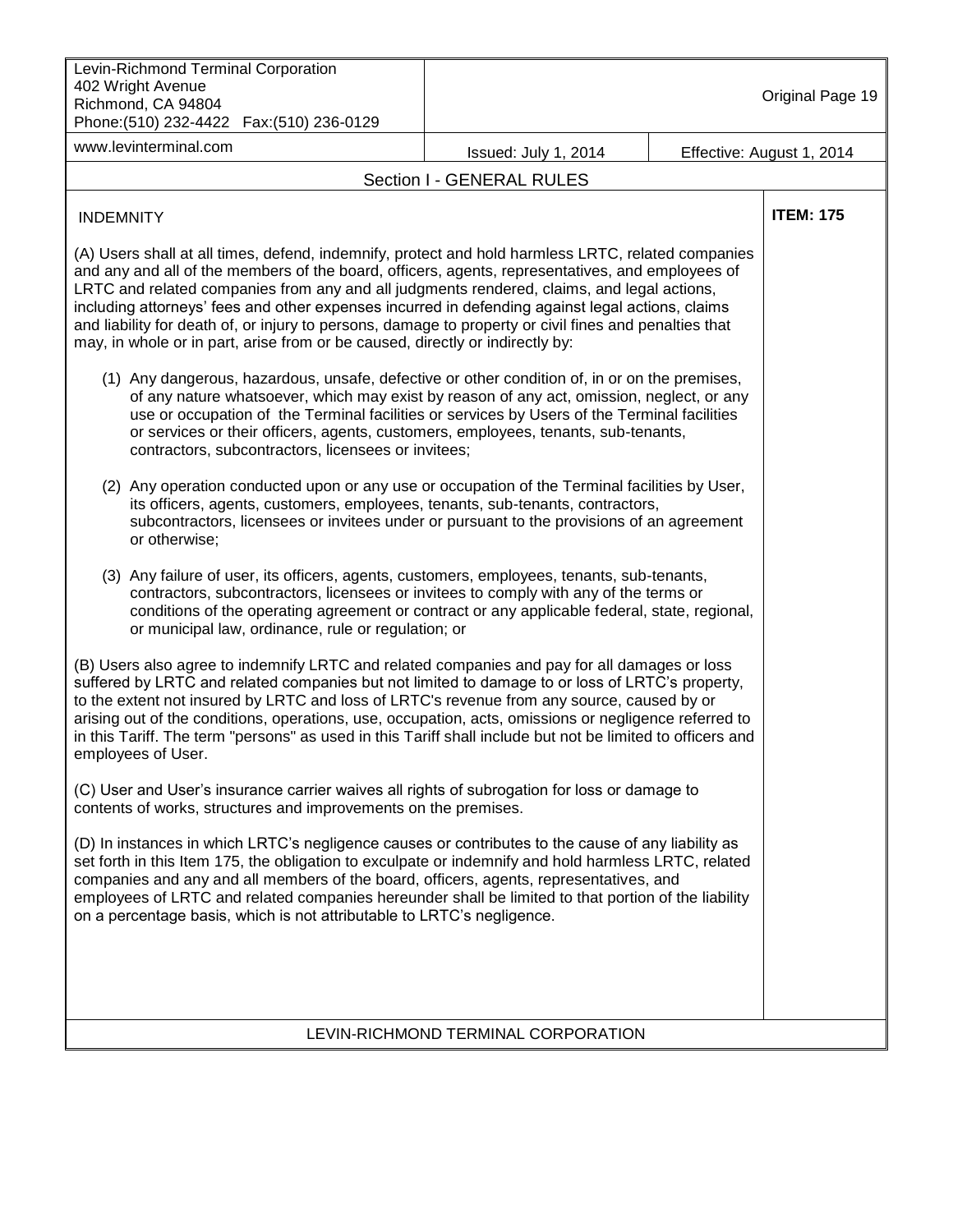| Levin-Richmond Terminal Corporation<br>402 Wright Avenue<br>Richmond, CA 94804<br>Phone: (510) 232-4422    Fax: (510) 236-0129                                                                                                                                                                                                                                                                                                                                                                                                                                                                       |                                     |                           | Original Page 20 |
|------------------------------------------------------------------------------------------------------------------------------------------------------------------------------------------------------------------------------------------------------------------------------------------------------------------------------------------------------------------------------------------------------------------------------------------------------------------------------------------------------------------------------------------------------------------------------------------------------|-------------------------------------|---------------------------|------------------|
| www.levinterminal.com                                                                                                                                                                                                                                                                                                                                                                                                                                                                                                                                                                                | Issued: July 1, 2014                | Effective: August 1, 2014 |                  |
|                                                                                                                                                                                                                                                                                                                                                                                                                                                                                                                                                                                                      | Section I - GENERAL RULES           |                           |                  |
| <b>COMPLIANCE WITH GOVERNMENT REGULATIONS</b>                                                                                                                                                                                                                                                                                                                                                                                                                                                                                                                                                        |                                     |                           | <b>ITEM: 180</b> |
| Any Users of the Terminal's services or facilities shall at all times, at their own expense, use or<br>occupy the Terminal in such manner as will maintain the Terminal in a clean, wholesome and<br>sanitary condition and in compliance with any and all present and future laws, ordinances and<br>general rules or regulations related to sanitation, pollution, or public health, safety or welfare and<br>shall obey and comply with all applicable laws, rules and regulations adopted by federal, state,<br>local and other governmental bodies, departments, agencies, or officers thereof. |                                     |                           |                  |
| <b>MARINE SECURITY</b>                                                                                                                                                                                                                                                                                                                                                                                                                                                                                                                                                                               |                                     |                           | <b>ITEM: 185</b> |
| (A) A Declaration of Security (DOS) shall be signed and implemented by the Terminal and a<br>vessel prior to the commencement of Cargo handling operations to ensure that security<br>concerns are properly addressed.                                                                                                                                                                                                                                                                                                                                                                               |                                     |                           |                  |
| (B) In the event that the United States Coast Guard declares MARSEC LEVEL 3, "a fully<br>enhanced security posture with a high risk that a specific threat exists to the marine domain or<br>marine transportation system" in the San Francisco Bay Area, the Terminal will take the<br>following action:                                                                                                                                                                                                                                                                                            |                                     |                           |                  |
| The Terminal shall contact Vessel Agent and advise Vessel Master to depart the berth as<br>$\bullet$<br>quickly and as reasonably as possible.                                                                                                                                                                                                                                                                                                                                                                                                                                                       |                                     |                           |                  |
| The Terminal's security employees shall be posted at the gangway. A Vessel's<br>$\bullet$<br>crewmember shall be assigned to patrol the Vessel until the Vessel departs.                                                                                                                                                                                                                                                                                                                                                                                                                             |                                     |                           |                  |
| Terminal shall provide personnel with responsibility of implementing Security Measures on<br>$\bullet$<br>site.                                                                                                                                                                                                                                                                                                                                                                                                                                                                                      |                                     |                           |                  |
| Terminal shall lock all gates and conduct only necessary business.                                                                                                                                                                                                                                                                                                                                                                                                                                                                                                                                   |                                     |                           |                  |
| TWIC (Transportation Worker Identification Card). TWIC implementation has been in effect since<br>2008. All mariners and individuals including LRTC's employees who will need an unescorted<br>access to secure areas of a vessel or Terminal (including the office building) will need to obtain a<br>TWIC. However, possession of TWIC doesn't guarantee unescorted access to secure areas;<br>permission must be granted by the vessel or terminal owner/operator.                                                                                                                                |                                     |                           |                  |
|                                                                                                                                                                                                                                                                                                                                                                                                                                                                                                                                                                                                      | LEVIN-RICHMOND TERMINAL CORPORATION |                           |                  |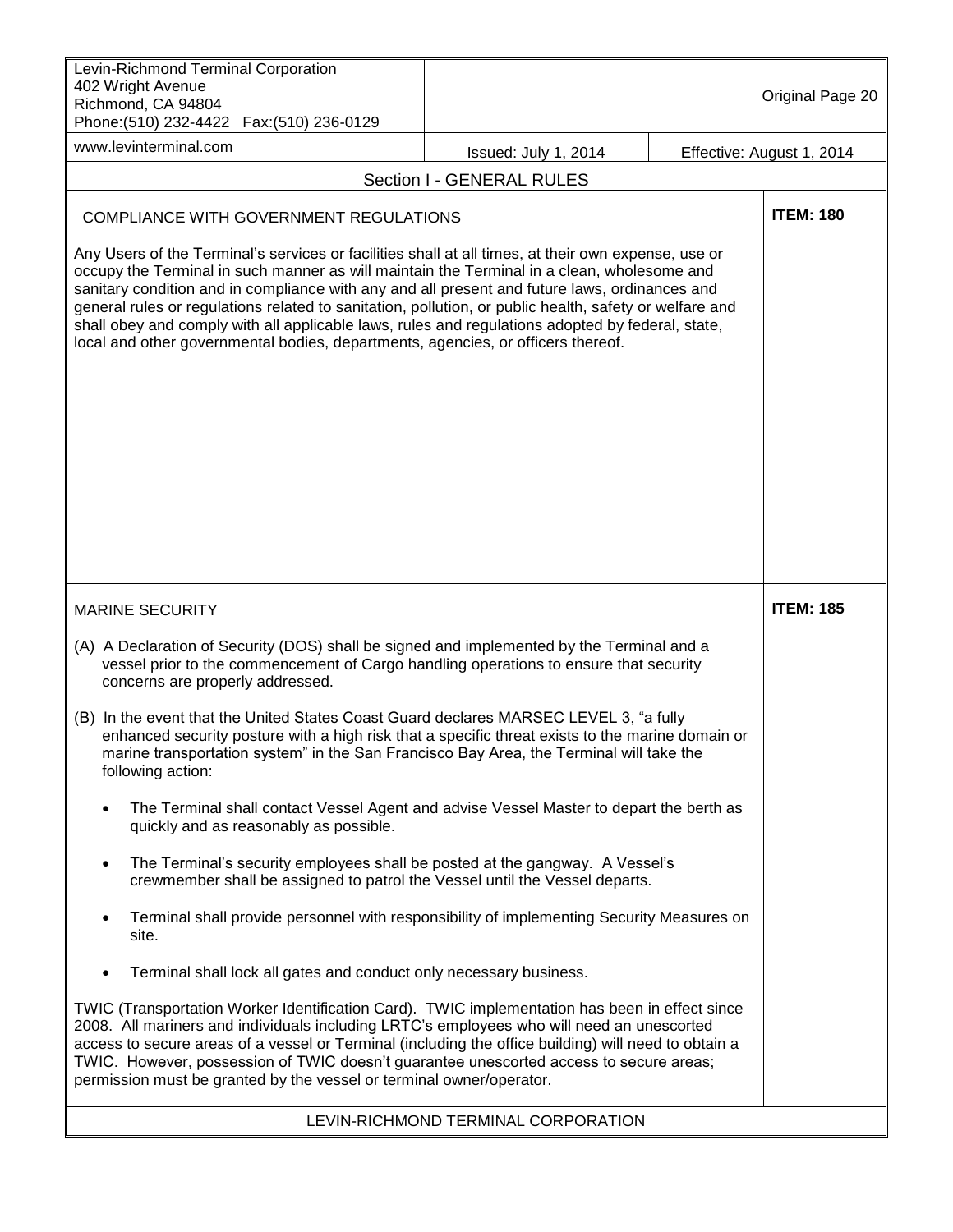| Levin-Richmond Terminal Corporation<br>402 Wright Avenue<br>Richmond, CA 94804<br>Phone: (510) 232-4422  Fax: (510) 236-0129                                                                                                                                                                                                                                                                                                                                                                                                                                                                                                                                                                                                                                                                                                                                                                                                                                                                                  |                                                    | Original Page 21          |
|---------------------------------------------------------------------------------------------------------------------------------------------------------------------------------------------------------------------------------------------------------------------------------------------------------------------------------------------------------------------------------------------------------------------------------------------------------------------------------------------------------------------------------------------------------------------------------------------------------------------------------------------------------------------------------------------------------------------------------------------------------------------------------------------------------------------------------------------------------------------------------------------------------------------------------------------------------------------------------------------------------------|----------------------------------------------------|---------------------------|
| www.levinterminal.com                                                                                                                                                                                                                                                                                                                                                                                                                                                                                                                                                                                                                                                                                                                                                                                                                                                                                                                                                                                         | Issued: July 1, 2014                               | Effective: August 1, 2014 |
|                                                                                                                                                                                                                                                                                                                                                                                                                                                                                                                                                                                                                                                                                                                                                                                                                                                                                                                                                                                                               | Section II - VESSEL BERTHING, DOCKAGE AND WHARFAGE |                           |
| <b>BERTHING ARRANGEMENTS</b>                                                                                                                                                                                                                                                                                                                                                                                                                                                                                                                                                                                                                                                                                                                                                                                                                                                                                                                                                                                  |                                                    | <b>ITEM: 200</b>          |
| (A) No vessel or other floating object will be permitted to berth or lay at a wharf or dock of the<br>Terminal without first submitting an "APPLICATION FOR BERTHING DATE" and without such<br>berthing application having been accepted by LRTC. Any unauthorized berthing of vessels,<br>lighters, barges, or tugs will be invoiced at twice the dockage rates provided in Item 240, but<br>not less than \$1,000.00 per day or fraction thereof. The Terminal reserves the right to remove<br>such vessels, lighters, barges, or tugs from the facility at owner's expense. The party making<br>the berthing application must also acknowledge responsibility for payment of charges.<br>Application may be made no more than 60 days before and not less than 72 hours prior to the<br>anticipated estimated time of arrival (ETA) of a nominated vessel at the Terminal. If the vessel<br>can be accommodated, LRTC, for good and sufficient reasons, may waive this minimum<br>requirement of 72 hours. |                                                    |                           |
| (B) Vessels shall be scheduled for berthing as within the laydays accepted by LRTC.                                                                                                                                                                                                                                                                                                                                                                                                                                                                                                                                                                                                                                                                                                                                                                                                                                                                                                                           |                                                    |                           |
| (C) In the event a vessel; 1) fails to arrive within the scheduled laydays, or 2), is not ready to load<br>or discharge on schedule when her designated berth is available, such vessel shall lose her<br>turn on berth and shall be required to make application for a new berthing date.                                                                                                                                                                                                                                                                                                                                                                                                                                                                                                                                                                                                                                                                                                                    |                                                    |                           |
| (D) LRTC reserves the right to order a vessel to shift her position or vacate a berth with all<br>expenses incurred and all risk of damage for the account of the vessel. When a vessel fails to<br>shift or vacate a berth as ordered by LRTC, the vessel shall be subject to dockage charges of<br>\$500.00 per hour. The dockage charges specified herein shall commence at the time written<br>orders are handed to the master or other officer of the vessel and shall continue until said<br>orders have been obeyed.                                                                                                                                                                                                                                                                                                                                                                                                                                                                                   |                                                    |                           |
| (E) LRTC reserves the right to require a vessel occupying a berth to work, at vessel's expense, a<br>minimum of two (2) shifts per calendar day with the maximum gangs practical, feasible and<br>available. Should a vessel refuse or be unable to work as indicated above, she shall forfeit her<br>turn on berth and/or be ordered off berth in favor of the next vessel scheduled to work. A<br>vessel losing her turn on berth under these conditions must re-apply for a new berthing date.                                                                                                                                                                                                                                                                                                                                                                                                                                                                                                             |                                                    |                           |
| (F) LRTC may change the berthing order of vessels or order a vessel off berth at the expense of<br>the vessel when confronted by an urgent need to receive or load any particular grade or type<br>of cargo.                                                                                                                                                                                                                                                                                                                                                                                                                                                                                                                                                                                                                                                                                                                                                                                                  |                                                    |                           |
| (G) Customer agrees to inform LRTC of the ETA of the vessel 10/7/3/2/1 day(s) before arrival. If<br>so informed, LRTC will make its commercially reasonable best effort to provide Customer<br>berthing space within 24 hours after Notice of Readiness is tendered. Notice of Readiness<br>shall be presented in writing by the ship's agent to LRTC only after the vessel is at berth,<br>customs cleared, surveyed and with the hatches open and ready for loading or discharge, or at<br>anchorage if the berth is occupied. Time to count 24 hours after acceptance of NOR unless<br>otherwise specified by contract.                                                                                                                                                                                                                                                                                                                                                                                    |                                                    |                           |
|                                                                                                                                                                                                                                                                                                                                                                                                                                                                                                                                                                                                                                                                                                                                                                                                                                                                                                                                                                                                               | LEVIN-RICHMOND TERMINAL CORPORATION                |                           |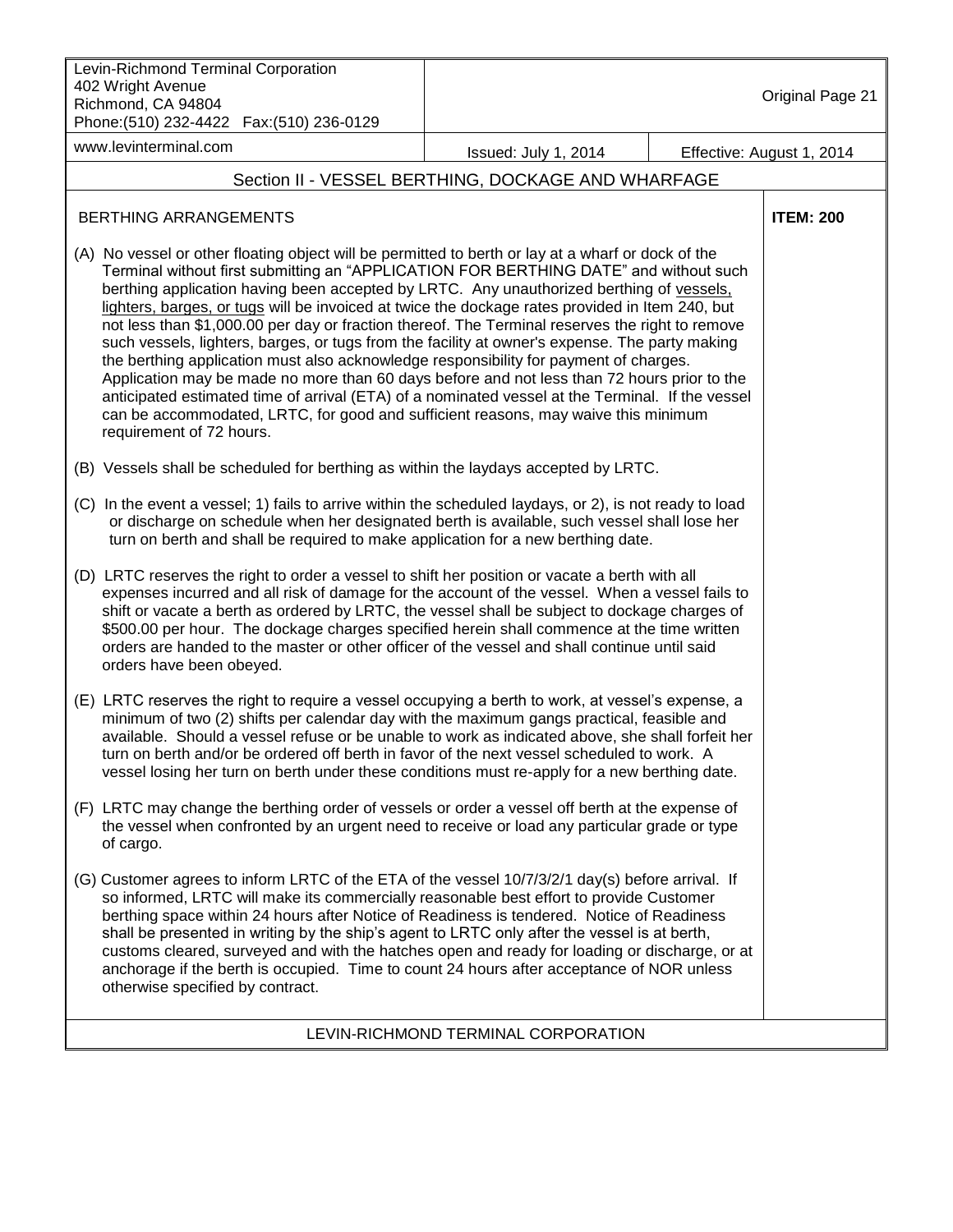| Levin-Richmond Terminal Corporation<br>402 Wright Avenue<br>Richmond, CA 94804                                                                                                                                                                                                                                                                                                                                                       |                                                                                        | Original Page 22          |
|--------------------------------------------------------------------------------------------------------------------------------------------------------------------------------------------------------------------------------------------------------------------------------------------------------------------------------------------------------------------------------------------------------------------------------------|----------------------------------------------------------------------------------------|---------------------------|
| www.levinterminal.com                                                                                                                                                                                                                                                                                                                                                                                                                | Issued: July 1, 2014                                                                   | Effective: August 1, 2014 |
|                                                                                                                                                                                                                                                                                                                                                                                                                                      | Section II - VESSEL BERTHING, DOCKAGE AND WHARFAGE                                     |                           |
| APPLICATION OF DOCKAGE RATES AND CHARGES                                                                                                                                                                                                                                                                                                                                                                                             |                                                                                        | <b>ITEM: 210</b>          |
| (A) Except as otherwise provided by written contract or agreement with LRTC, dockage charges<br>shall be assessed against all vessels in all trades at the full dockage rates.                                                                                                                                                                                                                                                       |                                                                                        |                           |
| (B) The full dockage shall be assessed against all vessels when berthed offshore.                                                                                                                                                                                                                                                                                                                                                    |                                                                                        |                           |
| <b>DOCKAGE PERIOD</b>                                                                                                                                                                                                                                                                                                                                                                                                                |                                                                                        | <b>ITEM: 220</b>          |
| (A) Dockage shall commence for a vessel upon "taking lines" to a wharf pier, seawall structure or<br>bank, or moored to a vessel so berthed and shall continue until such vessel is "releasing lines"<br>from and has vacated the berth.                                                                                                                                                                                             |                                                                                        |                           |
| (B) A full day's dockage shall be charged for each 24 hour period or fraction thereof, including<br>Saturdays, Sundays, and Holidays. Dockage is charged notwithstanding inability of vessel to<br>vacate the berth because of weather conditions, tides, or other circumstances beyond the<br>control of LRTC (i.e. events of force majeure). Any amount of time over the last 24 hour period<br>constitutes a full day of dockage. |                                                                                        |                           |
| Example: Vessel arrives at 1800 hours on 1/1/14<br>Vessel departs at 2300 hours on 1/4/14<br>Day of dockage from 1800 1/1/14 to 1800 1/2/14 = 1 day of dockage<br>1800 1/2/14 to 1800 1/3/14 = 1 day of dockage<br>1800 1/3/14 to 1800 1/4/14 = 1 day of dockage                                                                                                                                                                     | 1800 1/4/14 to 2300 1/3/14 = 5 hours which is "fraction thereof" = 1 day of<br>dockage |                           |
| Total $=$ 4 days of dockage charged                                                                                                                                                                                                                                                                                                                                                                                                  |                                                                                        |                           |
|                                                                                                                                                                                                                                                                                                                                                                                                                                      | LEVIN-RICHMOND TERMINAL CORPORATION                                                    |                           |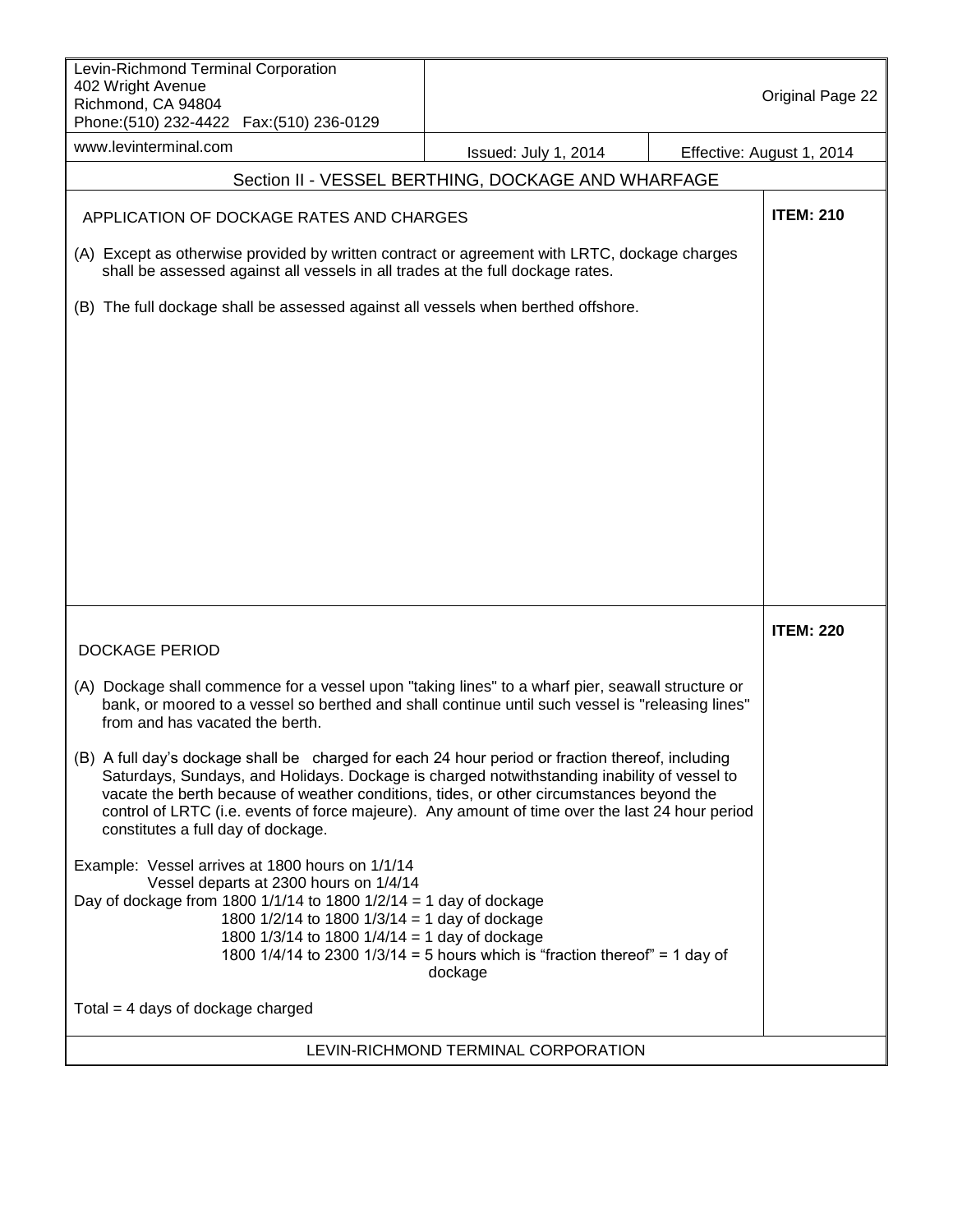| Levin-Richmond Terminal Corporation<br>402 Wright Avenue<br>Richmond, CA 94804<br>Phone: (510) 232-4422    Fax: (510) 236-0129                                                                                                                                                                                                                                                                                                                                                                                                                                                                                                                                                                                    |                           |                                                 |                      |  | Original Page 23          |
|-------------------------------------------------------------------------------------------------------------------------------------------------------------------------------------------------------------------------------------------------------------------------------------------------------------------------------------------------------------------------------------------------------------------------------------------------------------------------------------------------------------------------------------------------------------------------------------------------------------------------------------------------------------------------------------------------------------------|---------------------------|-------------------------------------------------|----------------------|--|---------------------------|
| www.levinterminal.com                                                                                                                                                                                                                                                                                                                                                                                                                                                                                                                                                                                                                                                                                             |                           |                                                 | Issued: July 1, 2014 |  | Effective: August 1, 2014 |
| Section II - VESSEL BERTHING, DOCKAGE AND WHARFAGE                                                                                                                                                                                                                                                                                                                                                                                                                                                                                                                                                                                                                                                                |                           |                                                 |                      |  |                           |
| <b>BASIS FOR COMPUTING DOCKAGE CHARGES</b>                                                                                                                                                                                                                                                                                                                                                                                                                                                                                                                                                                                                                                                                        |                           |                                                 |                      |  | <b>ITEM: 230</b>          |
| (A) Dockage shall be based on overall length of the vessel as shown in Lloyd's Register. If length<br>is not shown in Lloyd's Register, the ship's Certificate of Registry showing length of vessel will<br>be accepted.                                                                                                                                                                                                                                                                                                                                                                                                                                                                                          |                           |                                                 |                      |  |                           |
| (B) Vessels for which the overall length is not available in either Lloyd's Register or the Certificate<br>of Registry will be measured at the direction of the Director of Operations, by a bona fide<br>Marine Surveyor or Naval Architect, and either lettered, numbered, or named and registered<br>so that identification may be easily established; otherwise, such vessels shall be denied the<br>use of the wharves and other facilities provided by LRTC. When necessary to measure a<br>vessel, the linear distance in feet shall be determined from the most forward point on the bow<br>of the vessel, measured as parallel to the base line of the vessel to the most distant point on<br>the stern. |                           |                                                 |                      |  |                           |
| (C) In computing dockage charges based on overall length of vessel, the following will govern in<br>the disposition of fractions:                                                                                                                                                                                                                                                                                                                                                                                                                                                                                                                                                                                 |                           |                                                 |                      |  |                           |
| One-half (1/2) meter or less, discard.<br>Over one-half (1/2) meter, increase to the next whole figure.                                                                                                                                                                                                                                                                                                                                                                                                                                                                                                                                                                                                           |                           |                                                 |                      |  |                           |
| DOCKAGE RATES PER DAY (OR FRACTION THEREOF)                                                                                                                                                                                                                                                                                                                                                                                                                                                                                                                                                                                                                                                                       |                           |                                                 |                      |  | <b>ITEM: 240</b>          |
|                                                                                                                                                                                                                                                                                                                                                                                                                                                                                                                                                                                                                                                                                                                   |                           | <b>VESSEL LENGTH (IN METERS)</b><br>RATE PER 24 |                      |  |                           |
| <b>OVER</b>                                                                                                                                                                                                                                                                                                                                                                                                                                                                                                                                                                                                                                                                                                       | <b>NOT</b><br><b>OVER</b> | <b>HOUR DAY</b><br>Effective<br>August 1, 2014  |                      |  |                           |
| 0                                                                                                                                                                                                                                                                                                                                                                                                                                                                                                                                                                                                                                                                                                                 | 105                       | \$952.00                                        |                      |  |                           |
| 105                                                                                                                                                                                                                                                                                                                                                                                                                                                                                                                                                                                                                                                                                                               | 120                       | \$1,344.00                                      |                      |  |                           |
| 120                                                                                                                                                                                                                                                                                                                                                                                                                                                                                                                                                                                                                                                                                                               | 135                       | \$1,848.00                                      |                      |  |                           |
| 135                                                                                                                                                                                                                                                                                                                                                                                                                                                                                                                                                                                                                                                                                                               | 150                       | \$2,352.00                                      |                      |  |                           |
| 150                                                                                                                                                                                                                                                                                                                                                                                                                                                                                                                                                                                                                                                                                                               | 165                       | \$2,968.00                                      |                      |  |                           |
| 165                                                                                                                                                                                                                                                                                                                                                                                                                                                                                                                                                                                                                                                                                                               | 180                       | \$3,640.00                                      |                      |  |                           |
| 180                                                                                                                                                                                                                                                                                                                                                                                                                                                                                                                                                                                                                                                                                                               | 195                       | \$4,368.00                                      |                      |  |                           |
| 195                                                                                                                                                                                                                                                                                                                                                                                                                                                                                                                                                                                                                                                                                                               | 210                       | \$5,152.00                                      |                      |  |                           |
| 210                                                                                                                                                                                                                                                                                                                                                                                                                                                                                                                                                                                                                                                                                                               | 225                       | \$6,160.00                                      |                      |  |                           |
| 225                                                                                                                                                                                                                                                                                                                                                                                                                                                                                                                                                                                                                                                                                                               | 240                       | \$7,056.00                                      |                      |  |                           |
| 240                                                                                                                                                                                                                                                                                                                                                                                                                                                                                                                                                                                                                                                                                                               | 255                       | \$8,120.00                                      |                      |  |                           |
| NOTE: To convert feet to meters: multiply by 0.3048 or divide by 3.2808<br>To convert meters to feet: multiply by 3.2808                                                                                                                                                                                                                                                                                                                                                                                                                                                                                                                                                                                          |                           |                                                 |                      |  |                           |
| LEVIN-RICHMOND TERMINAL CORPORATION                                                                                                                                                                                                                                                                                                                                                                                                                                                                                                                                                                                                                                                                               |                           |                                                 |                      |  |                           |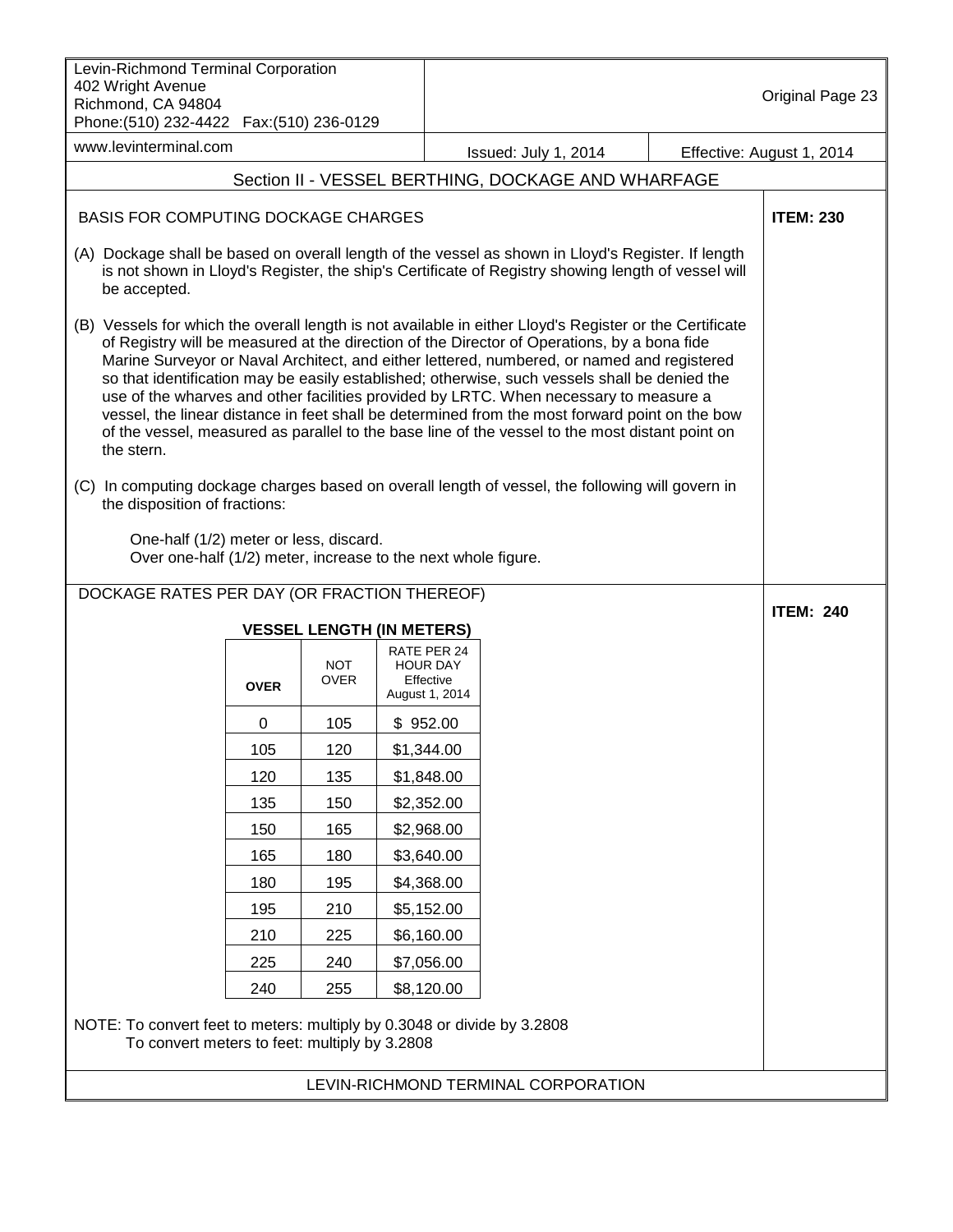| Levin-Richmond Terminal Corporation<br>402 Wright Avenue<br>Richmond, CA 94804<br>Phone: (510) 232-4422    Fax: (510) 236-0129                      |                                                    | Original Page 24          |
|-----------------------------------------------------------------------------------------------------------------------------------------------------|----------------------------------------------------|---------------------------|
| www.levinterminal.com                                                                                                                               | Issued: July 1, 2014                               | Effective: August 1, 2014 |
|                                                                                                                                                     | Section II - VESSEL BERTHING, DOCKAGE AND WHARFAGE |                           |
| WHARFAGE                                                                                                                                            |                                                    | <b>ITEM: 260</b>          |
| Wharfage rate for all cargo is \$2.00/MT except as otherwise provided for in written contracts or<br>agreements between LRTC and customers of LRTC. |                                                    |                           |
|                                                                                                                                                     |                                                    |                           |
|                                                                                                                                                     |                                                    |                           |
|                                                                                                                                                     | LEVIN-RICHMOND TERMINAL CORPORATION                |                           |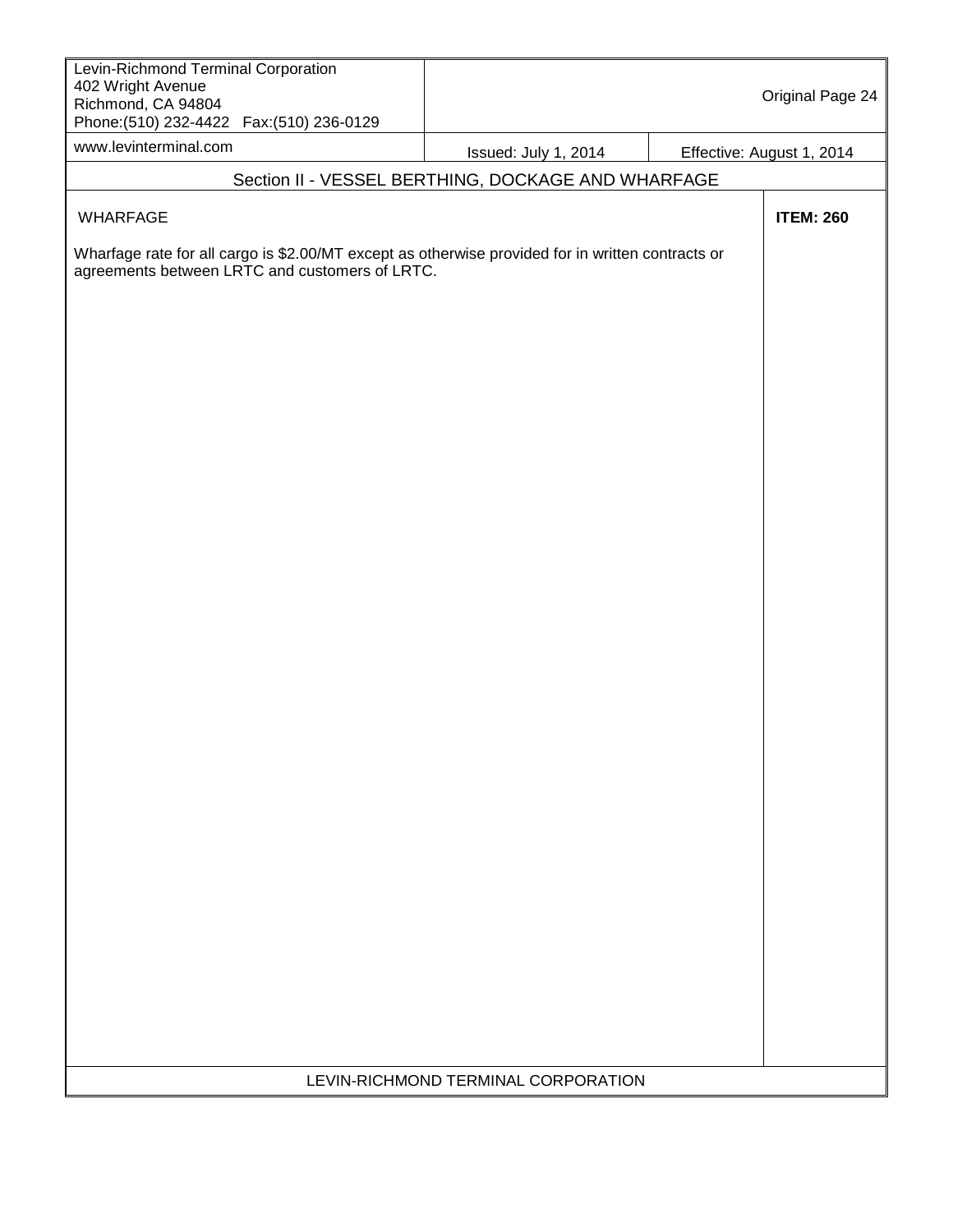| Levin-Richmond Terminal Corporation<br>402 Wright Avenue<br>Richmond, CA 94804<br>Phone: (510) 232-4422  Fax: (510) 236-0129                                                                                                                                                                                                                                                                                                                                                                                                                        |                                     |                      |         |                        | Original Page 25          |
|-----------------------------------------------------------------------------------------------------------------------------------------------------------------------------------------------------------------------------------------------------------------------------------------------------------------------------------------------------------------------------------------------------------------------------------------------------------------------------------------------------------------------------------------------------|-------------------------------------|----------------------|---------|------------------------|---------------------------|
| www.levinterminal.com                                                                                                                                                                                                                                                                                                                                                                                                                                                                                                                               |                                     | Issued: July 1, 2014 |         |                        | Effective: August 1, 2014 |
|                                                                                                                                                                                                                                                                                                                                                                                                                                                                                                                                                     | Section III - MISCELLANEOUS CHARGES |                      |         |                        |                           |
| MOORING, TAKING, RELEASING, AND SHIFTING OF LINES                                                                                                                                                                                                                                                                                                                                                                                                                                                                                                   |                                     |                      |         |                        | <b>ITEM: 300</b>          |
| (A) LRTC reserves the right to perform the service of taking, releasing, or shifting of vessel's lines<br>on its Terminal facilities. Charges for the performance for these services shall be determined as<br>follows:                                                                                                                                                                                                                                                                                                                             |                                     |                      |         |                        |                           |
| (1) Compute the time from when men report for duty, as called at the request of the vessel<br>master or vessel's agent, until the vessel is tied up or let go, or until a vessel berthed alongside<br>has completed shifting from one berth to another, as applicable.                                                                                                                                                                                                                                                                              |                                     |                      |         |                        |                           |
| (2) Apply the rates set forth in table below that are applicable during the hours in which the<br>men are required to report for duty to perform the service, subject to a minimum charge per<br>gang shown in connection therewith. When the time extends over two or more periods, in<br>which different charges are provided, the charge shall be computed upon the basis of the<br>highest rate.                                                                                                                                                |                                     |                      |         |                        |                           |
| (3) Rates per gang, given on the table below, are based on a gang of 4 men per gang<br>releasing lines and 6 men per gang taking lines for vessels less than 183 meters LOA<br>(approximately 600 ft.) and on a gang of 6 men per gang releasing lines and 8 men per gang<br>taking lines for vessels greater than 183 meters LOA. When additional men are required or<br>requested for taking or releasing lines, the rates, subject to the applicable minimum hours, will<br>be increased in proportion to the number or additional linemen used. |                                     |                      |         |                        |                           |
|                                                                                                                                                                                                                                                                                                                                                                                                                                                                                                                                                     |                                     | <b>Taking Lines</b>  |         | <b>Releasing Lines</b> |                           |
|                                                                                                                                                                                                                                                                                                                                                                                                                                                                                                                                                     | 6 men                               | 8 men                | 4 men   | $6$ men                |                           |
| (a) Monday through Friday, except holidays:<br>Weekdays between 0800 and 1659<br>Inclusive of 2 hour minimum                                                                                                                                                                                                                                                                                                                                                                                                                                        | \$2,450                             | \$3,100              | \$1,800 | \$2,440                |                           |
| (b) Weekdays between 1700 and 0759<br>Saturday/Sunday/Holiday anytime<br>Inclusive of 4 hour minimum                                                                                                                                                                                                                                                                                                                                                                                                                                                | \$4,200                             | \$5,450              | \$2,970 | \$4,200                |                           |
|                                                                                                                                                                                                                                                                                                                                                                                                                                                                                                                                                     |                                     |                      |         |                        |                           |
|                                                                                                                                                                                                                                                                                                                                                                                                                                                                                                                                                     |                                     |                      |         |                        |                           |
|                                                                                                                                                                                                                                                                                                                                                                                                                                                                                                                                                     |                                     |                      |         |                        |                           |
|                                                                                                                                                                                                                                                                                                                                                                                                                                                                                                                                                     |                                     |                      |         |                        |                           |
| LEVIN-RICHMOND TERMINAL CORPORATION                                                                                                                                                                                                                                                                                                                                                                                                                                                                                                                 |                                     |                      |         |                        |                           |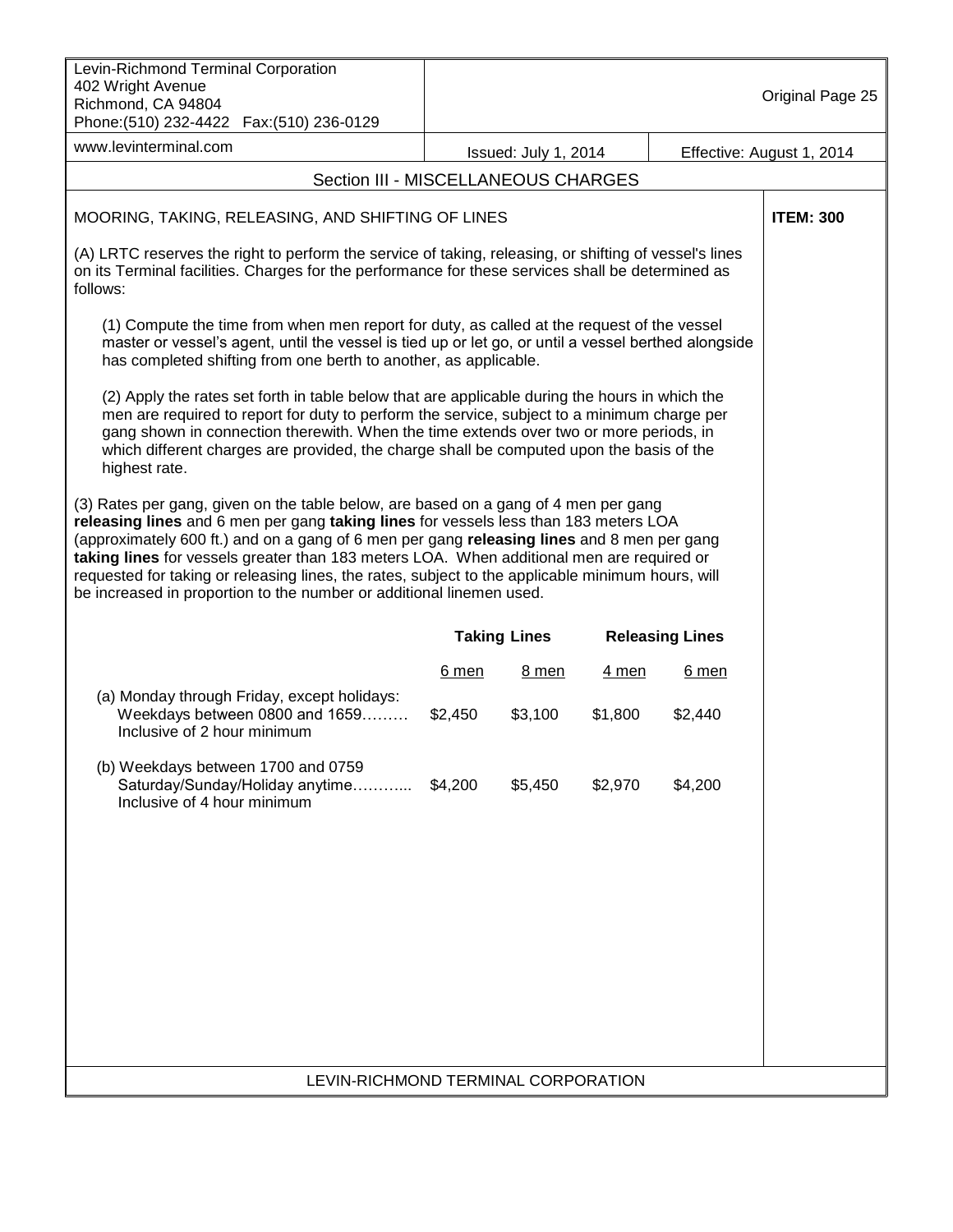| Levin-Richmond Terminal Corporation<br>402 Wright Avenue<br>Richmond, CA 94804<br>Phone: (510) 232-4422    Fax: (510) 236-0129                                                                                                                                    |                      |  | Original Page 26          |  |  |
|-------------------------------------------------------------------------------------------------------------------------------------------------------------------------------------------------------------------------------------------------------------------|----------------------|--|---------------------------|--|--|
| www.levinterminal.com                                                                                                                                                                                                                                             | Issued: July 1, 2014 |  | Effective: August 1, 2014 |  |  |
| Section III - MISCELLANEOUS CHARGES                                                                                                                                                                                                                               |                      |  |                           |  |  |
| SUPPLYING FRESH WATER TO VESSELS                                                                                                                                                                                                                                  |                      |  | <b>ITEM: 310</b>          |  |  |
| Fresh water shall be provided by LRTC at the rate listed herein, upon the request of a vessels'<br>Master, First Officer or Agent. Water quantity shall be determined by the difference between initial<br>and final meter readings and converted to metric tons. |                      |  |                           |  |  |
| Minimum charge for fresh water: Five Hundred Dollars (\$500.00) per vessel                                                                                                                                                                                        |                      |  |                           |  |  |
|                                                                                                                                                                                                                                                                   |                      |  |                           |  |  |
|                                                                                                                                                                                                                                                                   |                      |  |                           |  |  |
|                                                                                                                                                                                                                                                                   |                      |  |                           |  |  |
|                                                                                                                                                                                                                                                                   |                      |  |                           |  |  |
|                                                                                                                                                                                                                                                                   |                      |  |                           |  |  |
|                                                                                                                                                                                                                                                                   |                      |  |                           |  |  |
|                                                                                                                                                                                                                                                                   |                      |  |                           |  |  |
|                                                                                                                                                                                                                                                                   |                      |  |                           |  |  |
|                                                                                                                                                                                                                                                                   |                      |  |                           |  |  |
|                                                                                                                                                                                                                                                                   |                      |  |                           |  |  |
|                                                                                                                                                                                                                                                                   |                      |  |                           |  |  |
|                                                                                                                                                                                                                                                                   |                      |  |                           |  |  |
|                                                                                                                                                                                                                                                                   |                      |  |                           |  |  |
|                                                                                                                                                                                                                                                                   |                      |  |                           |  |  |
|                                                                                                                                                                                                                                                                   |                      |  |                           |  |  |
|                                                                                                                                                                                                                                                                   |                      |  |                           |  |  |
|                                                                                                                                                                                                                                                                   |                      |  |                           |  |  |
|                                                                                                                                                                                                                                                                   |                      |  |                           |  |  |
|                                                                                                                                                                                                                                                                   |                      |  |                           |  |  |
|                                                                                                                                                                                                                                                                   |                      |  |                           |  |  |
|                                                                                                                                                                                                                                                                   |                      |  |                           |  |  |
| LEVIN-RICHMOND TERMINAL CORPORATION                                                                                                                                                                                                                               |                      |  |                           |  |  |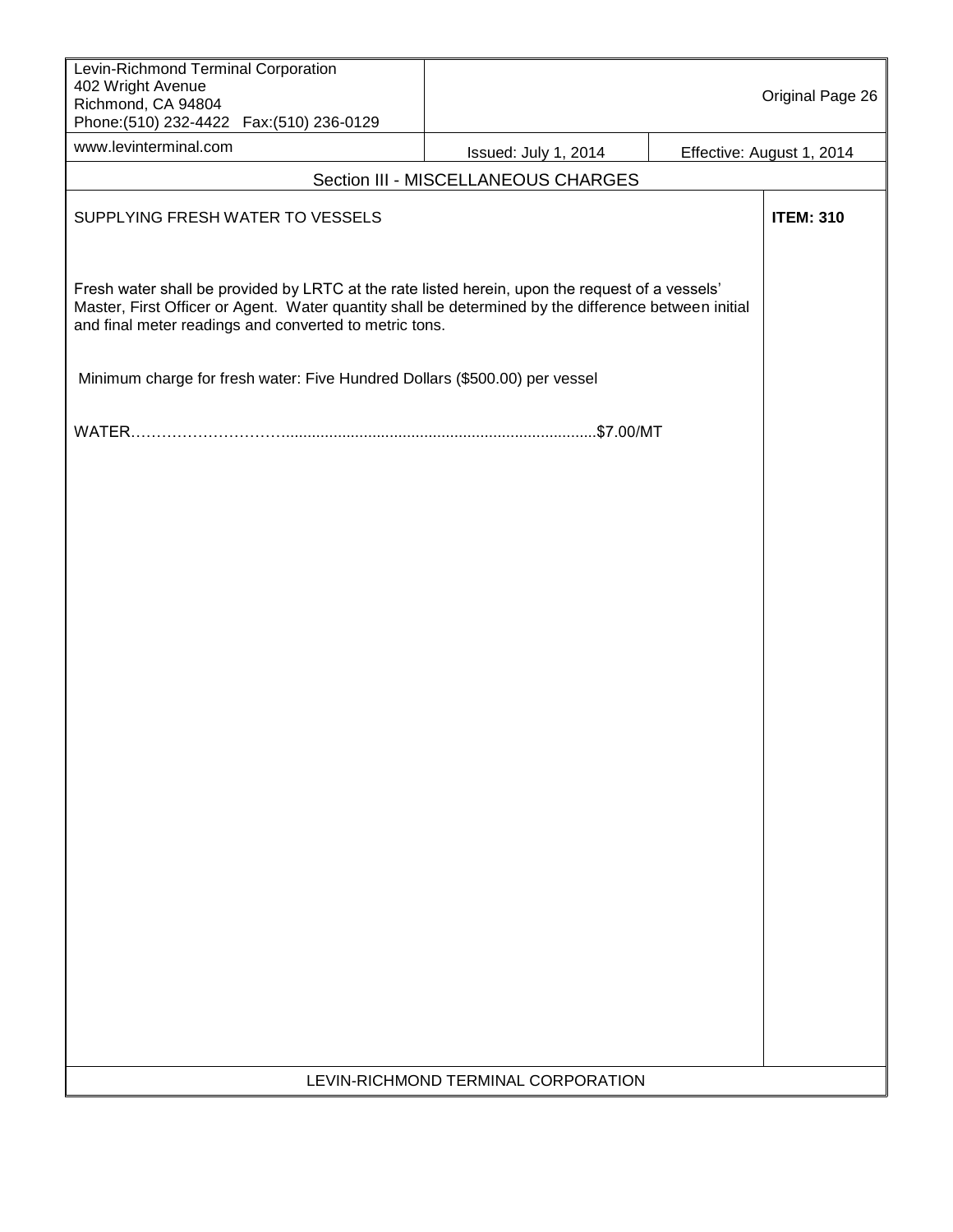| Levin-Richmond Terminal Corporation<br>402 Wright Avenue<br>Richmond, CA 94804<br>Phone: (510) 232-4422  Fax: (510) 236-0129                                                                                                            |                  |                                        |                                           | Original Page 27          |
|-----------------------------------------------------------------------------------------------------------------------------------------------------------------------------------------------------------------------------------------|------------------|----------------------------------------|-------------------------------------------|---------------------------|
| www.levinterminal.com                                                                                                                                                                                                                   |                  | Issued: July 1, 2014                   |                                           | Effective: August 1, 2014 |
|                                                                                                                                                                                                                                         |                  | Section III - MISCELLANEOUS CHARGES    |                                           |                           |
| EQUIPMENT FURNISHED WITH TERMINAL OPERATING PERSONNEL                                                                                                                                                                                   | <b>ITEM: 320</b> |                                        |                                           |                           |
| All equipment is to be operated by LRTC personnel. A minimum charge of four (4) hours per day<br>shall apply.<br>Straight Time: Straight Times shall apply during the hours of 0600-0200 Monday through Friday,<br>except for Holidays. |                  |                                        |                                           |                           |
|                                                                                                                                                                                                                                         | S/T<br>\$ PER HR | <b>SATURDAYS</b><br>& O/T<br>\$ PER HR | <b>SUNDAYS</b><br>& HOLIDAYS<br>\$ PER HR |                           |
|                                                                                                                                                                                                                                         | 150.00           | 170.00                                 | 210.00                                    |                           |
|                                                                                                                                                                                                                                         | 220.00           | 250.00                                 | 290.00                                    |                           |
| BOBCAT or SKID LOADER                                                                                                                                                                                                                   | 220.00           | 250.00                                 | 290.00                                    |                           |
| <b>DOZER</b>                                                                                                                                                                                                                            | 300.00           | 330.00                                 | 370.00                                    |                           |
| <b>FORKLIFT - UNDER 15 TONS</b>                                                                                                                                                                                                         | 170.00           | 195.00                                 | 230.00                                    |                           |
| FORKLIFT - 15 TONS OR LARGER                                                                                                                                                                                                            | 190.00           | 215.00                                 | 250.00                                    |                           |
| IT MACHINES/CAT 930 LOADERS                                                                                                                                                                                                             | 220.00           | 250.00                                 | 290.00                                    |                           |
| KOMATSU LOADERS                                                                                                                                                                                                                         | 300.00           | 330.00                                 | 370.00                                    |                           |
| 966 LOADERS                                                                                                                                                                                                                             | 220.00           | 250.00                                 | 290.00                                    |                           |
|                                                                                                                                                                                                                                         | 300.00           | 330.00                                 | 370.00                                    |                           |
|                                                                                                                                                                                                                                         | 220.00           | 250.00                                 | 290.00                                    |                           |
| MOBILE CRANES                                                                                                                                                                                                                           | 300.00           | 330.00                                 | 370.00                                    |                           |
| RAILROAD LOCOMOTIVE                                                                                                                                                                                                                     | 500.00           | 535.00                                 | 570.00                                    |                           |
|                                                                                                                                                                                                                                         | 1,200.00         | 1,235.00                               | 1,270.00                                  |                           |
| TENNANT SWEEPER                                                                                                                                                                                                                         | 170.00           | 195.00                                 | 230.00                                    |                           |
|                                                                                                                                                                                                                                         |                  |                                        |                                           |                           |
| LEVIN-RICHMOND TERMINAL CORPORATION                                                                                                                                                                                                     |                  |                                        |                                           |                           |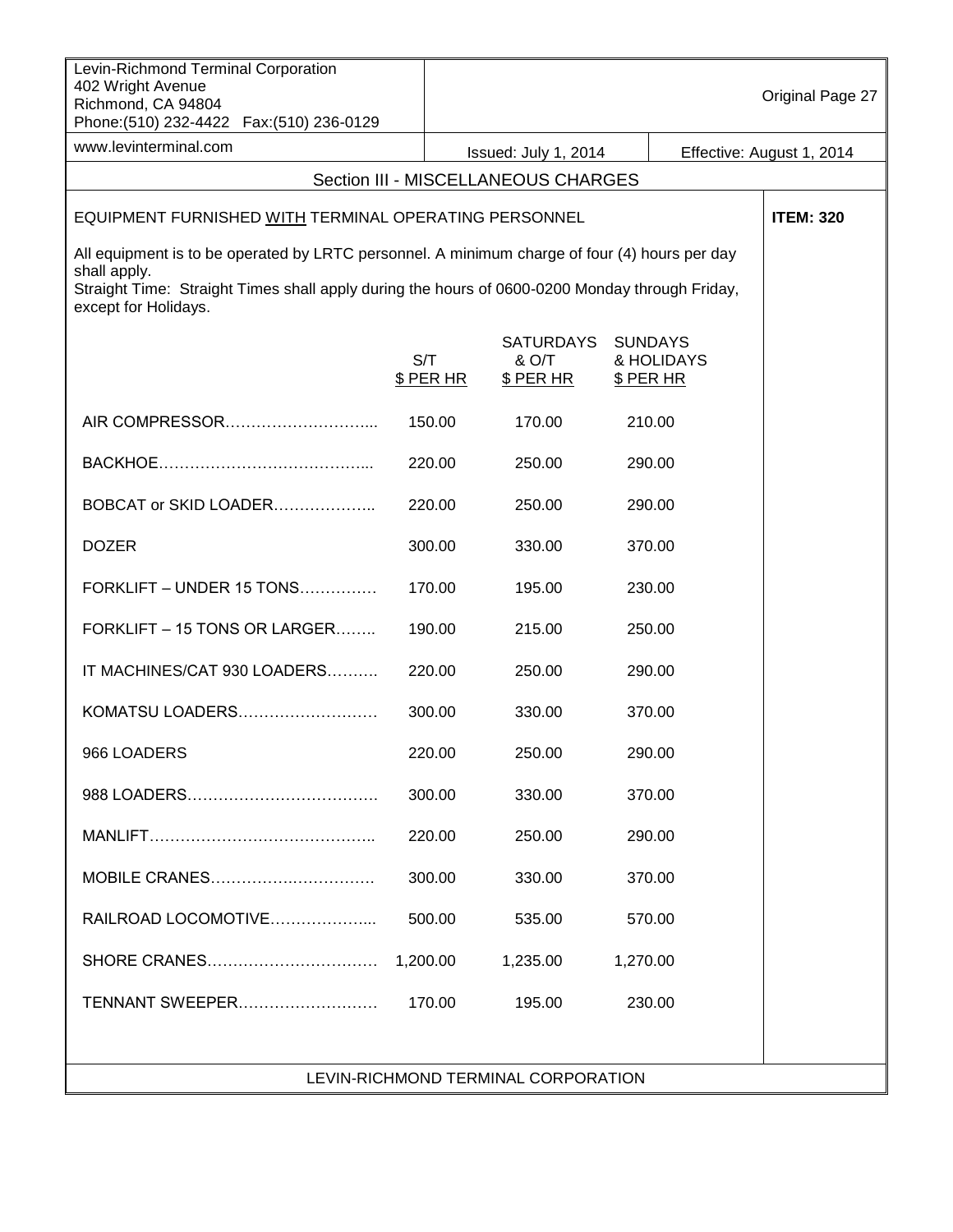| Levin-Richmond Terminal Corporation<br>402 Wright Avenue<br>Richmond, CA 94804<br>Phone: (510) 232-4422    Fax: (510) 236-0129                                                                                                                                                                                        |                  |                                               |                                           | Original Page 28          |
|-----------------------------------------------------------------------------------------------------------------------------------------------------------------------------------------------------------------------------------------------------------------------------------------------------------------------|------------------|-----------------------------------------------|-------------------------------------------|---------------------------|
| www.levinterminal.com                                                                                                                                                                                                                                                                                                 |                  | Issued: July 1, 2014                          |                                           | Effective: August 1, 2014 |
| Section III - MISCELLANEOUS CHARGES                                                                                                                                                                                                                                                                                   |                  |                                               |                                           |                           |
| PERSONNEL - HOURLY RATES                                                                                                                                                                                                                                                                                              |                  |                                               |                                           |                           |
| (A) Where personnel are required to perform services at the request of third parties or when rates<br>are not specified by contract or agreement, the man-hour rates appearing in Paragraph (B)<br>Item: 330 shall be charged for personnel so engaged. A minimum of charge of four (4) hours<br>per day shall apply. |                  |                                               |                                           |                           |
| (B) HOURLY RATE FOR OPERATING ENGINEERS:                                                                                                                                                                                                                                                                              |                  |                                               |                                           |                           |
|                                                                                                                                                                                                                                                                                                                       | S/T<br>\$ PER HR | <b>SATURDAYS</b><br>& O/T<br><u>\$ PER HR</u> | <b>SUNDAYS</b><br>& HOLIDAYS<br>\$ PER HR |                           |
| BACKHOE OPERATOR                                                                                                                                                                                                                                                                                                      | 110.00           | 156.00                                        | 200.00                                    |                           |
| BOBCAT LOADER OPERATOR                                                                                                                                                                                                                                                                                                | 110.00           | 156.00                                        | 200.00                                    |                           |
| CONVEYOR TENDER                                                                                                                                                                                                                                                                                                       | 120.00           | 124.00                                        | 169.00                                    |                           |
| CRANE OPERATOR                                                                                                                                                                                                                                                                                                        | 120.00           | 163.00                                        | 208.00                                    |                           |
|                                                                                                                                                                                                                                                                                                                       |                  |                                               |                                           |                           |
| <b>FORKLIFT OPERATOR</b>                                                                                                                                                                                                                                                                                              |                  | 150.00                                        | 200.00                                    |                           |
| <b>FORKLIFT OPERATOR</b><br>- 15 TONS AND OVER                                                                                                                                                                                                                                                                        | 120.00           | 150.00                                        | 200.00                                    |                           |
| HATCH TENDER                                                                                                                                                                                                                                                                                                          | 90.00            | 124.00                                        | 169.00                                    |                           |
| HEAVY DUTY REPAIRMAN (SPECIALIST) CONTRACTOR *                                                                                                                                                                                                                                                                        |                  |                                               |                                           |                           |
| LOADER OPERATOR                                                                                                                                                                                                                                                                                                       | 110.00           | 156.00                                        | 200.00                                    |                           |
| LOCOMOTIVE OPERATOR                                                                                                                                                                                                                                                                                                   | 120.00           | 163.00                                        | 208.00                                    |                           |
|                                                                                                                                                                                                                                                                                                                       | 120.00           | 163.00                                        | 208.00                                    |                           |
|                                                                                                                                                                                                                                                                                                                       | 90.00            | 124.00                                        | 169.00                                    |                           |
|                                                                                                                                                                                                                                                                                                                       | 90.00            | 124.00                                        | 169.00                                    |                           |
| TRACK MACHINE OPERATOR                                                                                                                                                                                                                                                                                                | 120.00           | 163.00                                        | 208.00                                    |                           |
|                                                                                                                                                                                                                                                                                                                       | 90.00            | 124.00                                        | 169.00                                    |                           |
|                                                                                                                                                                                                                                                                                                                       | 120.00           | 163.00                                        | 208.00                                    |                           |
| <b>CONTRACTOR COST PLUS 15%</b>                                                                                                                                                                                                                                                                                       |                  |                                               |                                           |                           |
|                                                                                                                                                                                                                                                                                                                       |                  | LEVIN-RICHMOND TERMINAL CORPORATION           |                                           |                           |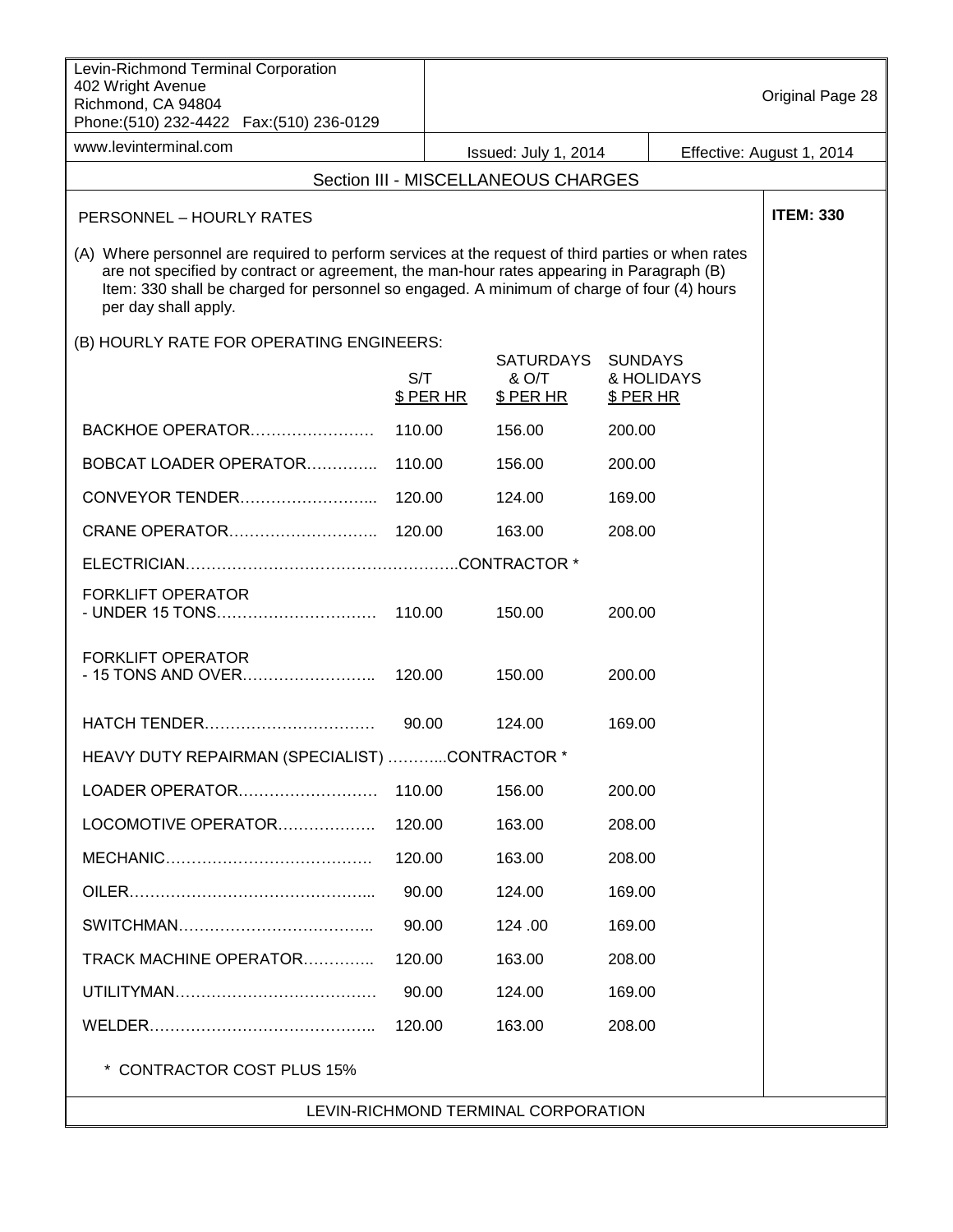| Levin-Richmond Terminal Corporation<br>402 Wright Avenue<br>Richmond, CA 94804<br>Phone: (510) 232-4422  Fax: (510) 236-0129                                                                                                                                                                                                                                                                                                                                                                                                                                                                                   |  |                                     |  | Original Page 29          |
|----------------------------------------------------------------------------------------------------------------------------------------------------------------------------------------------------------------------------------------------------------------------------------------------------------------------------------------------------------------------------------------------------------------------------------------------------------------------------------------------------------------------------------------------------------------------------------------------------------------|--|-------------------------------------|--|---------------------------|
| www.levinterminal.com                                                                                                                                                                                                                                                                                                                                                                                                                                                                                                                                                                                          |  | Issued: July 1, 2014                |  | Effective: August 1, 2014 |
|                                                                                                                                                                                                                                                                                                                                                                                                                                                                                                                                                                                                                |  | Section III - MISCELLANEOUS CHARGES |  |                           |
| <b>CARGO STORAGE</b>                                                                                                                                                                                                                                                                                                                                                                                                                                                                                                                                                                                           |  |                                     |  | <b>ITEM: 340</b>          |
| All storage of cargo shall be pre-arranged with LRTC prior to the arrival of cargo at Terminal.                                                                                                                                                                                                                                                                                                                                                                                                                                                                                                                |  |                                     |  |                           |
| Storage Charges                                                                                                                                                                                                                                                                                                                                                                                                                                                                                                                                                                                                |  |                                     |  |                           |
| (1) Inbound Cargo: Charges for storage will accrue at the rate of \$1.50 per metric ton per month<br>for all tonnage remaining in storage for the first thirty (30) days. At day thirty-one (31) through<br>day sixty (60), storage charges shall accrue at a rate of \$2.50 per metric ton per month for all<br>remaining tonnage in storage. Beyond sixty (60) days the storage charges shall accrue at a<br>rate of \$3.00 per metric ton per month for all of the remaining tonnage. Terms will be outlined<br>in all individually negotiated contract agreements, which may differ from this Tariff Item. |  |                                     |  |                           |
| (2) Outbound Cargo: LRTC shall provide temporary storage for outbound cargo based upon the<br>negotiated contract agreements. The minimum charge for temporary storage shall be \$1.50<br>per metric ton, billed on a monthly basis. If Cargo remains in temporary storage beyond thirty<br>(30) days without a vessel nomination, the rate shall be increased to \$2.50 per metric ton,<br>billed on a monthly basis.                                                                                                                                                                                         |  |                                     |  |                           |
| <b>WEIGHING ON TRUCK SCALES</b>                                                                                                                                                                                                                                                                                                                                                                                                                                                                                                                                                                                |  |                                     |  | <b>ITEM: 350</b>          |
|                                                                                                                                                                                                                                                                                                                                                                                                                                                                                                                                                                                                                |  | RATE                                |  |                           |
| Truck or Trailer, N.O.S. (One weigh only)                                                                                                                                                                                                                                                                                                                                                                                                                                                                                                                                                                      |  | \$10.00                             |  |                           |
| Truck or Trailer N.O.S. (weighed light and heavy)                                                                                                                                                                                                                                                                                                                                                                                                                                                                                                                                                              |  | \$20.00                             |  |                           |
| Over or Under weighed vehicle (each scale weigh)                                                                                                                                                                                                                                                                                                                                                                                                                                                                                                                                                               |  | 10.00<br>SS.                        |  |                           |
|                                                                                                                                                                                                                                                                                                                                                                                                                                                                                                                                                                                                                |  | \$10.00                             |  |                           |
| NOTE: Unless specifically requested otherwise, all weights are certified.                                                                                                                                                                                                                                                                                                                                                                                                                                                                                                                                      |  |                                     |  |                           |
| LEVIN-RICHMOND TERMINAL CORPORATION                                                                                                                                                                                                                                                                                                                                                                                                                                                                                                                                                                            |  |                                     |  |                           |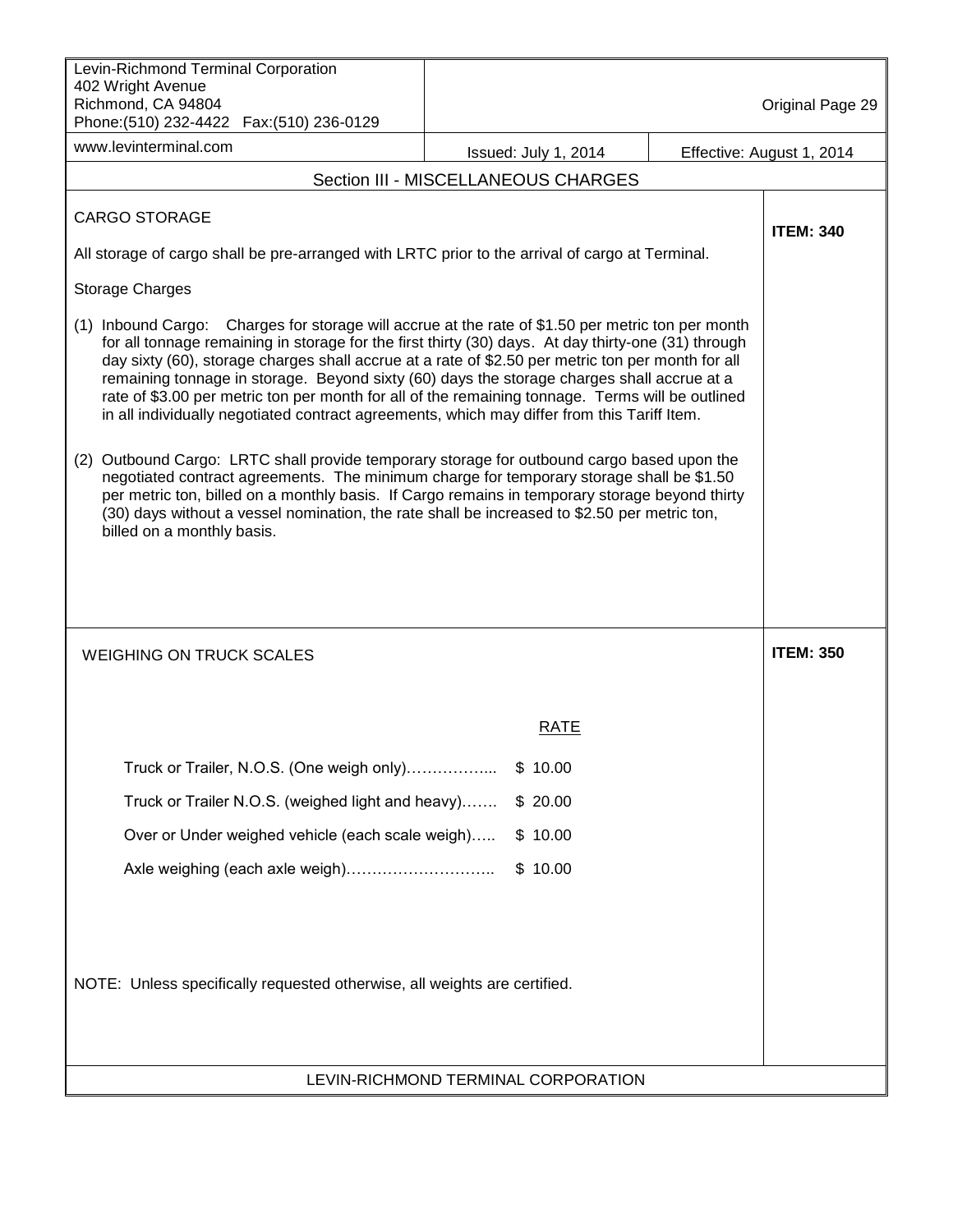| Levin-Richmond Terminal Corporation<br>402 Wright Avenue                                                                                                                                                                                                                                                                            |                                     |  |                           |  |  |
|-------------------------------------------------------------------------------------------------------------------------------------------------------------------------------------------------------------------------------------------------------------------------------------------------------------------------------------|-------------------------------------|--|---------------------------|--|--|
| Richmond, CA 94804<br>Phone: (510) 232-4422  Fax: (510) 236-0129                                                                                                                                                                                                                                                                    |                                     |  | Original Page 30          |  |  |
| www.levinterminal.com                                                                                                                                                                                                                                                                                                               | Issued: July 1, 2014                |  | Effective: August 1, 2014 |  |  |
|                                                                                                                                                                                                                                                                                                                                     | Section III - MISCELLANEOUS CHARGES |  |                           |  |  |
| <b>DISPOSAL FEES</b><br>(A) Where vessels at berth are required to dispose of oil based products or garbage while                                                                                                                                                                                                                   |                                     |  | <b>ITEM: 360</b>          |  |  |
| alongside Terminal's berths, only certified and approved contractors shall be used to receive<br>and haul away debris from vessels.                                                                                                                                                                                                 |                                     |  |                           |  |  |
| (B) The cost of providing contractors is for the account of the vessel's owner(s). These charges<br>are in addition to all other applicable charges in this Tariff.                                                                                                                                                                 |                                     |  |                           |  |  |
| (C) Vessel's agents shall be responsible for coordinating contractor's services for meeting the<br>scheduling requirements of the Terminal.                                                                                                                                                                                         |                                     |  |                           |  |  |
|                                                                                                                                                                                                                                                                                                                                     |                                     |  |                           |  |  |
|                                                                                                                                                                                                                                                                                                                                     |                                     |  |                           |  |  |
|                                                                                                                                                                                                                                                                                                                                     |                                     |  |                           |  |  |
| <b>TERMINAL SECURITY FEES</b>                                                                                                                                                                                                                                                                                                       |                                     |  | <b>ITEM: 370</b>          |  |  |
| (A) Due to increased security requirements and costs for complying with MARSEC regulations<br>imposed by the Office of Homeland Security, as implemented by the United Coast Guard,<br>LRTC will assess a Security Fee on all vessels docking at LRTC's berths.                                                                     |                                     |  |                           |  |  |
| (B) The Security Fee shall be effective as of August 1, 2014 at the rate of \$1,500.00 per 24-hour<br>period, or any part thereof.                                                                                                                                                                                                  |                                     |  |                           |  |  |
| (C) The Security Fee includes LRTC's costs of complying with requirements for visitor and vehicle<br>screening, security patrols, establishing restricted areas, personnel identification, access<br>controls, and installation of surveillance equipment. Escort service and WI-FI will be included<br>in the Security Fee charge. |                                     |  |                           |  |  |
| Escort services for crew members will be provided Monday-Friday from 0600 to 1600. Vessel<br>Agent will be responsible for escort services after hours and on weekends.                                                                                                                                                             |                                     |  |                           |  |  |
|                                                                                                                                                                                                                                                                                                                                     |                                     |  |                           |  |  |
|                                                                                                                                                                                                                                                                                                                                     |                                     |  |                           |  |  |
|                                                                                                                                                                                                                                                                                                                                     |                                     |  |                           |  |  |
|                                                                                                                                                                                                                                                                                                                                     |                                     |  |                           |  |  |
|                                                                                                                                                                                                                                                                                                                                     | LEVIN-RICHMOND TERMINAL CORPORATION |  |                           |  |  |